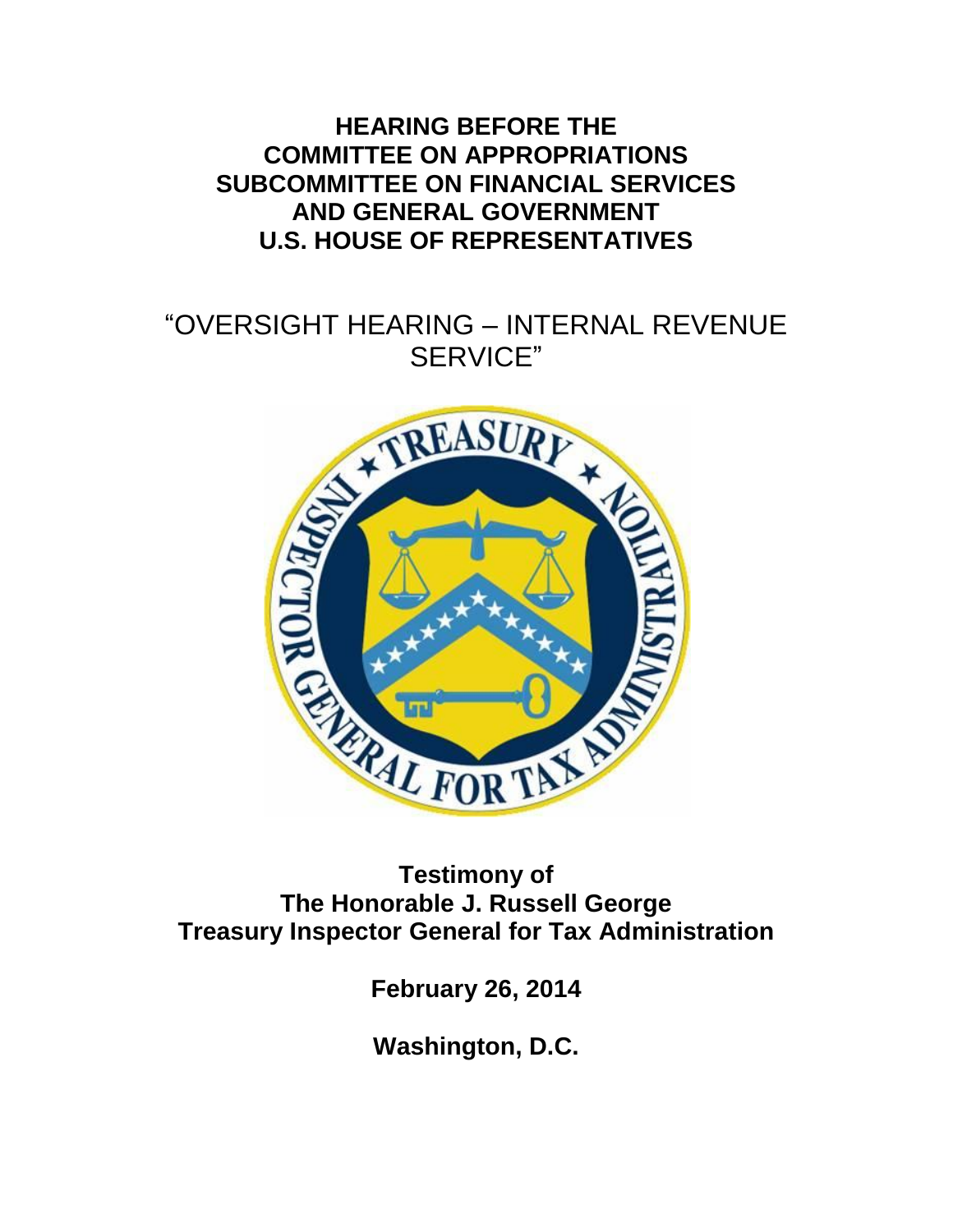#### **TESTIMONY** OF THE HONORABLE J. RUSSELL GEORGE TREASURY INSPECTOR GENERAL FOR TAX ADMINISTRATION *before the* COMMITTEE ON APPROPRIATIONS, SUBCOMMITTEE ON FINANCIAL SERVICES AND GENERAL GOVERNMENT U.S. HOUSE OF REPRESENTATIVES

#### "OVERSIGHT HEARING – INTERNAL REVENUE SERVCE"

February 26, 2014

Chairman Crenshaw, Ranking Member Serrano, and Members of the Subcommittee, thank you for the opportunity to testify on our recent work related to the most significant challenges currently facing the Internal Revenue Service (IRS). These challenges include providing timely assistance to taxpayers, addressing growing attempts to commit tax fraud, implementing new laws and programs, and improving tax compliance efforts—all while operating with a reduced budget.

The Treasury Inspector General for Tax Administration, also known as TIGTA, is a nationwide organization located in offices throughout the United States. We are statutorily mandated to provide independent audit and investigative services necessary to improve the economy, efficiency, and effectiveness of IRS operations, including the oversight of the IRS Chief Counsel and the IRS Oversight Board. TIGTA's oversight activities are designed to identify high-risk systemic inefficiencies in IRS operations and to investigate exploited weaknesses in tax administration. TIGTA's role is critical in that we provide the American taxpayer with assurance that the approximately  $93,800^1$  IRS employees who collected over \$2.9 trillion in tax revenue, processed over 147 million individual tax returns, and issued \$364 billion in tax refunds during Fiscal Year 2013, $^2$ do so in an effective and efficient manner while minimizing the risks of waste, fraud, or abuse.

TIGTA's Office of Audit (OA) reviews all aspects of the IRS tax administration system and provides recommendations to: improve IRS systems and operations; ensure the fair and equitable treatment of taxpayers; and prevent and detect waste, fraud, and abuse. OA places audit emphasis on statutory coverage required by the IRS

<sup>&</sup>lt;sup>1</sup> Total IRS staffing as of November 2, 2013.<br><sup>2</sup> IRS, *Management's Discussion & Analysis, Fiscal Year 2013.*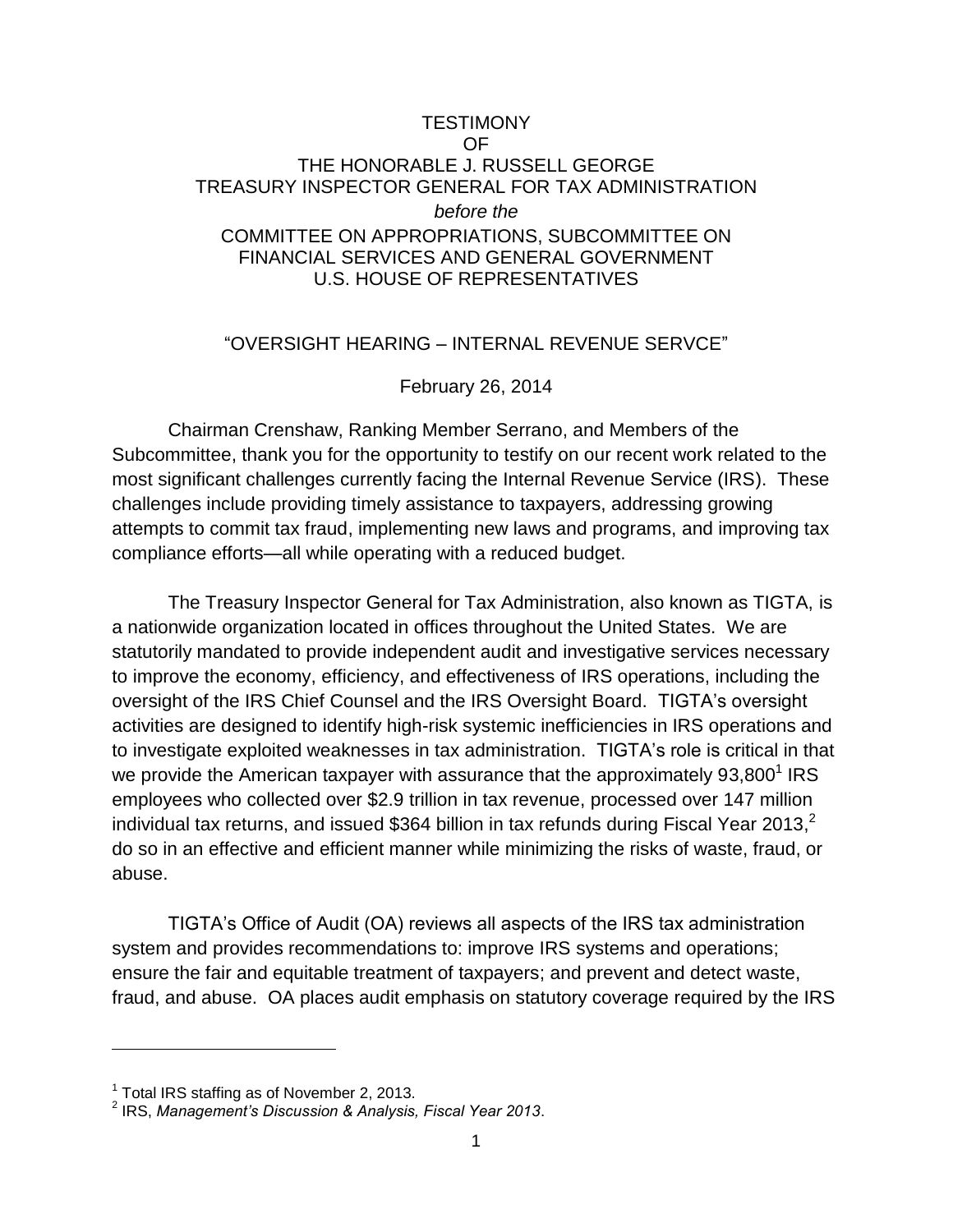Restructuring and Reform Act of 1998 (RRA 98), $3$  the American Recovery and Reinvestment Act of 2009, $^4$  and other laws, as well as areas of concern raised by Congress, the Secretary of the Treasury, the Commissioner of the IRS, and other key stakeholders. The OA has examined specific high-risk issues such as identity theft, refund fraud, improper payments, information technology, security vulnerabilities, complex modernized computer systems, tax collections and revenue, and waste and abuse in IRS operations.

TIGTA's Office of Investigations (OI) protects the integrity of the IRS by investigating allegations of IRS employee misconduct, external threats to employees and facilities, and attempts to impede or otherwise interfere with the IRS's ability to collect taxes. Misconduct by IRS employees manifests itself in many ways, including extortion, theft, taxpayer abuses, false statements, financial fraud, and identity theft. OI places a high priority on its statutory responsibility to protect all IRS employees located in over 670 facilities nationwide. In the last four years, threats directed at the IRS have become the second largest component of OI's work. Physical violence, harassment, and intimidation of IRS employees continue to pose significant challenges to the implementation of a fair and effective system of tax administration. The OI is committed to ensuring the safety of IRS employees and the security of IRS facilities.

For FY 2013, TIGTA has recovered, protected, and identified monetary benefits totaling \$16.6 billion, including cost savings, increased revenue, revenue protection, and court-ordered settlements in criminal investigations.

#### **KEY CHALLENGES FACING THE IRS**

In this section of my testimony, I will discuss several of the most significant challenges now facing the IRS as it administers our Nation's tax laws, as the Subcommittee has requested.

 $3$  Pub. L. No. 105-206, 112 Stat. 685. 1998 (codified as amended in scattered sections of 2 U.S.C., 5 U.S.C. app., 16 U.S.C., 19 U.S.C., 22 U.S.C., 23 U.S.C., 26 U.S.C., 31 U.S.C., 38 U.S.C., and 49 U.S.C.).

<sup>4</sup> Pub. L. No. 111-5, 123 Stat. 115. 2009.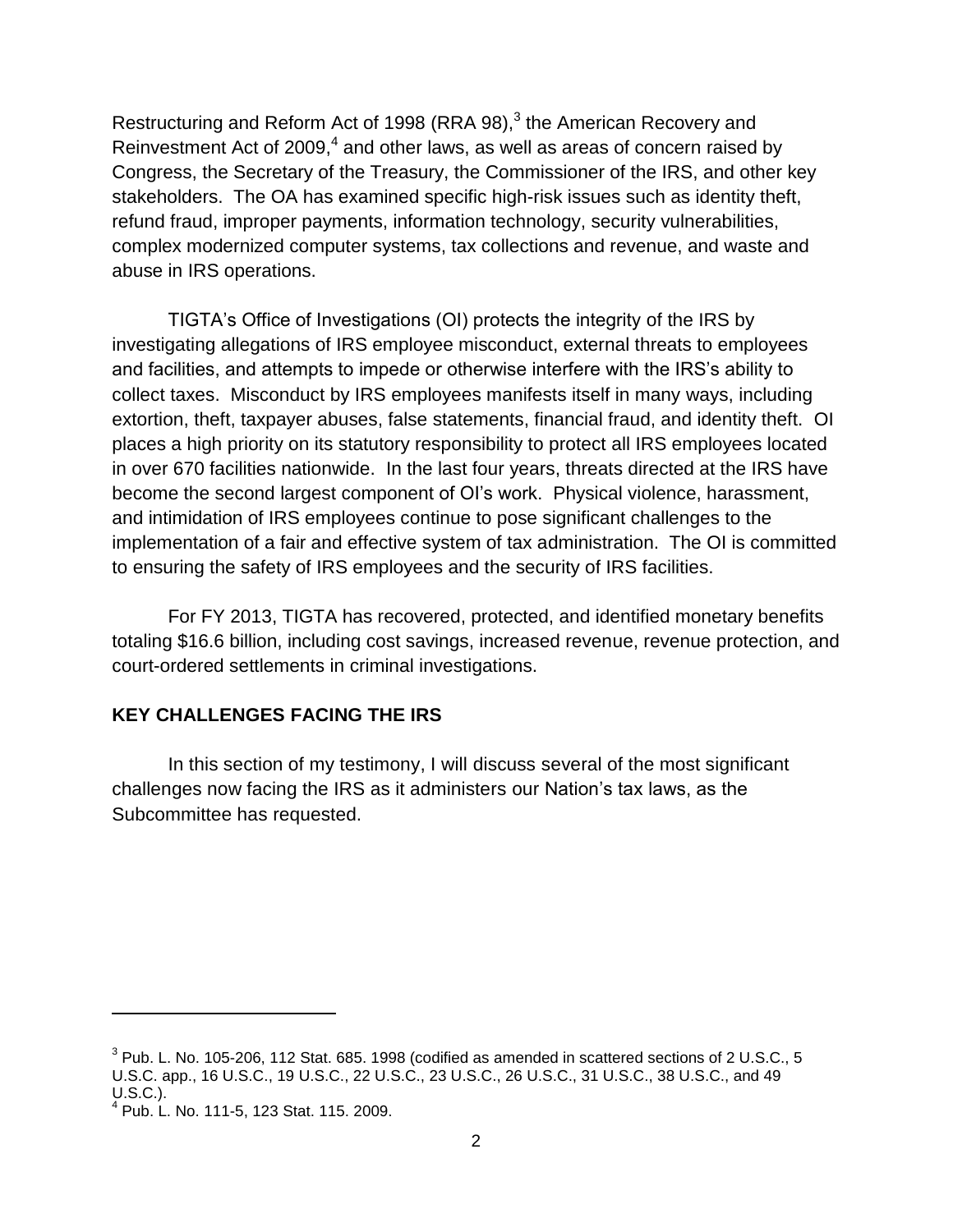#### **TAXPAYER SERVICE**

Providing quality customer service is the IRS's first step to achieving taxpayer compliance. One of Congress' principal objectives in enacting the RRA 98 was to mandate that the IRS do a better job of meeting the needs of the taxpayers. In the past, TIGTA has evaluated the IRS's efforts in providing quality customer service, providing recommendations for areas of improvement. Although the IRS has implemented certain procedures to better assist the American taxpayer, funding reductions pose a significant challenge.

As a result of the Balanced Budget and Emergency Deficit Control Act,<sup>5</sup> the IRS was required to reduce planned spending from its appropriated accounts by \$594 million for FY 2013. The IRS was also required in FY 2013 to reduce planned spending from its appropriated accounts by \$24 million as the result of an across-the-board rescission. $^6$  These funding reductions represent a total decrease of \$618 million to the IRS's budget of \$11.8 billion, resulting in a revised annual budget of \$11.2 billion. Overall, the IRS's FY 2013 budget was over \$1 billion less than its FY 2010 budget as a result of the FY 2013 rescission and sequestration<sup>7</sup> and declines in its FY 2011 and FY 2012 budgets.

These continuing budget constraints make it difficult for the IRS to effectively assist taxpayers. As demand for taxpayer services continues to increase, resources have decreased, thereby affecting the quality of customer service that the IRS is able to provide. I would like to provide you with some specific examples.

First, the IRS continues to struggle in providing high quality customer service over the phone. These struggles result in long customer wait times, customers abandoning calls, and customers redialing the IRS toll-free telephone lines<sup>8</sup> for service. Despite other available options, most taxpayers continue to use the telephone as the primary method to make contact with the IRS. In September 2013, TIGTA reported<sup>9</sup> that IRS assistors, as of May 4, 2013, answered approximately 15.6 million calls and

<sup>5</sup> Pub. L. No. 112-25, 125 Stat. 240. 2011.

 $^6$  A rescission cancels part of an agency's discretionary budget authority and is usually established as a percentage reduction to the budget authority.<br>Coguestration involves automatic aponding.

Sequestration involves automatic spending cuts of approximately \$1 trillion from FY 2013 through FY 2021 across the Federal Government that took effect on March 1, 2013.

 $8$  The IRS refers to the suite of 29 telephone lines to which taxpayers can make calls as "Customer Account Services Toll-Free." 9 TIGTA, Ref. No. 2013-40-124, *Late Legislation Delayed the Filing of Tax Returns and Issuance of* 

*Refunds for the 2013 Filing Season* (Sep. 2013).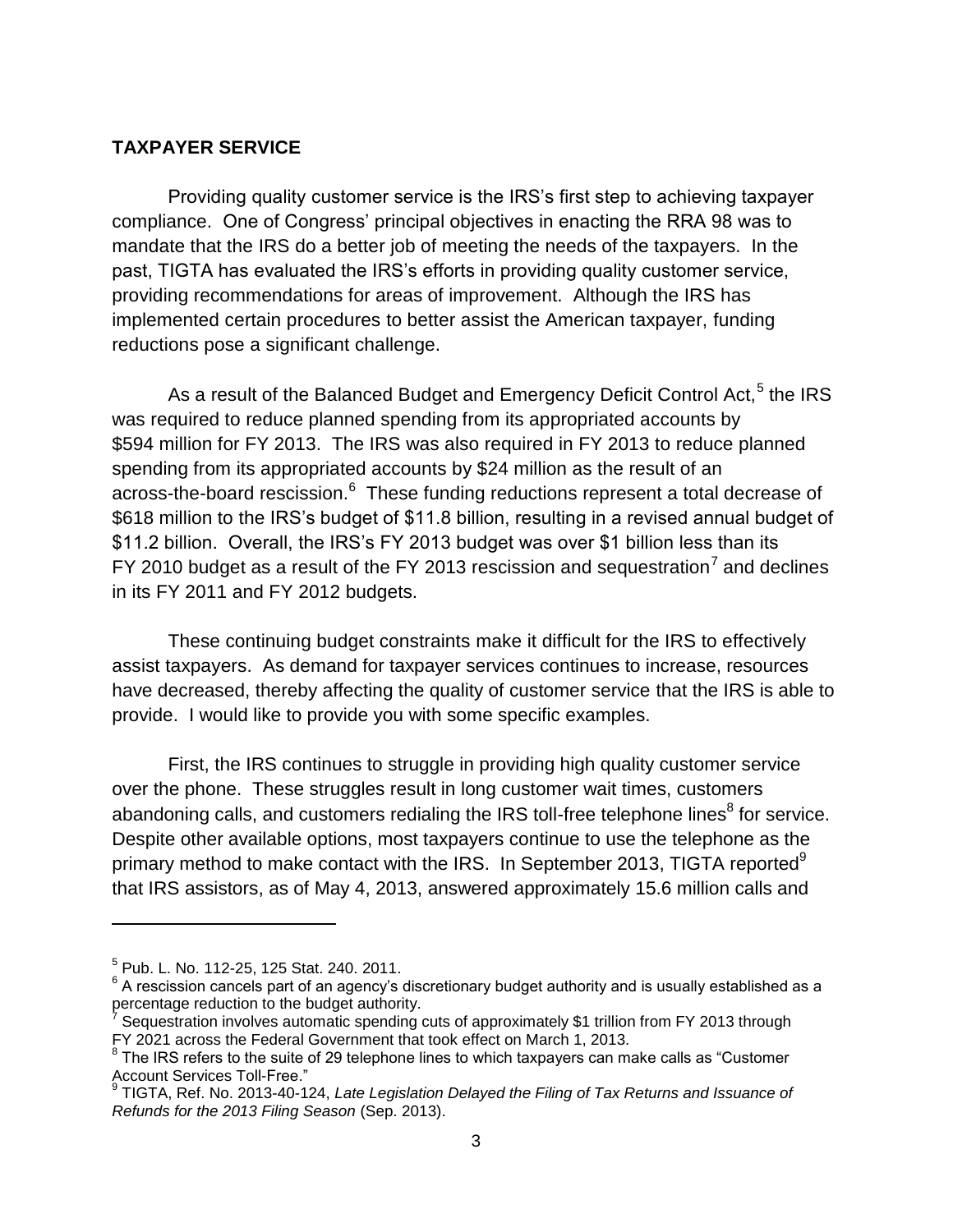achieved an approximate 70 percent Level of Service with an Average Speed of Answer of approximately 14 minutes.<sup>10</sup> The IRS plans to provide a 72 percent Level of Service for FY 2014. As of February 1, 2014, approximately 8.8 million taxpayers had contacted the IRS by calling the various customer service toll-free telephone assistance lines. IRS assistors have answered 2.1 million calls and have achieved a 75 percent Level of Service with a 12 minute Average Speed of Answer.

Second, the IRS's ability to process taxpayer correspondence in a timely manner has also declined. Assistors who answer the toll-free telephone lines also handle taxpayer correspondence (including processing amended tax returns and working identity theft cases). During the filing season when call demand is usually at its highest, more resources are shifted to the telephones to answer calls, and correspondence inventory processing is placed on hold until call demand subsides. As call volumes have increased and assistors have been moved to answer telephone calls, the backlog of paper correspondence inventories has substantially increased. This correspondence inventory rose from approximately 628,000 at the end of FY 2010 to almost 2.7 million at the end of FY 2013, representing an increase of nearly 330 percent.

Third, the number of taxpayers assisted by Taxpayer Assistance Centers (TACs) will decrease this fiscal year. Each year, many taxpayers seek assistance from one of the IRS's 386 walk-in offices, called TACs. The IRS assisted over 6.5 million taxpayers in FY 2013 and plans to assist 5.6 million taxpayers in FY 2014, which is 14 percent fewer than in FY 2013. Budget cuts and the IRS's strategy of not offering services at TACs that can be obtained from other service channels, such as the IRS's website, will reduce the number of taxpayers the IRS plans to assist at TACs. In FY 2014, the primary service performed at TACs will consist of answering taxpayers' inquiries about their tax accounts.

In FY 2014, TACs will no longer prepare tax returns, provide tax transcripts, or provide the status of tax refunds. In addition, TAC assistors will answer only basic tax law questions during the filing season and will not answer any tax law questions outside of the filing season. Taxpayers will be referred to Volunteer Income Tax Assistance sites for free tax return preparation or to applications on the IRS's public website to obtain the other services that TACs are no longer providing. For example, tax transcripts can be obtained using the new online "Get Transcript" application; refund status checks can be performed using the "Where's My Refund" application; and

 $10$  The average amount of time for an assistor to answer the call after the call is routed to a call center staff.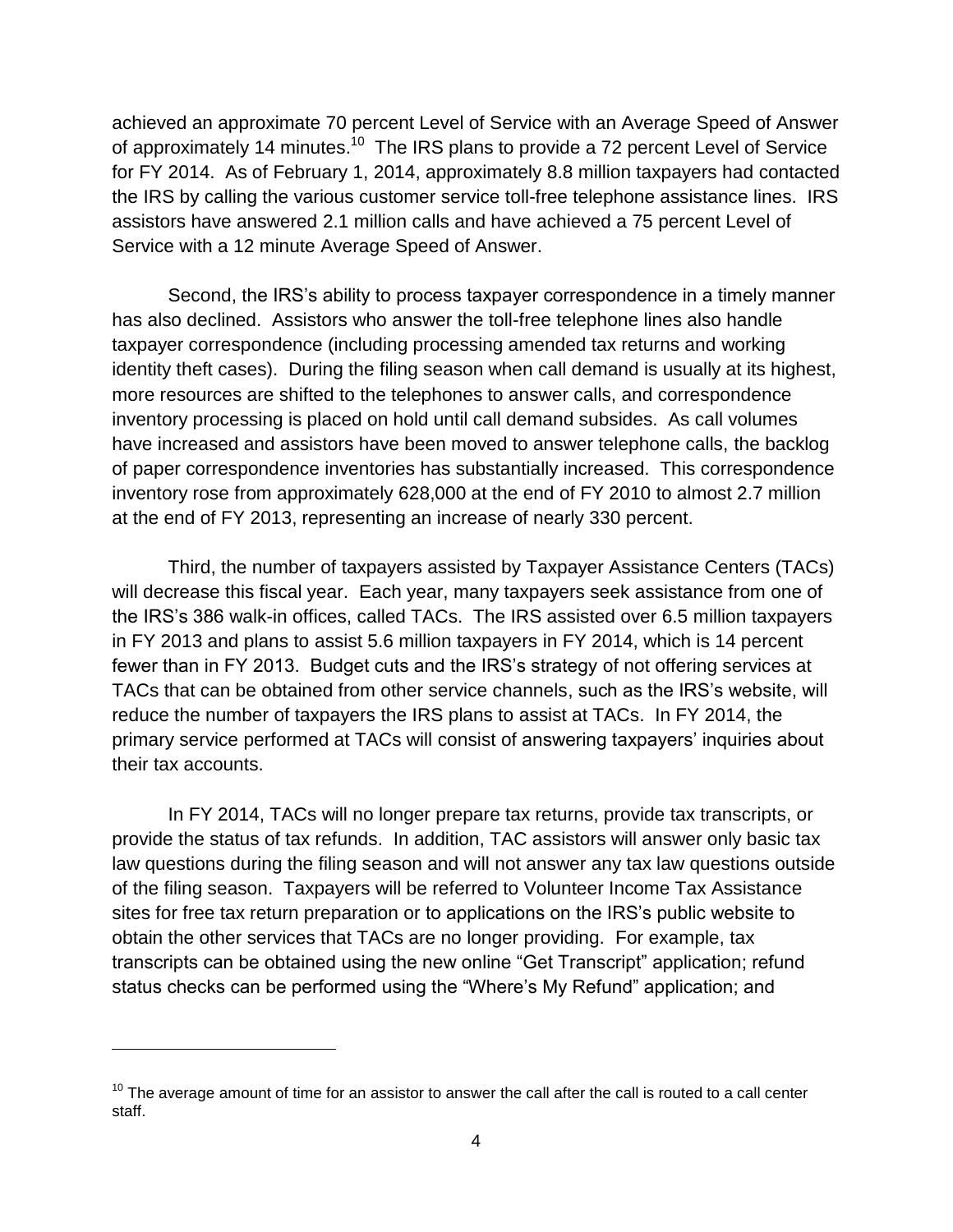taxpayers can obtain answers to basic tax law questions from the Interactive Tax Assistance application.

The IRS also assists taxpayers who have been victimized by identity theft. In September 2013, we issued a follow-up report on this issue.<sup>11</sup> Our review evaluated a statistically valid sample of 100 identity theft tax accounts (cases) closed August 1, 2011 through July 31, 2012. We determined that the IRS identified the rightful owner of the Social Security Number in all cases. However, taxpayers continued to face long delays in having their cases resolved. For the 100 cases reviewed, the IRS took an average of 312 days to resolve the case with inactivity (*i.e.*, no work was being performed to resolve the case) averaging 277 days.

#### **IMPROPER PAYMENTS**

The Improper Payments Information Act of  $2002^{12}$  requires Federal agencies, including the IRS, to estimate the amount of improper payments made each year. Agencies must report to Congress on the causes of and the steps taken to reduce improper payments and address whether they have the information systems and other infrastructure needed to reduce improper payments. The Improper Payments Elimination and Recovery Act of  $2010^{13}$  amended the Improper Payments Information Act of 2002 by redefining the definition of improper payments and strengthening agency reporting requirements. TIGTA is required to review annually the IRS's compliance with the Act's reporting requirements.

The first step in an agency's estimation of improper payments is to conduct annual improper payment risk assessments to identify programs at risk for significant improper payments. TIGTA has reported that the risk assessment process performed annually by the IRS may substantially underestimate the amount of improper payments in tax administration. Specifically, the IRS performed a risk assessment of 15 revenue program funds selected by the Department of the Treasury to evaluate the risk of improper payments. Revenue program funds represent specific individual credits or payments (line items on the tax returns). In January 2013, we reported that, although the IRS completed its Fiscal Year 2011 risk assessments, the method used does not fully consider the risks associated with tax refund payments.<sup>14</sup> As a result, the IRS

<sup>&</sup>lt;sup>11</sup> TIGTA, Ref. No. 2013-40-129, *Case Processing Delays and Tax Account Errors Increased Hardship for Victims of Identity Theft* (Sep. 2013).

<sup>12</sup> Pub. L. No. 107-300, 116 Stat. 2350.

<sup>13</sup> Pub. L. No. 111-204, 124 Stat. 2224.

<sup>&</sup>lt;sup>14</sup> TIGTA, Ref. No. 2013-40-015, *Improper Payments Elimination and Recovery Act Risk Assessments of Revenue Programs Are Unreliable* (Jan. 2013).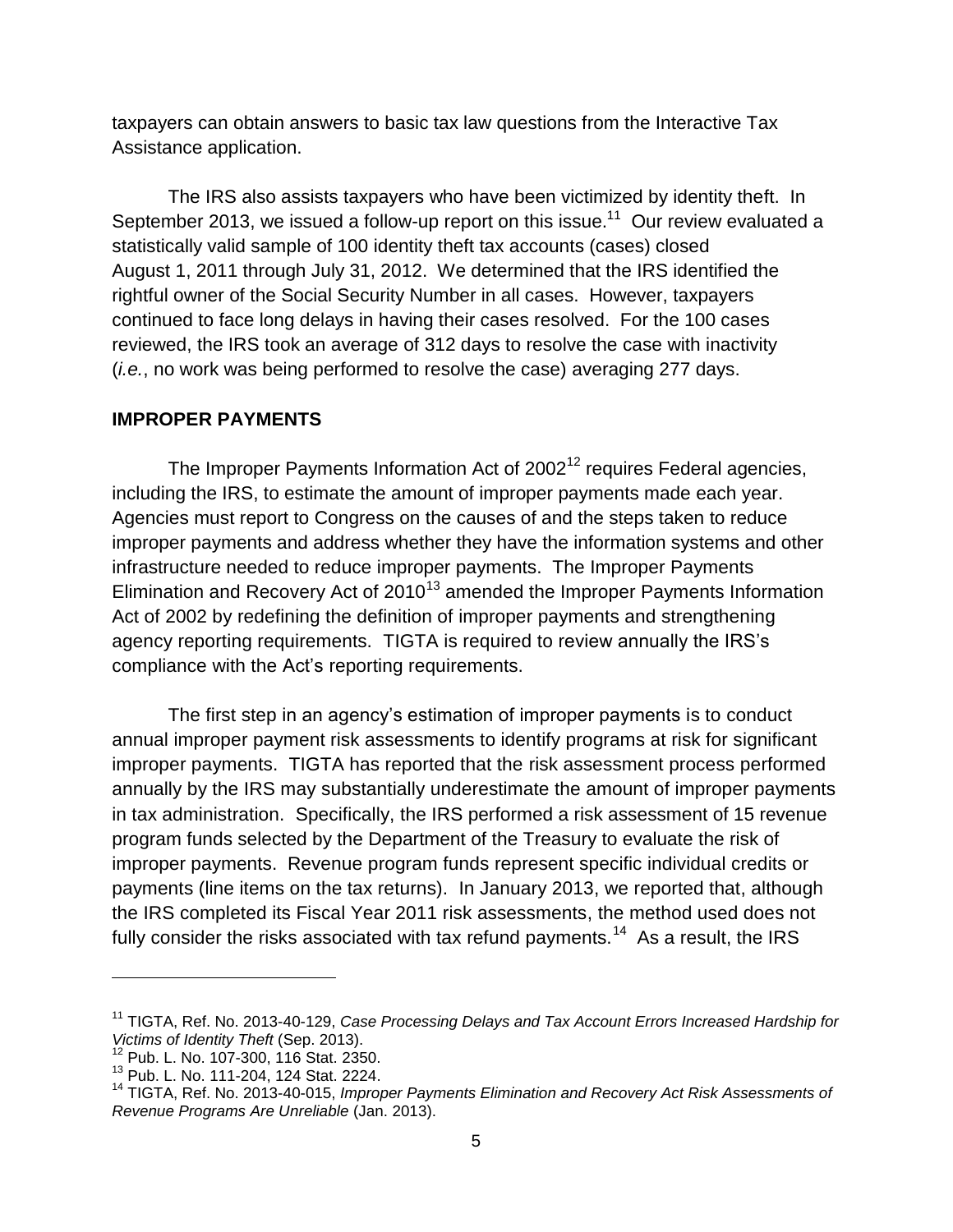does not have a reliable assessment of the risk of improper payments in its revenue program funds. For each of the 15 revenue program funds reviewed, the IRS identified that the fund had a low risk for improper payments. The only program the IRS has designated as high risk is the Earned Income Tax Credit (EITC) Program.

However, prior TIGTA reports indicate that the risk of improper payments for some of these program funds could in fact be significant enough to warrant reporting and tracking under the Improper Payments Information Act of 2002. For example, we reported in September 2011 that the IRS may have erroneously allowed approximately \$3.2 billion in American Opportunity Tax Credits.<sup>15</sup> Moreover, other issues, such as insufficient verification of identity or income, can also pose a significant risk for improper payments. Yet the risk of these types of improper payments is not estimated by the IRS despite prior TIGTA reports which indicate that this risk could be significant. Improper payments due to identity theft are the most significant example of a category that is not estimated by the IRS. As such, we believe the IRS's identification of EITC as the only high risk of improper payments may significantly underestimate the risk of improper payments to tax administration.

In addition to the EITC, the IRS administers numerous other refundable tax credits.<sup>16</sup> The number of these credits has varied over time because some credits are available for a limited period that is set by law. Refundable credits were designed to help low-income individuals reduce their tax burden or to provide incentives for other activities. The EITC, created in 1975,  $17$  is used to offset the impact of Social Security taxes on low-income families and to encourage them to seek employment. Congress later created the Child Tax Credit and the Additional Child Tax Credit  $(ACTC)^{18}$  to reflect a family's reduced ability to pay taxes as family size increases. Other refundable credits provide incentives for specific activities, such as obtaining a college education or purchasing health insurance. For example, the American Opportunity Tax Credit allows individuals to receive a credit for higher education expenses. More

<sup>15</sup> TIGTA, Ref. No. 2011-41-083, *Billions of Dollars in Education Credits Appear to Be Erroneous*   $($ Sep. 2011).

The maximum benefit an individual will receive if a nonrefundable credit is claimed inappropriately is to fully offset his or her tax liability resulting in the individual owing nothing. Refundable credits do not have such limitations. Refundable credits can result in tax refunds even if no income tax is withheld or paid; that is, the credits can exceed the tax liability.

<sup>&</sup>lt;sup>17</sup> Tax Reduction Act of 1975 § 204, 26 U.S.C § 32.

 $18$  The ACTC is the refundable portion of the Child Tax Credit. This credit phases out for taxpayers depending upon their income level. Taxpayers with earned income of less than \$3,000 may be eligible for a refundable credit if they have three or more qualifying children and have paid Social Security taxes that exceed their EITC.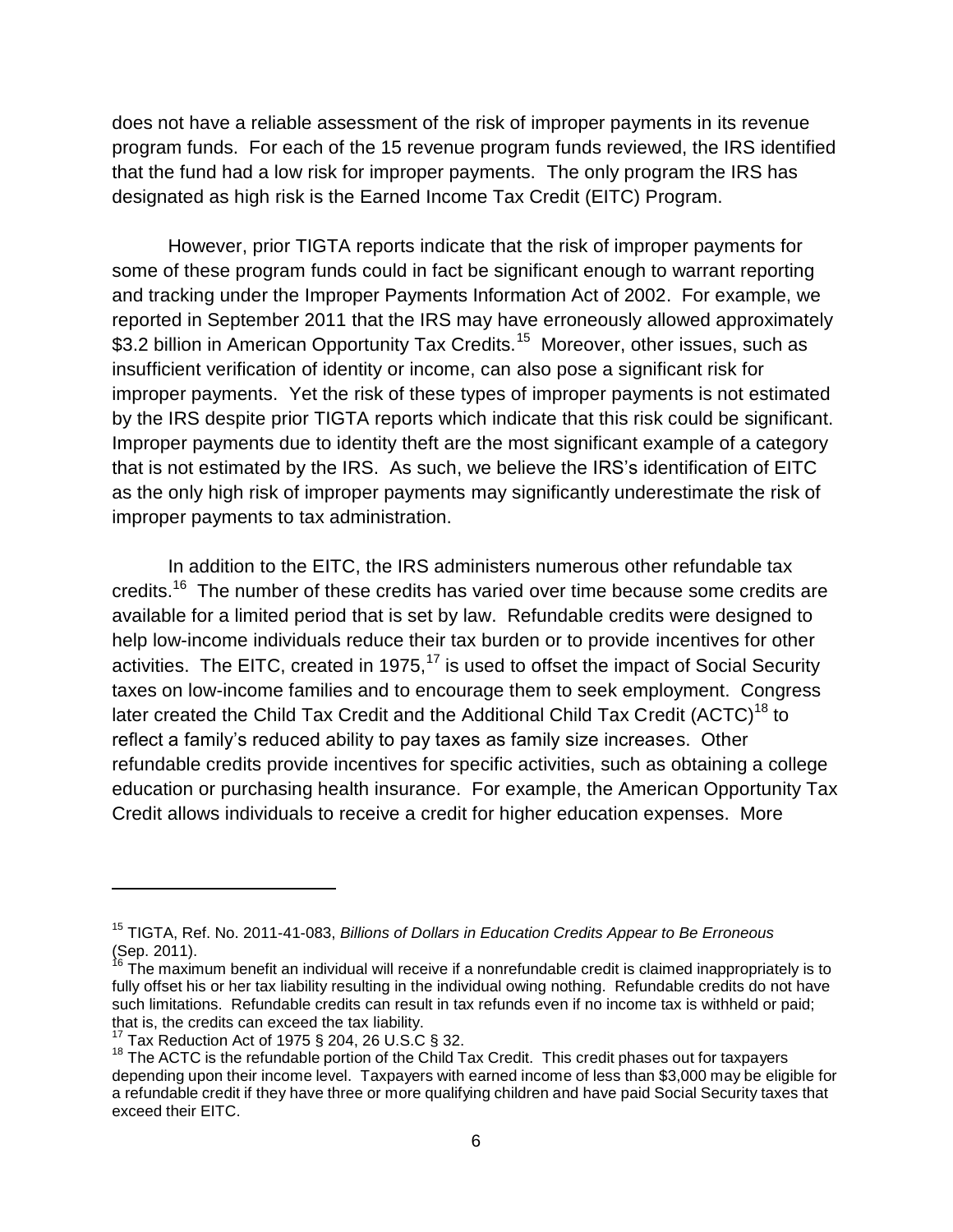recently, the Patient Protection and Affordable Care Act<sup>19</sup> and the Health Care and Education Reconciliation Act of 2010 (Affordable Care Act) includes the Premium Tax Credit that provides for a tax credit beginning in Tax Year (TY) 2014 to offset an individual's health insurance expenses.

Although refundable credits provide benefits to individuals, the unintended consequence of these credits is that they can result in the issuance of improper payments and can be the targets of unscrupulous individuals who file erroneous claims for these credits.

I would now like to highlight some of our work relating to the refundable credits still in existence, providing improper payment estimates and amounts when available; the IRS's actions to address these improper payments; and recommendations we have made to reduce these payments.

**Earned Income Tax Credit –** The IRS continues to report that more than 20 percent of EITC payments are issued improperly each year. In FY 2013, the IRS estimates it issued between \$13 and \$15 billion in improper EITC payments.

The IRS is unlikely to achieve any significant reduction in EITC improper payments despite having implemented numerous processes to identify and prevent such payments. For FY 2013, the IRS reported that its efforts protected approximately \$4 billion in erroneous EITC payments and identified more than 10,000 paid tax return preparers who were not complying with EITC due diligence requirements.<sup>20</sup> Although significant amounts of the EITC are being protected, the IRS has made little improvement in reducing improper EITC payments as a whole since it has been required to report estimates of these payments to Congress. The IRS acknowledged in its Fiscal Year 2012 Improper Payment report to  $TIGTA<sup>21</sup>$  that further reductions in the EITC improper payment rate will be difficult to achieve.

 $19$  Pub. L. No. 111-148, 124 Stat. 119 (2010) (codified as amended in scattered sections of U.S. Code), as amended by the Health Care and Education Reconciliation Act of 2010, Pub. L. No. 111-152, 124 Stat. 1029.

<sup>&</sup>lt;sup>20</sup> Due diligence requirements require paid tax return preparers to gather, verify, and maintain specific information when filing a tax return claiming the EITC.

<sup>21</sup> IRS, *Report on Earned Income Tax Credit (EITC) Improper Payments Executive Order 13520: Reducing Improper Payments* (March 14, 2013).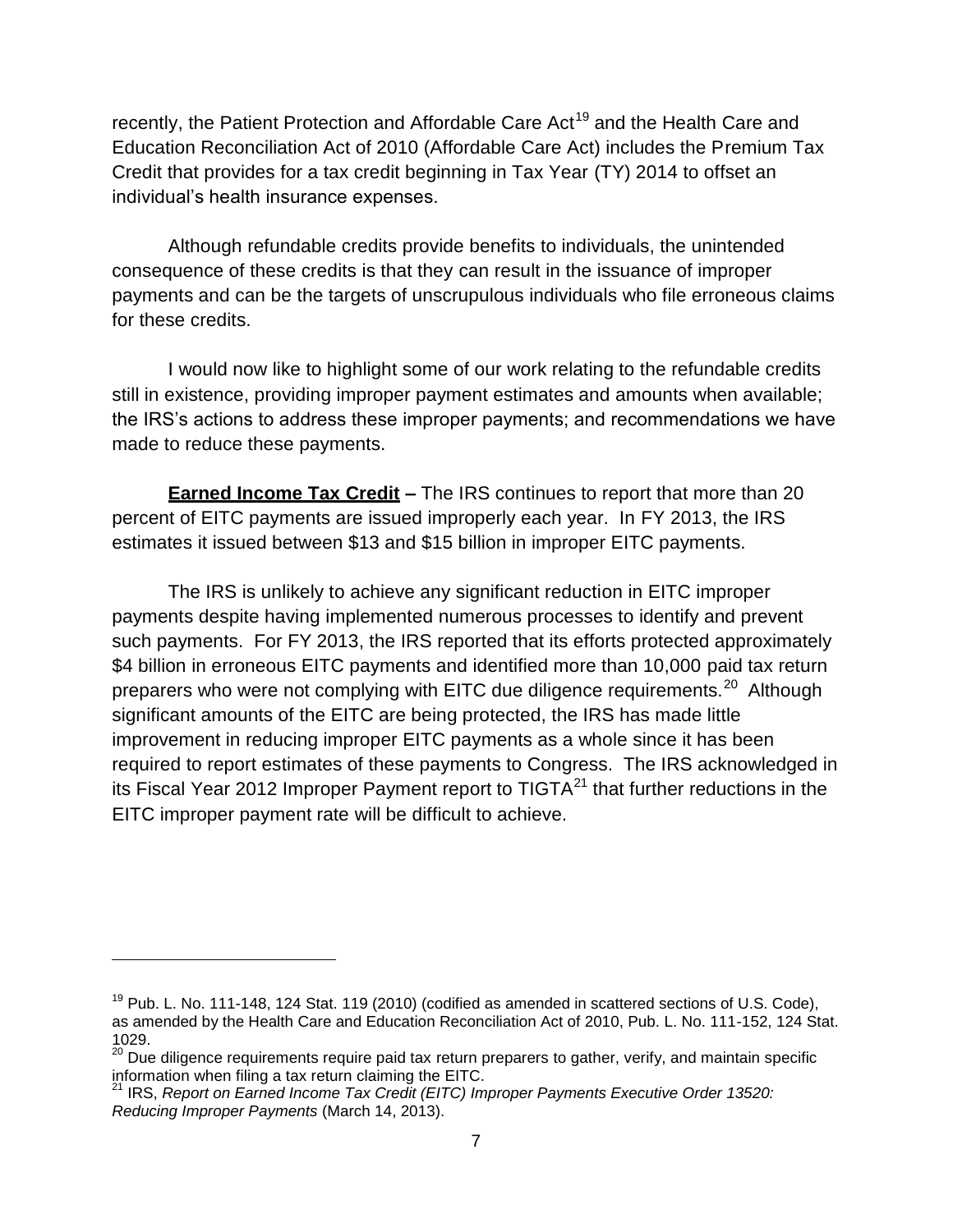However, we have conducted a number of audits that have identified specific actions that the IRS could take to reduce EITC improper payments.<sup>22</sup> While the IRS has implemented some of our recommendations, it has not taken action to address key recommendations aimed at preventing or reducing improper EITC payments. For example, we reported in December  $2008^{23}$  that the IRS did not have the resources needed to examine each of the potentially erroneous claims it identifies, resulting in the majority of the improper claims being paid. We recommended that the IRS conduct a study to identify alternative processes that would expand its ability to effectively and efficiently identify and adjust erroneous EITC claims. This included working with the Assistant Secretary of the Treasury for Tax Policy to obtain authority for an improved process that can make use of its success in combining external data with filters that identify EITC claims as likely being erroneous. The IRS agreed with our recommendation and also agreed to work with the Assistant Secretary of the Treasury for Tax Policy to obtain the authority necessary to implement alternative compliance processes. However, the IRS's FY 2012 EITC Improper Payment report to TIGTA indicated that it has not taken any steps to identify or implement alternative compliance methods.

The IRS estimates that two-thirds of EITC claims are prepared with the assistance of paid tax return preparers. As such, the IRS established the Return Preparer Program and began implementing new preparer requirements in FY 2011. These requirements include: 1) requiring all individuals who sign a tax return as a paid tax return preparer to register and obtain a Preparer Tax Identification Number (PTIN); and 2) establishing competency testing for all paid tax return preparers. The IRS stated in its 2012 report to TIGTA on EITC improper payments that the regulation of tax preparers will drive increased EITC compliance, decrease fraud, and reduce the improper payment rate.

There have been some legal challenges to these new tax preparer regulations. The U. S. Court of Appeals for the Eleventh Circuit recently held that the IRS has the

<sup>&</sup>lt;sup>22</sup> TIGTA, Ref. No. 2005-40-133, *Administration of the Earned Income Tax Credit Program Has Improved, but Challenges Continue* (Aug. 2005); TIGTA, Ref. No. 2006-40-103, *Controls Can Be Improved to Ensure Advance Earned Income Credit Reported on Individual Income Tax Returns Is Accurate* (July 2006); TIGTA, Ref. No. 2009-40-024, *The Earned Income Tax Credit Program Has Made Advances; However, Alternatives to Traditional Compliance Methods Are Needed to Stop Billions of Dollars in Erroneous Payments* (Dec. 2008); TIGTA, Ref. No. 2010-41-116, *Actions Can Be Taken to Improve the Identification of Tax Return Preparers Who Submit Improper Earned Income Tax Credit Claims* (Sep. 2010).

<sup>&</sup>lt;sup>23</sup> TIGTA, Ref. No. 2009-40-024, *The Earned Income Tax Credit Program Has Made Advances; However, Alternatives to Traditional Compliance Methods Are Needed to Stop Billions of Dollars in Erroneous Payments* (Dec. 2008).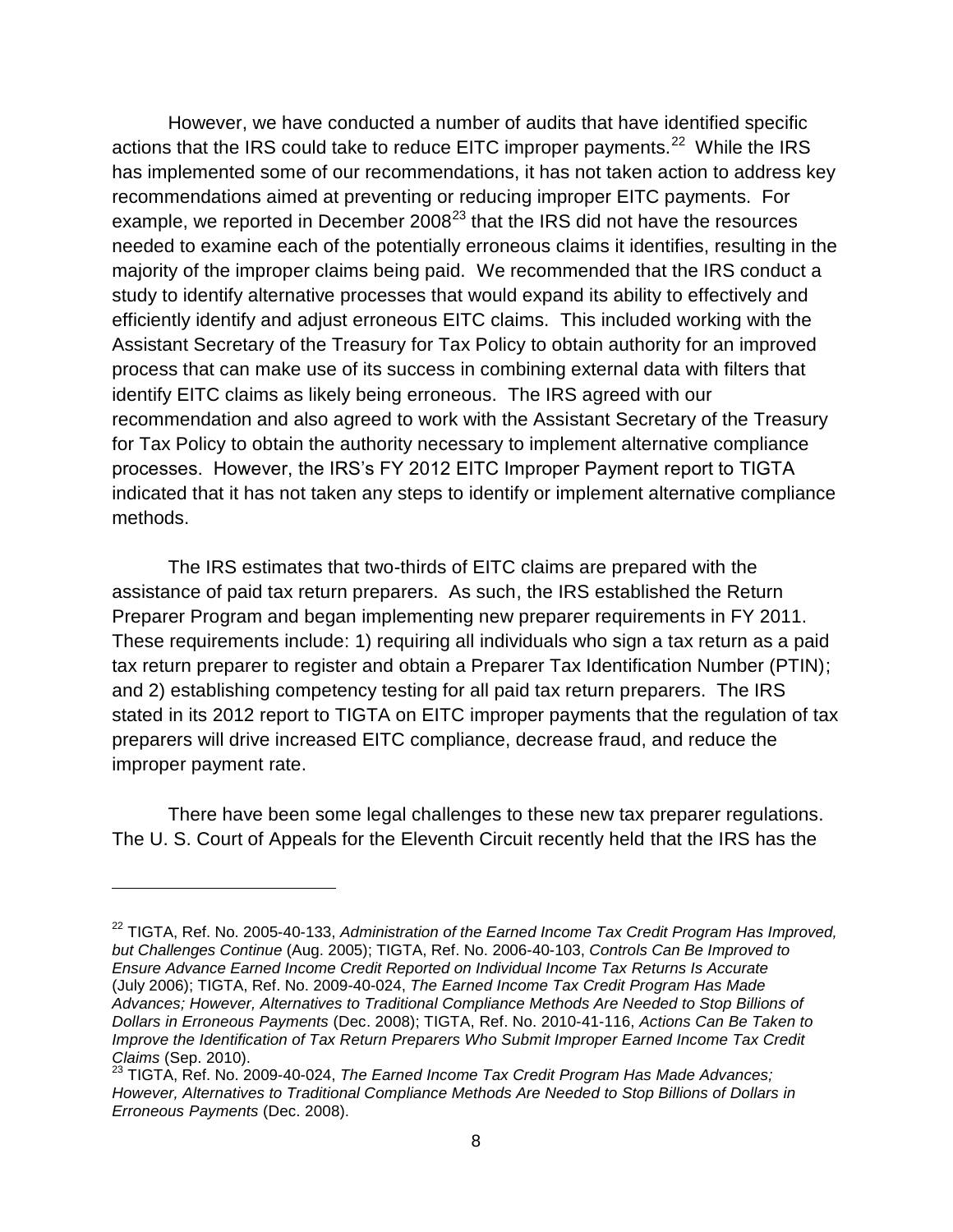authority to charge a user fee for tax return preparers to obtain and renew a PTIN. $^{24}$ However, in another case, the U. S. Court of Appeals for the District of Columbia affirmed the lower court's ruling that the IRS does not have the authority to issue a regulation requiring registration, examination and continuing education for tax return preparers.<sup>25</sup>

Despite the court's ruling in the District of Columbia case, the IRS has penalty authority that can be used to reduce EITC improper payments. Beginning with the 2012 Filing Season, paid tax return preparers who prepare a tax return claiming the EITC must include Form 8867, *Paid Preparer's Earned Income Credit Checklist*, with the tax return. Preparers who do not adhere to this requirement can be assessed a \$500 due diligence penalty for each tax return they submit without the required Form 8867. However, we found that the IRS has yet to implement the expanded EITC due diligence penalties.

We reported in September 2013 $^{26}$  that many paid tax return preparers continue to not comply with EITC due diligence requirements. As of May 2, 2013, we identified 708,298 tax returns claiming more than \$2 billion in the EITC where the IRS determined that the tax return preparer either did not include the required Form 8867 or included an incomplete Form 8867. We reported similar noncompliance by paid tax return preparers during the 2012 Filing Season.<sup>27</sup> As of May 3, 2012, there were almost 534,000 tax returns with EITC claims totaling more than \$1.5 billion that were filed without the required Form 8867.

As of November 13, 2013, the IRS stated that it was considering a number of options for assessing the due diligence penalty but had not yet determined how to proceed. The IRS indicated that its goal is to assess applicable penalties before the next filing season based on time and resources. A lack of an effective process to assess these penalties is of concern as the IRS continues to report billions of dollars in improper EITC payments each year.

 $24$  Brannen v. United States, 682 F.3d 1361 (11th Cir. 2012).

 $^{25}$  Loving v. Internal Revenue Service, 2014 U.S. App. LEXIS 2512 (D.C. Cir. Feb. 11, 2014), *aff'g* 917 F. Supp.2d 67 (D.D.C. 2013).

<sup>26</sup> TIGTA, Ref. No. 2013-40-124, *Late Legislation Delayed the Filing of Tax Returns and Issuance of Refunds for the 2013 Filing Season* (Sep. 2013).

<sup>27</sup> TIGTA, Ref. No. 2012-40-119, *The Majority of Individual Tax Returns Were Processed Timely, but Not All Tax Credits Were Processed Correctly During the 2012 Filing Season* (Sep. 2012).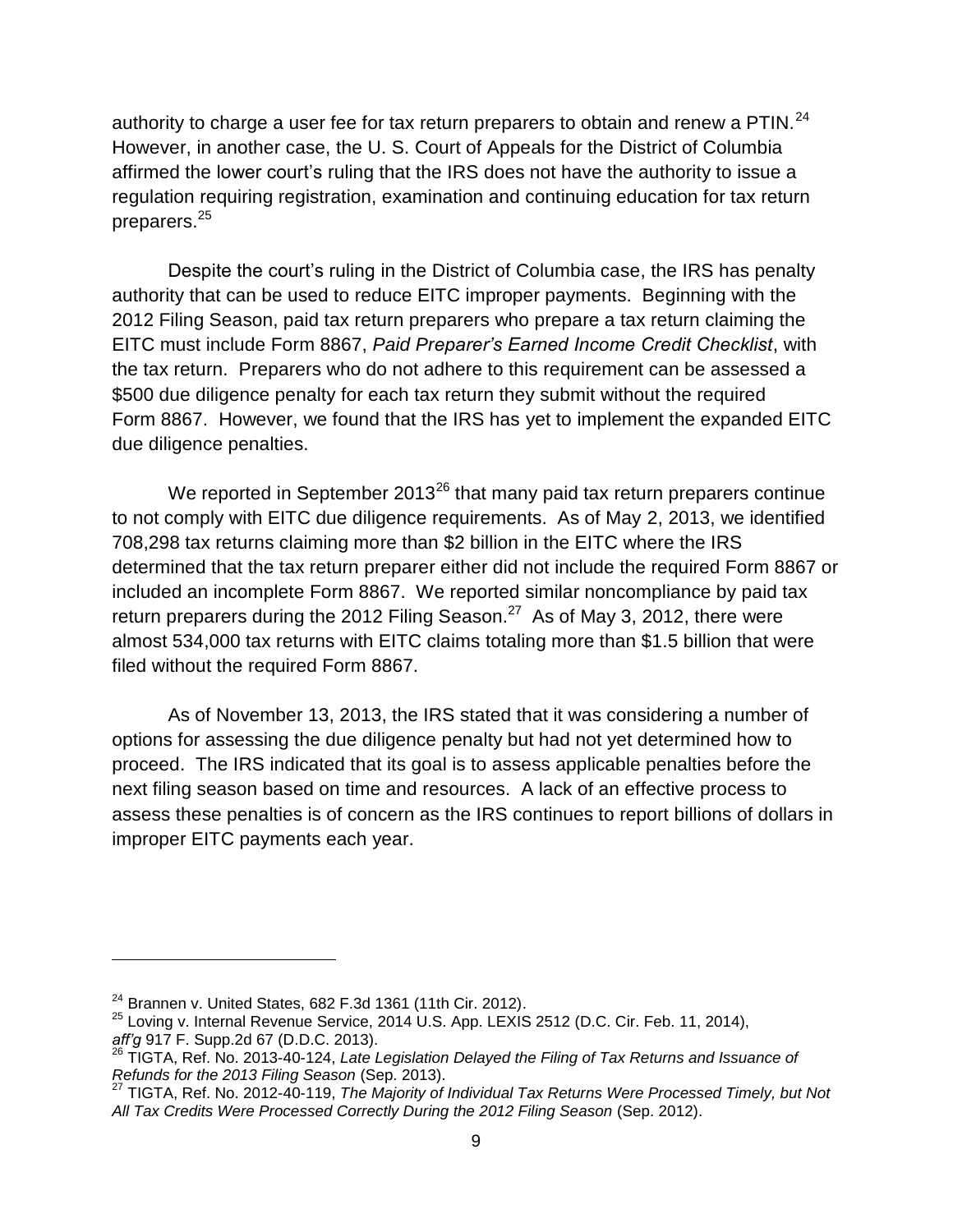**Additional Child Tax Credit –** In 2009, we reported a significant increase in ACTC claims by filers who were ineligible or unable to obtain a Social Security Number.<sup>28</sup> These individuals are not authorized to work in the United States and filed tax returns using an Individual Taxpayer Identification Number (ITIN).<sup>29</sup> The ACTC claims made by these filers have grown substantially. While ITIN filers are no longer eligible to claim the EITC, ITIN filers can claim the ACTC.

For Processing Year<sup>30</sup> 2005, a total of 796,000 ITIN filers claimed ACTCs totaling \$924 million. This grew to 2.3 million ITIN filers who claimed ACTCs totaling \$4.2 billion for Processing Year 2010. The increase was due in part to changes in the law which increased the amount of the ACTC that can be claimed as well as making more individuals eligible for the credit. Our review of these claims found that a significant number of ITIN filers are filing multiple claims to obtain the ACTC for prior year tax returns (*e.g.*, filing returns for TYs 2007, 2008, and 2009 at the same time). For example, in Processing Year 2010, approximately 238,000 ITIN filers submitted more than 608,000 tax returns for multiple years at the same time and claimed more than \$1 billion in ACTCs on those returns.<sup>31</sup>

With this increase in claims for the ACTC, there has also been an increased demand for ITINs in order to file these returns. For Fiscal Year 2011, the IRS processed more than 2.2 million ITIN applications.<sup>32</sup> Along with the increased demand for ITINs comes an increased risk that individuals may submit questionable applications to obtain an ITIN for use in filing a tax return to erroneously claim the ACTC. In July 2012, we reported that the ITIN application review and verification process was so deficient that there was no assurance that ITINs were not being assigned to individuals who submitted questionable applications.<sup>33</sup> This, in turn, could allow individuals to use these ITINs to file tax returns to commit tax refund fraud.

<sup>28</sup> TIGTA, Ref. No. 2009-40-057, *Actions Are Needed to Ensure Proper Use of Individual Taxpayer Identification Numbers and to Verify or Limit Refundable Credit Claims* (Mar. 2009).

 $^9$  An Individual Taxpayer Identification Number is available to individuals who are required to have a taxpayer identification number for tax purposes, but do not have and are not eligible to obtain a Social Security Number because they are not authorized to work in the United States.

 $30$  The calendar year the tax return or document is processed by the IRS.

<sup>31</sup> TIGTA, Ref. No. 2011-41-061, *Individuals Who Are Not Authorized to Work in the United States Were Paid \$4.2 Billion in Refundable Credits* (July 2011).

Fall \$4.2 Different in North above Creative Care, 2011, 2011, 2013.<br><sup>32</sup> ITIN processing uses the full-time equivalent of 463 IRS employees.

<sup>33</sup> TIGTA, Ref. No. 2012-42-081, *Substantial Changes Are Needed to the Individual Taxpayer Identification Number Program to Detect Fraudulent Applications* (July 2012).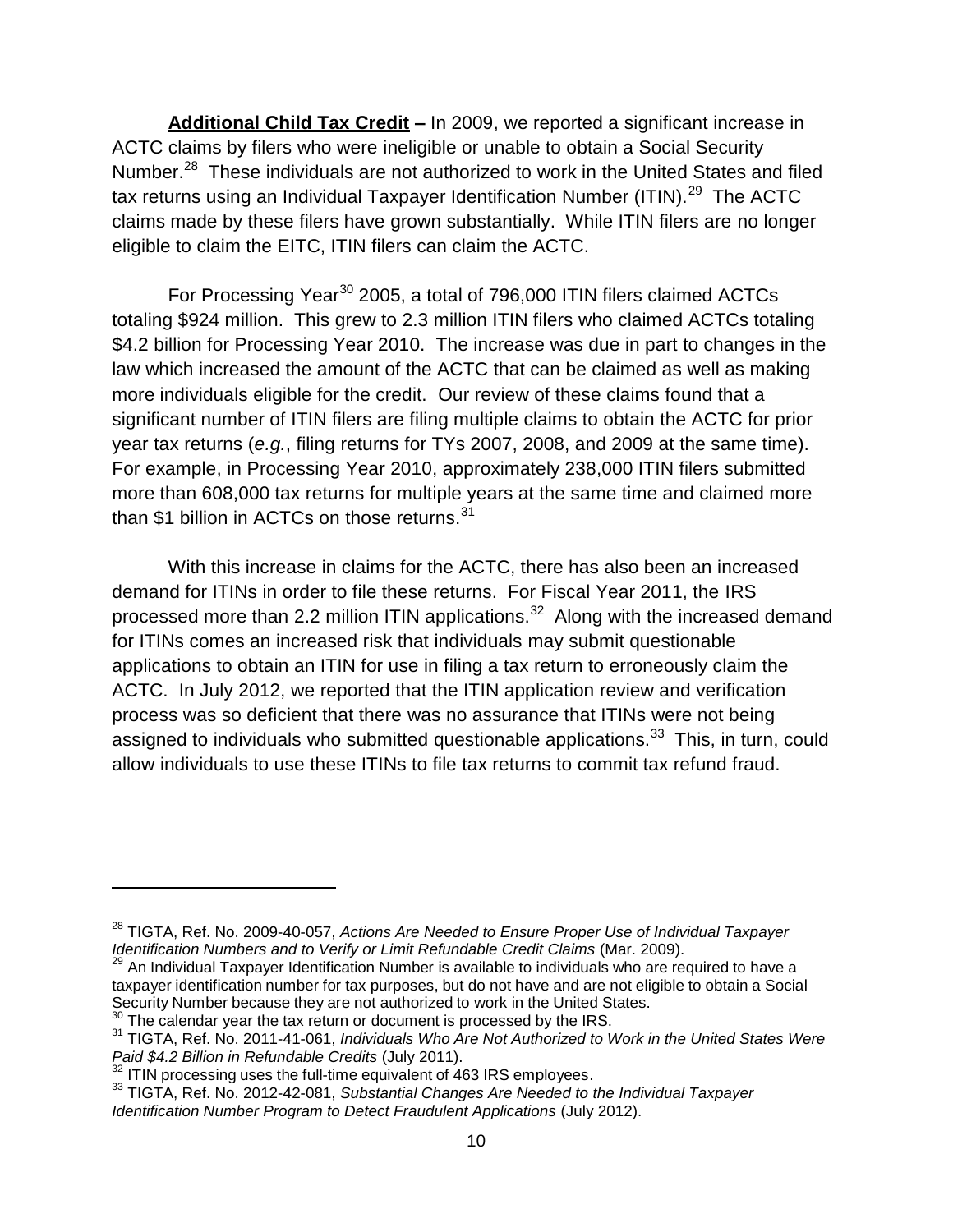In a May 2013 follow-up review,  $34$  we reported that the IRS initiated corrective actions to address the majority of recommendations included in our prior audit report. These actions significantly improved the identification of questionable ITIN applications. After the new procedures were put into place, the number of applications rejected as questionable increased from 226,011 for the period July through December 2011 to 340,659 for the same period in 2012. In Processing Year 2013, the number of ITIN filers claiming the ACTC decreased to 1.8 million ITIN filers claiming \$3.9 billion in ACTC.

We are currently conducting an audit to assess the IRS's efforts to identify and address the causes of EITC and ACTC improper payments, and to evaluate the IRS's efforts to identify alternative processes to address improper EITC refunds in response to our recommendation. We plan to issue a report later in Fiscal Year 2014.<sup>35</sup>

**American Opportunity Tax Credit –** The Recovery Act amended the Hope Scholarship Credit<sup>36</sup> to allow a refundable tax credit — called the American Opportunity Tax Credit (AOTC). The AOTC allowed individuals to receive a credit for higher education expenses up to \$2,500 per student per year for TYs 2009 and 2010, with up to \$1,000 being refundable. The American Taxpayer Relief Act of  $2012^{37}$  subsequently extended the AOTC through December 31, 2017.

As part of our Recovery Act oversight, we reported in September 2011<sup>38</sup> that the IRS lacked effective processes to identify taxpayers who claim erroneous education credits. As a result, 2.1 million taxpayers received a total of \$3.2 billion in education credits (\$1.6 billion in refundable credits and \$1.6 billion in nonrefundable credits) that appeared to be erroneous. Each of these taxpayers claimed students for whom there was no associated Form 1098-T, *Tuition Statement*, <sup>39</sup> in IRS files to substantiate the student's attendance at an educational institution. We have recently initiated a

<sup>34</sup> TIGTA, Ref. No. 2013-40-052, *Review and Verification of Individual Taxpayer Identification Number Applications Has Improved, However, Additional Processes and Procedures Are Still Needed* (May 2013). <sup>35</sup> TIGTA, Audit No. 201340031, *Efforts to Reduce Erroneous Refundable Child-Based Tax Credit Payments*, report planned for March 2014.

 $36$  The Hope Scholarship Credit was established to assist middle-class families with the costs associated with a college degree.

 $37$  Pub. L. No. 112-240,126 Stat. 2319 (2013).

<sup>38</sup> TIGTA*,* Ref. No. 2011-41-083, *Billions of Dollars in Education Credits Appear to Be Erroneous* (Sep. 2011).

<sup>39</sup> Institutions of higher education are required to provide each student with a Form 1098-T, *Tuition Statement*, that reports payments received or amounts billed for qualified tuition and related expenses, scholarships and grants given, adjustments made for a prior year, and the name and location of the institution. Educational institutions are required to provide a Form 1098-T to students who attend their institution and a duplicate copy to the IRS.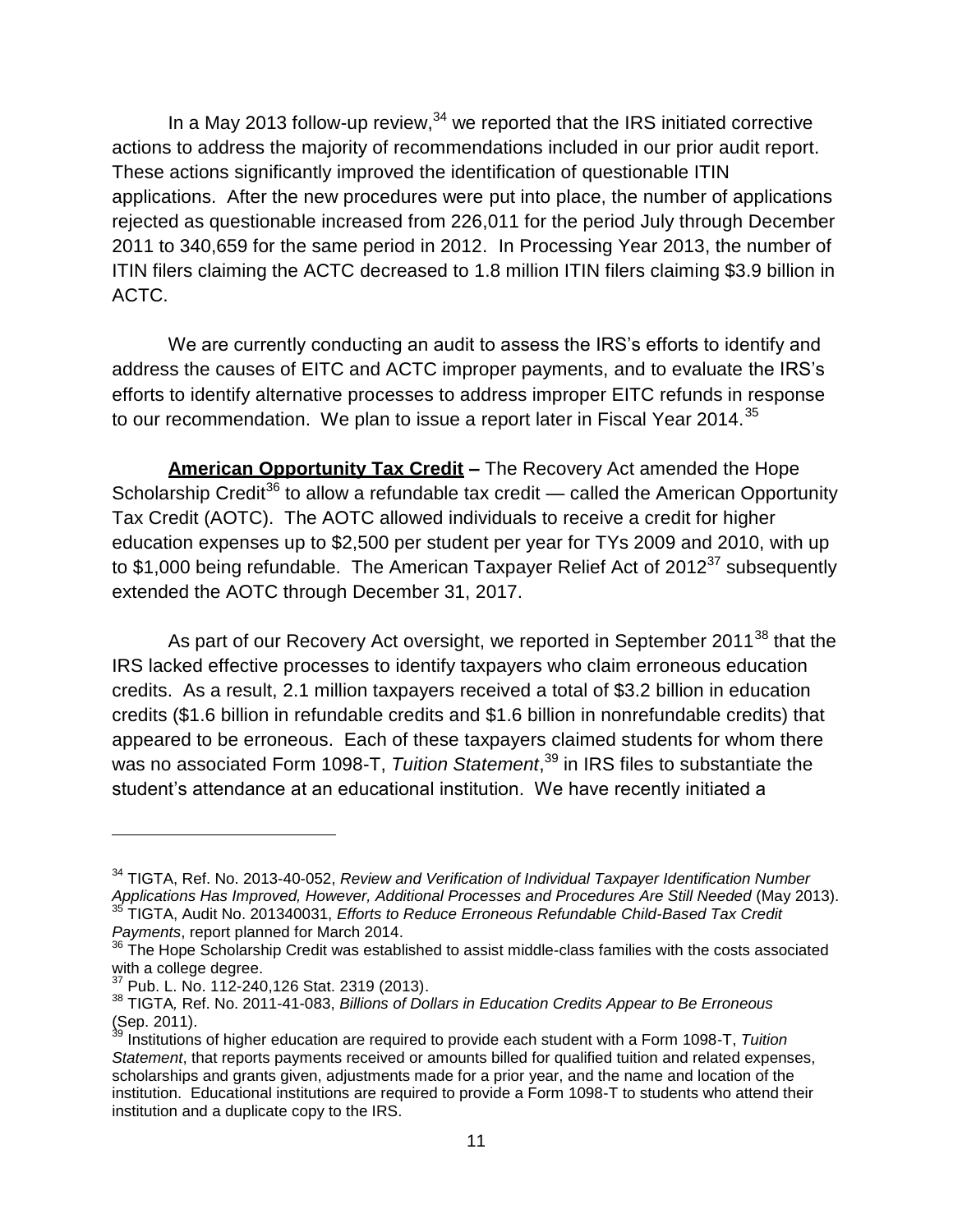follow-up review to assess the IRS's efforts to improve the detection and prevention of erroneous Education Credit claims.<sup>40</sup>

**Premium Tax Credit –** The Affordable Care Act provides for a refundable tax credit to offset an individual's health insurance expenses. Beginning in TY 2014, some low to moderate income individuals eligible to obtain health insurance through one of the State Exchanges or the Federal Exchange (collectively referred to as the Exchanges)<sup>41</sup> may be eligible for a refundable credit to assist them in paying monthly insurance premiums. The amount of the credit is determined by an individual's income in relation to the Federal poverty level, among other factors. In October 2013, the IRS began working with the Exchanges to provide a computation of individuals' estimated maximum monthly Premium Tax Credit.<sup>42</sup> Individuals can elect the amount of credit they want advanced. Qualified individuals can elect to either: 1) have the monthly credit sent directly to their insurance provider as an advanced payment (Advanced Premium Tax Credit)<sup>43</sup> to lower the amount of monthly premiums they would pay out-of-pocket; or 2) wait to receive the credit when they file their TY 2014 tax return. The Congressional Budget Office estimates that six million individuals will receive Premium Tax Credits totaling \$16 billion in Calendar Year (CY) 2014.<sup>44</sup>

Like other refundable credits, there is a risk for improper payments with the Premium Tax Credit. For example, Advanced Premium Tax Credits are computed using a number of factors, including an individual's projected 2014 income, family size, etc. The Exchanges rely on information provided by individuals during the application process as well as information provided by third-parties, including the IRS, to estimate an individual's eligibility to receive the credit. However, it is not until the individual files his or her TY 2014 tax return during CY 2015 that the IRS will know the individual's actual income for 2014 and the amount of the tax credit the individual is entitled to receive.

<sup>40</sup> TIGTA, Audit No. 201440015, *Efforts to Identify and Prevent Erroneous Education Credits – Follow-up*, report planned for June 2014.<br><sup>41</sup> Exebs.

<sup>41</sup> Exchanges are intended to allow eligible individuals to obtain health insurance, and all Exchanges, whether State-based or established and operated by the Federal Government, will be required to perform certain functions.

 $42$  A refundable tax credit to assist individuals and families in purchasing health insurance coverage through an Exchange.

 $^{43}$  An Advanced Premium Tax Credit is paid in advance to a taxpayer's insurance company to help cover the cost of premiums.

<sup>44</sup> Congressional Budget Office data tables, *Effects on Health Insurance and the Federal Budget for the Insurance Coverage Provisions in the Affordable Care Act—May 2013 Baseline*, published May 14, 2013.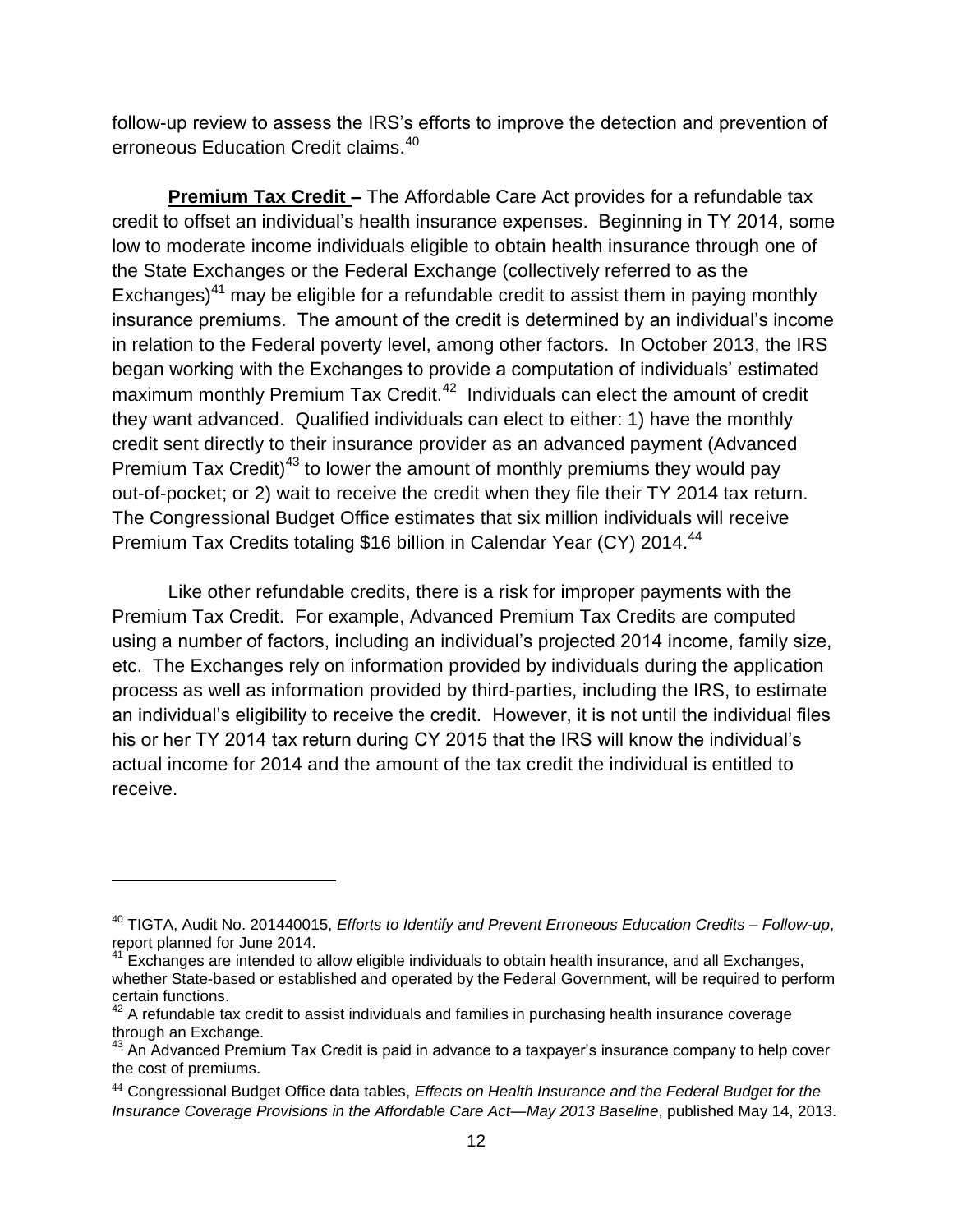Individuals who receive an Advanced Premium Tax Credit will reconcile the amount received to the amount of Premium Tax Credit they are eligible to receive based on their actual 2014 income and family size when they file their 2014 tax return. Individuals who are eligible to receive the Premium Tax Credit but did not receive an advanced credit can claim the credit on their 2014 tax return. Individuals who received more than they were entitled to in the form of an Advanced Premium Tax Credit will be responsible for repaying all or part of the credit paid. The IRS will assess the additional credit on the taxpayer's account and attempt to collect it.

We have developed a multi-audit strategy to evaluate the IRS's implementation of the Premium Tax Credit. To date, we have completed evaluations of the IRS's development of needed information systems and the adequacy of the IRS's plans to provide customer service to individuals seeking assistance with the Premium Tax Credit. In September 2013, we reported that a fraud mitigation strategy is not in place to guide Affordable Care Act systems development, testing, initial deployment, and long-term operations.<sup>45</sup> The IRS informed us that two new systems are under development that will address Affordable Care Act tax refund fraud risk. However, until these new systems are successfully developed and tested, TIGTA remains concerned that the IRS's existing fraud detection system may not be capable of identifying Affordable Care Act refund fraud or schemes prior to the issuance of tax refunds.

Currently, we are in the process of evaluating the accuracy of the IRS's computation of the maximum monthly Premium Tax Credit for use by the Exchanges.  $46$ Future reviews will evaluate the adequacy of the IRS's controls to verify the accuracy of Premium Tax Credit claims and will also assess the impact that delayed employer health insurance reporting will have on the IRS's ability to verify these claims when tax returns are processed.

**Fuel Tax Credit –** Individual taxpayers may claim credits for Federal excise taxes paid on fuels used for tax-exempt purposes, such as farming and off-highway businesses. During Processing Year 2011, approximately \$176 million in fuel tax credits were claimed by individual taxpayers. For the past several years, the IRS has listed Fuel Tax Credit fraud scams as an example of one of the "Dirty Dozen" tax scams. In an ongoing audit, we analyzed Form 1040 tax return data and determined that over 20 percent of tax returns claiming a Fuel Tax Credit of \$100 or more had questionable characteristics, such as little or no reported income from self-employment

<sup>45</sup> TIGTA, Ref. No. 2013-23-119, *Affordable Care Act: Improvements Are Needed to Strengthen Systems Development Controls for the Premium Tax Credit Project* (Sep. 2013).

<sup>46</sup> TIGTA, Audit No. 201340335, *Affordable Care Act: Accuracy of the Income and Family Size Verification and Advanced Premium Tax Credit Calculation*, report planned for May 2014.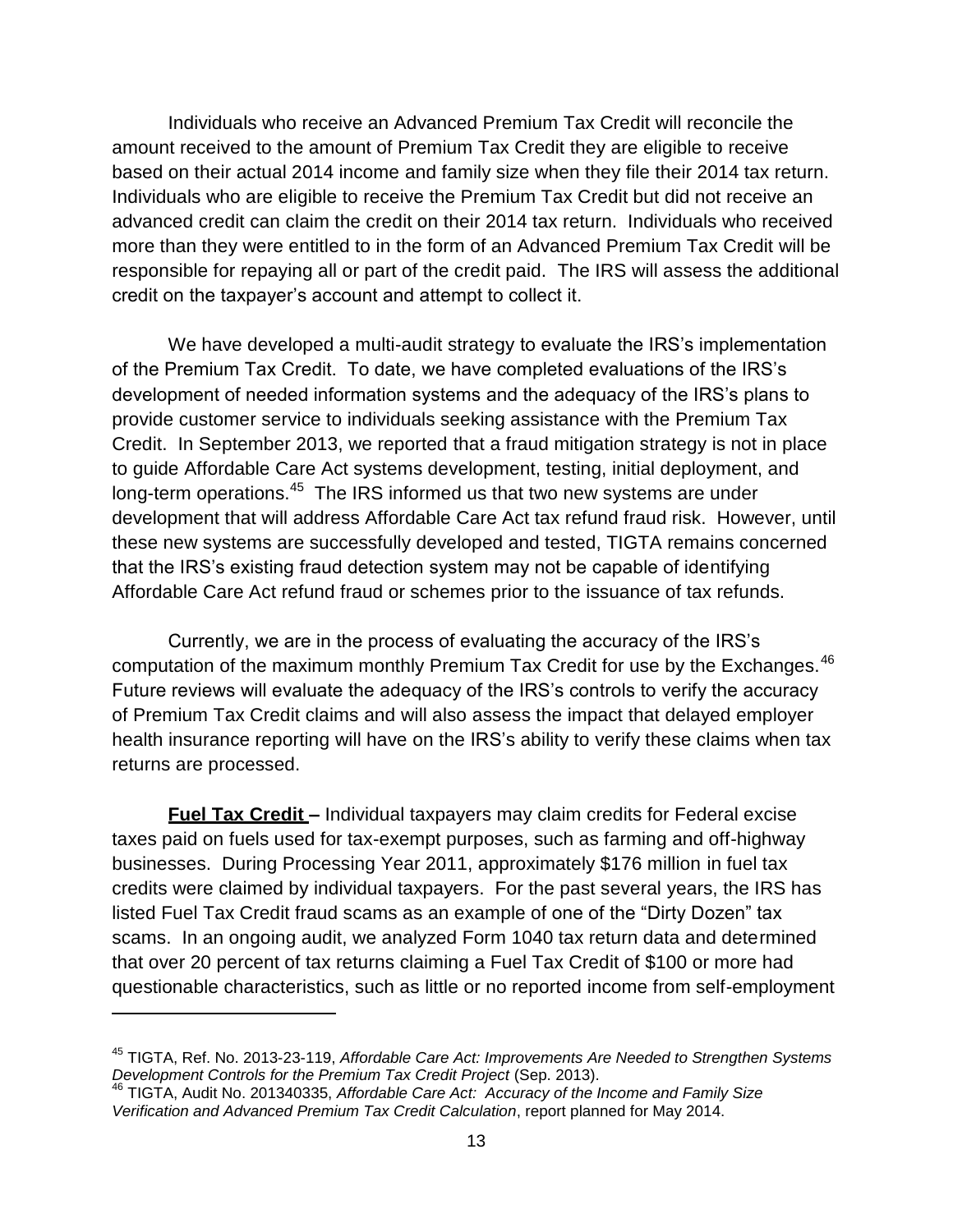or farming.<sup>47</sup> We provided IRS management with listings of questionable Processing Year 2011 and 2012 tax returns claiming the fuel tax credit. As of February 2014, the IRS has included over 3,600 tax returns in the correspondence examination stream.

#### **IDENTITY THEFT AND TAX REFUND FRAUD**

While refundable tax credits increase the risk of potentially fraudulent tax refunds, other issues concerning tax administration can also pose a significant risk for improper payments. For example, the IRS does not have third-party information to effectively verify income and withholding when tax returns are processed. The IRS is also challenged with the rapidly growing problem of identity theft tax refund fraud, including the use of Social Security Numbers of and by prisoners to file false tax returns, and tax fraud related to the use of stolen Employer Identification Numbers  $(EIN).^{48}$ 

#### Identity Theft

 $\overline{a}$ 

The IRS has described identity theft as the number one tax scam for 2014.<sup>49</sup> The IRS has made this issue one of its top priorities and has made some progress; however, significant improvements are still needed.

As of September 28, 2013, the IRS had identified more than 2.5 million incidents of identity theft in CY 2013. As of December 31, 2013, the IRS reported that during the 2013 Filing Season it stopped the issuance of more than \$10.7 billion in potentially fraudulent tax refunds associated with over 1.8 million tax returns classified as involving identity theft.

In September 2013, TIGTA reported that the impact of identity theft on tax administration continues to be significantly greater than the amount the IRS detects and prevents. $^{50}$  Using the characteristics of tax returns that the IRS has confirmed as involving identity theft and income and withholding information the IRS received in 2012 late in the filing season and in early 2013, we analyzed TY 2011 tax returns processed

<sup>47</sup> TIGTA, Audit No. 201230024, *Fuel Tax Credits*, report planned for July 2014.

<sup>&</sup>lt;sup>48</sup> An EIN is a Federal Tax Identification Number used to identify a taxpayer's business account. The EIN is used by employers, sole proprietors, corporations, partnerships, nonprofit associations, trusts and estates, government agencies, certain individuals, and other types of businesses.

<sup>49</sup> IRS Press Release, IR-2014-16 (February 19, 2014), available at [http://www.irs.gov/uac/Newsroom/IRS-Releases-the-"Dirty-Dozen"-Tax-Scams-for-2014;-Identity-Theft,-](http://www.irs.gov/uac/Newsroom/IRS-Releases-the-) [Phone-Scams-Lead-List.](http://www.irs.gov/uac/Newsroom/IRS-Releases-the-) 

<sup>50</sup> TIGTA, Ref. No. 2013-40-122, *Detection Has Improved; However, Identity Theft Continues to Result in Billions of Dollars in Potentially Fraudulent Tax Refunds* (Sep. 2013).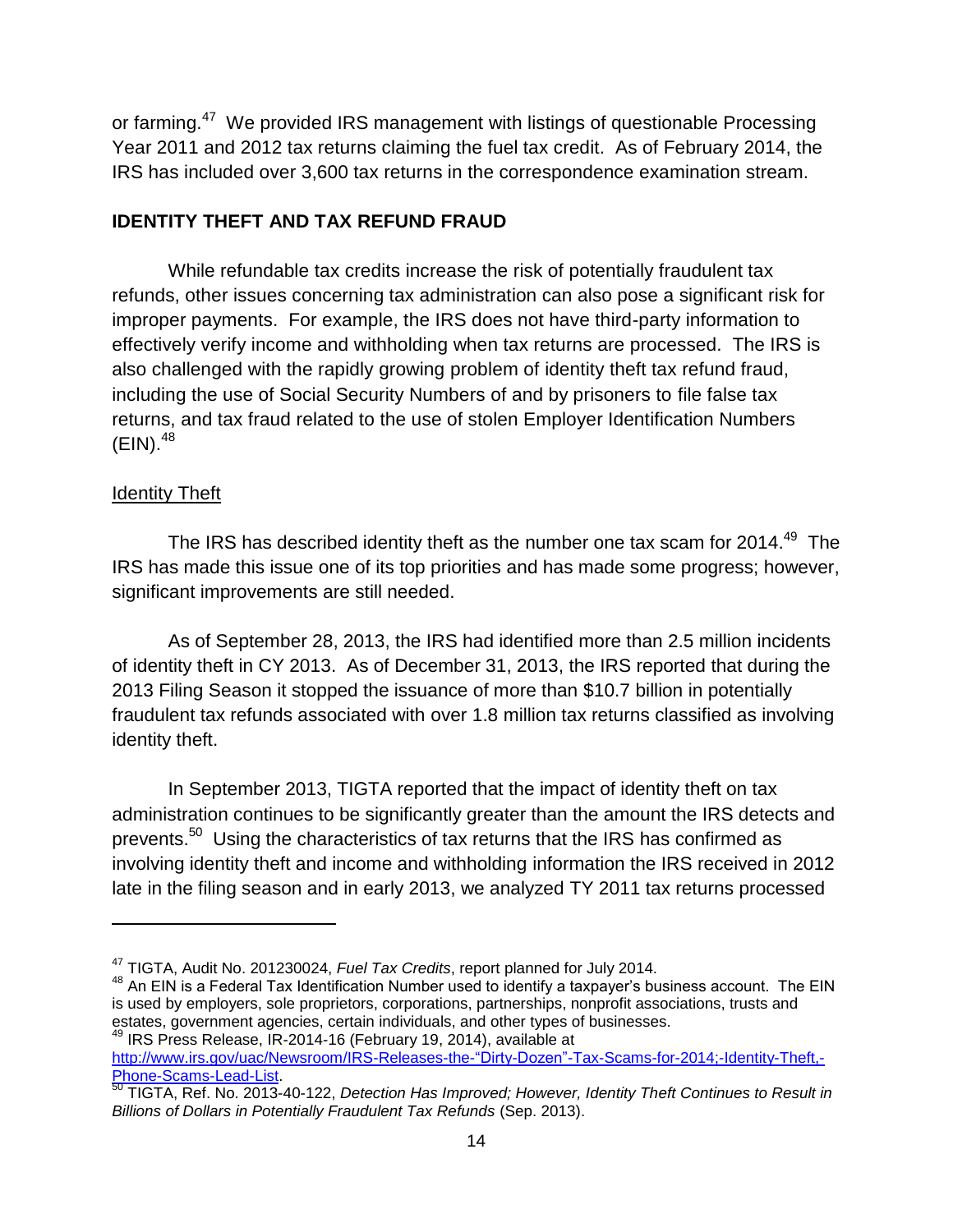during the 2012 Filing Season and identified approximately 1.1 million undetected tax returns where the primary Taxpayer Identification Number on the tax return was a Social Security Number. The undetected tax returns have potentially fraudulent tax refunds totaling approximately \$3.6 billion, which is a decrease of \$1.6 billion compared to the \$5.2 billion we reported for TY 2010.<sup>51</sup>

In addition, we expanded our TY 2011 analysis to include tax returns where the primary Taxpayer Identification Number on the tax return is an ITIN. We identified more than 141,000 TY 2011 tax returns filed with an ITIN that have the same characteristics as IRS-confirmed identity theft tax returns. Potentially fraudulent tax refunds issued for these undetected tax returns totaled approximately \$385 million, which is in addition to the approximately \$3.6 billion referred to earlier. In total, the IRS could issue potentially fraudulent refunds of approximately \$4 billion annually as a result of identity theft tax refund fraud.

A common characteristic of tax returns filed by identity thieves is the reporting of false income and withholding to generate a fraudulent tax refund. Another aspect to this problem is that many individuals who are victims of identity theft may be unaware that their identity has been stolen and used to file fraudulent tax returns. These individuals are typically those who are not required to file a tax return.<sup>52</sup>

The IRS continues to expand its efforts to identify fraudulent tax returns and prevent the payment of tax refunds by processing all individual tax returns through identity theft screening filters. These filters look for known characteristics of identity theft cases to detect fraudulent tax returns before they are processed and before any tax refunds are issued. In Processing Year 2012, there were 11 filters that identified approximately 325,000 tax returns and prevented approximately \$2.2 billion in fraudulent refunds from being issued. In Processing Year 2013, the number of filters increased to approximately 80, which has enhanced the IRS's ability to identify identity theft tax refund fraud. As of September 30, 2013, the IRS indicated that it had identified 561,033 tax returns and prevented approximately \$2.5 billion in fraudulent tax refunds from being issued. This represents a 157 percent increase over the number that the IRS identified for the same period in Processing Year 2012.<sup>53</sup>

<sup>51</sup> TIGTA, Ref. No. 2012-42-080, *There Are Billions of Dollars in Undetected Tax Refund Fraud Resulting From Identity Theft* (July 2012).

 $52$  Individuals who generally are not required to file a tax return include children, deceased individuals, elderly, and individuals who earn less than their standard deduction or earn non-taxable income such as some Social Security benefits.

 $53$  The IRS indicated that it had identified 218,156 tax returns and prevented approximately \$1.5 billion in fraudulent tax refunds from being issued as of September 30, 2012.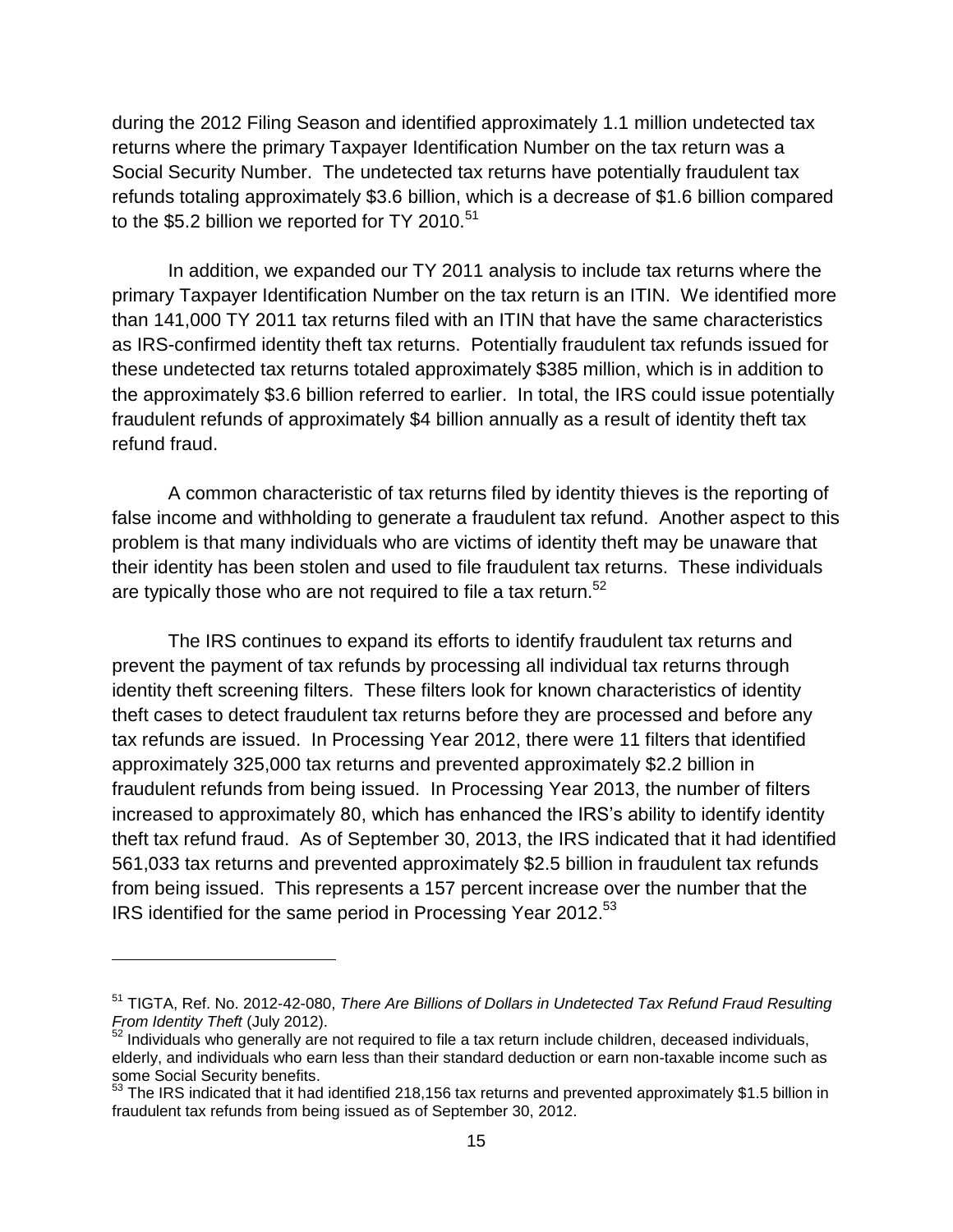Tax returns detected by the various expanded filters are held during processing until the IRS can verify the taxpayers' identities. IRS employees attempt to contact these individuals and request information to verify that the individual filing the tax return is the legitimate taxpayer. If the IRS cannot confirm the filer's identity, it suspends processing of the tax return to prevent the issuance of a fraudulent refund.

In January 2012, the IRS created the Identity Theft Clearinghouse (the Clearinghouse) within its Criminal Investigation division. The Clearinghouse was created to accept tax fraud-related identity theft leads from the IRS's Criminal Investigation field offices. The Clearinghouse performs research, develops each lead for the field offices, and provides support for ongoing criminal investigations involving identity theft. As of September 30, 2013, the Clearinghouse had received 3,962 identity theft leads that have resulted in the development of 485 investigations.

Finally, the IRS has significantly expanded the number of tax accounts that it locks by placing an indicator on the individual's tax account.<sup>54</sup> In Processing Year 2011, the IRS began locking taxpayers' accounts where the IRS Master File<sup>55</sup> and Social Security Administration data showed a date of death. The IRS places a unique identity-theft indicator to lock the individual's tax account if he or she is deceased. Electronically filed tax returns using the Social Security Number of a locked account will be rejected (the IRS will not accept the tax return for processing). Paper tax returns will be processed; however, the tax returns will not post to the taxpayer's account due to the account lock, and a refund will not be issued.

Between January 2011 and September 2013, the IRS had locked approximately 11 million deceased taxpayer accounts, which will assist the IRS in preventing future identity theft fraudulent tax refunds from being issued. As of September 30, 2013, the IRS had rejected 404,490 e-filed tax returns during the 2013 Filing Season. Additionally, the IRS has prevented the issuance of approximately \$10 million in fraudulent tax refunds since the inception of the lock on paper tax returns. In November 2013, the Chairman of the Senate Finance Committee proposed restricting access to the Social Security Administration's public Death Master File, which would help the IRS's efforts to reduce tax fraud via the use of a deceased individual's Social Security Number.

<sup>&</sup>lt;sup>54</sup> When an account is locked, tax refunds are not processed.

<sup>&</sup>lt;sup>55</sup> The IRS database that stores various types of taxpayer account information. This database includes individual, business, and employee plans and exempt organizations data.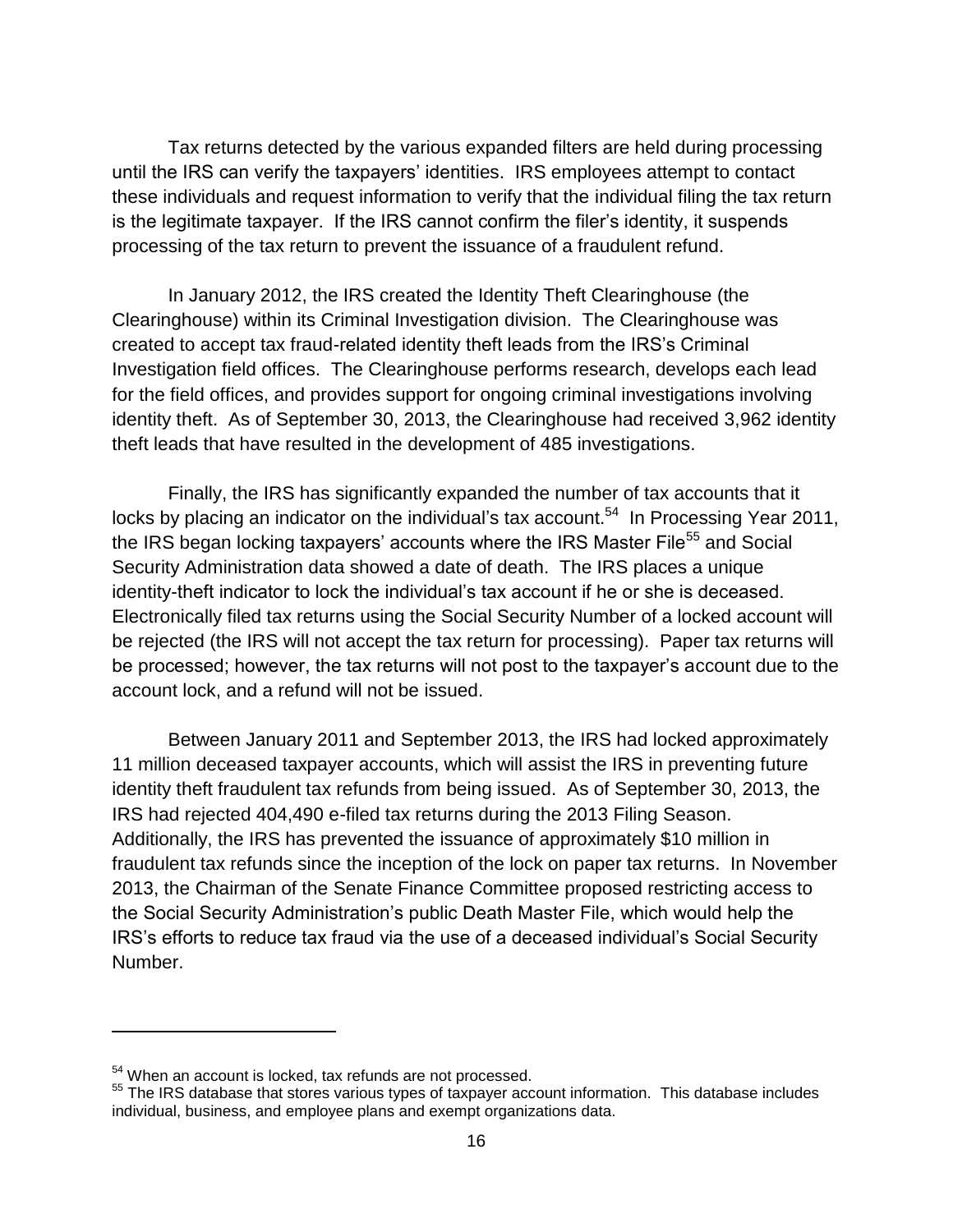Despite these improvements, the IRS could continue to expand the use of characteristics of confirmed identity theft cases to improve its ability to detect and prevent the issuance of fraudulent tax refunds. As we reported in July 2008.<sup>56</sup> July 2012, and again in September 2013, the IRS is not in compliance with direct-deposit regulations that require tax refunds to be deposited into an account only in the name of the individual listed on the tax return. Direct deposit, which now includes debit cards, provides the ability to receive fraudulent tax refunds quickly, without the difficulty of having to negotiate a tax refund paper check. The majority of the TY 2011 tax returns we identified with indicators of identity theft (84 percent) involved the use of direct deposit to obtain tax refunds totaling approximately \$3.5 billion. There are indications that abusive practices are still ongoing. For example, one bank account received 446 direct deposits totaling over \$591,000.<sup>57</sup>

To improve the IRS's conformance with direct-deposit regulations and to help minimize fraud, TIGTA recommended that the IRS limit the number of tax refunds being sent to the same direct-deposit account. By limiting the number of tax refunds that can be deposited into the same account, the IRS could minimize losses associated with fraud. As of December 2013, the IRS is still considering this recommendation, but the IRS did develop new filters for the 2013 Filing Season to identify and stop tax returns with similar direct deposit and address characteristics. As of September 26, 2013, the IRS indicated that it had identified 267,838 tax returns using these filters and prevented approximately \$817 million tax refunds from being issued. We will be initiating a follow-up review to assess the IRS's efforts to identify and stop tax returns in the 2013 Filing Season with similar direct deposit and address characteristics.<sup>58</sup>

In addition, in January 2013, the IRS implemented a pilot program with the Department of the Treasury Fiscal Service<sup>59</sup> designed to allow financial institutions to reject direct deposit tax refunds based on mismatches between the account name and the name on the tax return. Once the refund is identified by the institution, it is sent back to the Fiscal Service to be routed back to the IRS. As of September 30, 2013, there have been 20,051 refunds returned from financial institutions totaling more than \$66 million. This is a promising first step in recovering fraudulent tax refunds issued via direct deposit.

<sup>56</sup> TIGTA, Ref. No. 2008-40-182, *Processes Are Not Sufficient to Minimize Fraud and Ensure the Accuracy of Tax Refund Direct Deposits* (Sep. 2008).

<sup>57</sup> TIGTA, Ref. No. 2013-40-122, *Detection Has Improved; However, Identity Theft Continues to Result in Billions of Dollars in Potentially Fraudulent Tax Refunds* (Sep. 2013).

<sup>58</sup> TIGTA, Audit No. 201440001, *Detection and Prevention of Identity Theft on Individual Tax Accounts – Follow-Up*.

Formerly, the Department of the Treasury Financial Management Service.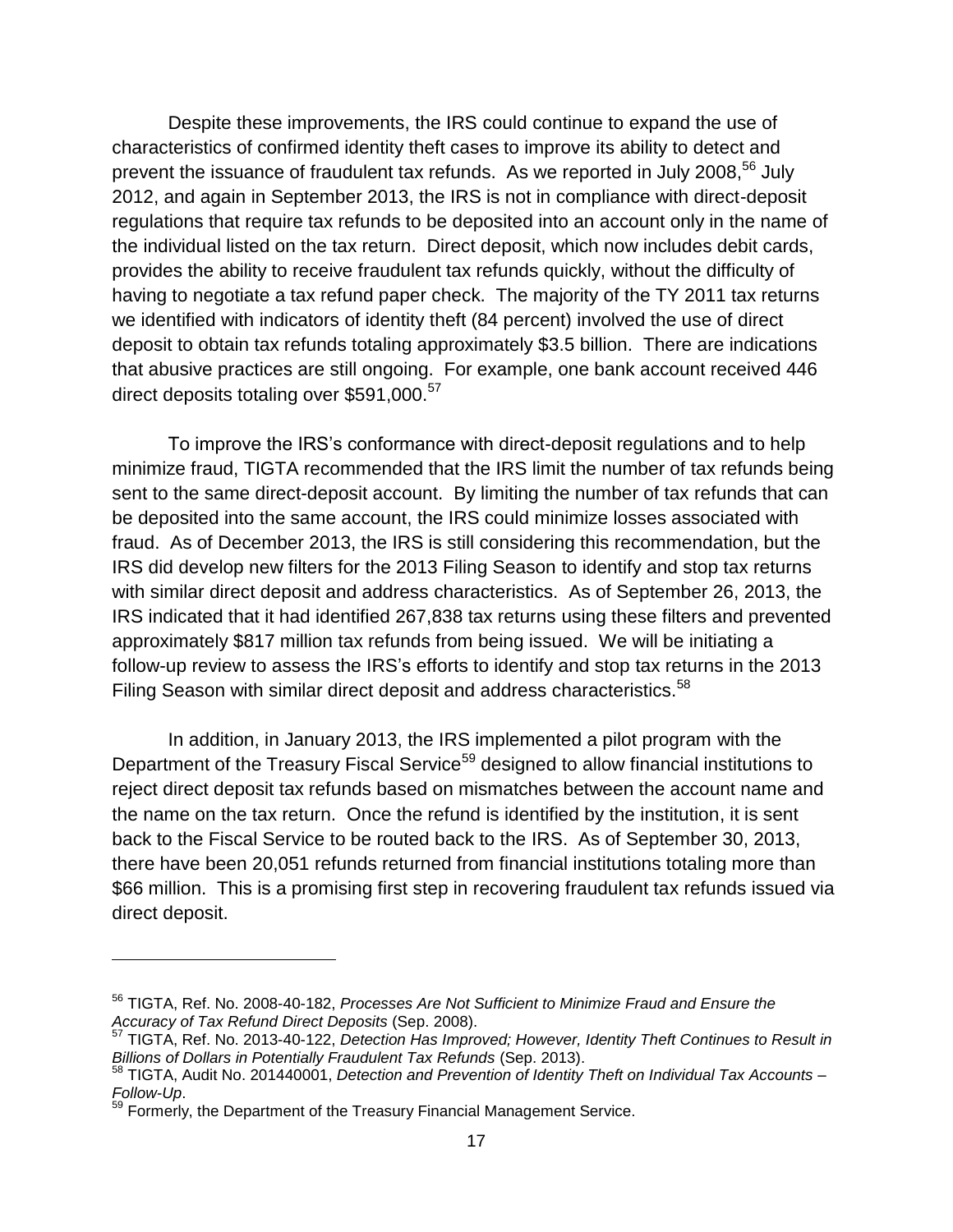Identifying potential identity theft tax fraud is the first step. Once the IRS identifies a potential identity theft tax return, it must verify the identity of the individual filing the return. However, verifying whether the returns are fraudulent will require additional resources. Using IRS estimates, it would cost approximately \$22 million to screen and verify the more than 1.2 million tax returns that we identified as not having third-party information on income and withholding. In August 2013, the IRS Principal Deputy Commissioner testified that more than 3,000 IRS employees are currently working on identity theft – more than double the number at the start of the previous filing season.

Without the necessary resources, it is unlikely that the IRS will be able to work the entire inventory of potentially fraudulent tax returns it identifies. The IRS selects only those tax returns for which it can verify the identity of the taxpayer and/or the income based on available resources. If the IRS does not have the resources to work the remainder of the potentially fraudulent tax returns it identifies, the refunds for those returns will be issued. The net cost of failing to provide the necessary resources is substantial, given that the potential revenue loss to the Federal Government of these tax fraud-related identity theft cases is billions of dollars annually.

#### TIGTA Criminal Investigations of Identity Theft and Impersonation Scams

Identity theft has a negative impact on the economy, and the damage it causes to its victims can be personally, professionally, and financially devastating. When individuals steal identities and file fraudulent tax returns to obtain fraudulent refunds before the legitimate taxpayers file, the crime is tax fraud, which falls within the programmatic responsibility of IRS Criminal Investigation. TIGTA's Office of Investigations focuses its limited resources on investigating identity theft characterized by any type of IRS employee involvement, the misuse of client information by tax preparers, or the impersonation of the IRS through phishing<sup>60</sup> schemes and other means. Where there is overlapping jurisdiction, TIGTA and IRS Criminal Investigation will work together to bring identity thieves to justice.

Tax fraud-related identity theft extends beyond the borders of the United States and its possessions. A notable instance of foreign-based identity theft occurred in 2007 when individuals created a phishing site that mimicked the legitimate IRS Free File

 $60$  Phishing is an attempt by an individual or group to solicit personal and financial information from unsuspecting users in an electronic communication by masquerading as trustworthy entities such as government agencies, popular social websites, auction sites, online payment processors, or information technology administrators.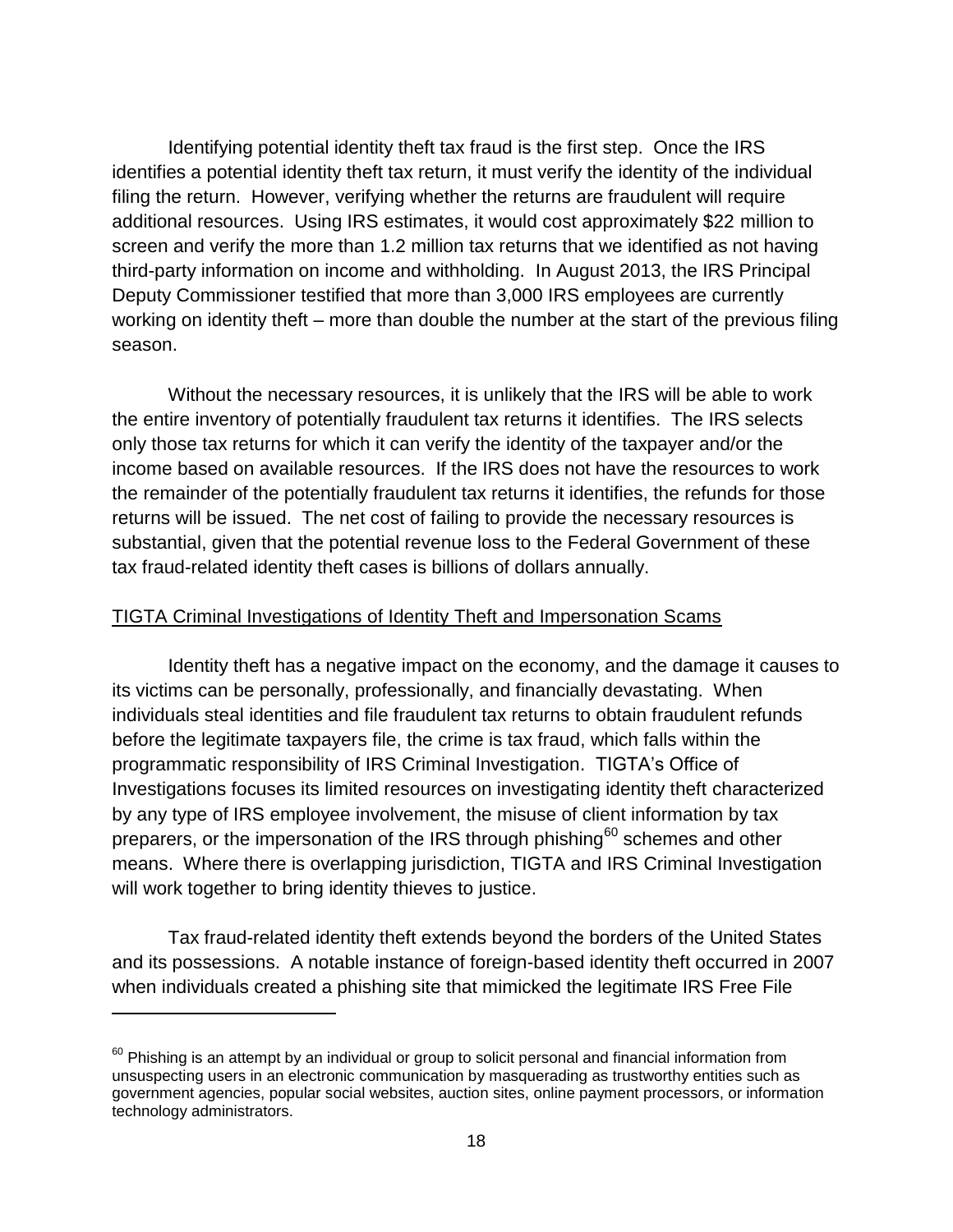Alliance site.<sup>61</sup> The perpetrator, a Belarusian national, along with his co-conspirators, collected taxpayer data, altered the tax returns, and caused approximately \$200,000 in stolen refunds to be deposited into bank accounts he controlled.<sup>62</sup>

Currently, TIGTA is investigating several cases that involve international identity theft potentially impacting nearly 30,000 victims with estimated fraudulent tax refund claims of between \$73 million and \$148 million. A recent example of this activity involved TIGTA's arrest, when he returned to the United States, of a Nigerian foreign national for aggravated identity theft, wire fraud, and conspiracy charges relating to fraudulent tax returns. During a subsequent plea agreement, he admitted to using victim identities to e-file more than 80 fraudulent tax returns requesting more than \$400,000.<sup>63</sup> In another example, TIGTA Office of Investigations arrested two subjects in July 2013 who were involved in a conspiracy to steal patient identities from a Virginia-based health care facility where they were employed.<sup>64</sup> The subjects filed fraudulent Federal tax returns in the victims' names attempting to collect more than \$400,000 in fraudulent returns, and "a substantial part of the scheme was committed from outside the United States and the offense involved sophisticated means."<sup>65</sup> One of the subjects was sentenced to 57 months of imprisonment and the other sentenced to 81 months of imprisonment.<sup>66</sup> Each subject was ordered to make restitution to the IRS in the amount of  $$116,404$ .<sup>67</sup>

IRS employees are entrusted with the sensitive personal and financial information of taxpayers. Using this information to perpetrate a criminal scheme for personal gain negatively impacts our Nation's voluntary tax system and it can generate widespread distrust of the IRS. TIGTA aggressively investigates IRS employees involved in identity theft-related tax refund fraud and refers these investigations to the Department of Justice for prosecution. Many of these employees face significant prison sentences as well as the loss of their jobs if convicted. The following cases highlight TIGTA's work in this area.

In November 2013, TIGTA special agents arrested an IRS Tax Examining Technician for aggravated identity theft and conspiracy.<sup>68</sup> The IRS employee conspired

 $61$  The Free File Alliance is a nonprofit coalition of industry-leading tax software companies that partnered with the IRS to help millions of Americans prepare and e-file their Federal tax returns for free.

 $^{62}$  D. Mass. Plea Agr. filed Jan. 19, 2011; D. Mass. Indict. filed June 23, 2010.

 $63$  N.D.N.Y. Plea Agr. filed July 11, 2012.

<sup>&</sup>lt;sup>64</sup> E.D. Va. Arrest Warrant returned July 11, 2013.

<sup>65</sup> E.D. Va. Indict. filed Aug. 7, 2013; E.D. Va. Statement of Facts filed Oct. 11, 2013.

<sup>&</sup>lt;sup>66</sup> E.D. Va. Judgment filed Jan.13, 2014 and E.D. Va. Judgment filed Jan. 27, 2014.

<sup>&</sup>lt;sup>67</sup> E.D. Va. Restitution Order filed Jan. 10, 2014 and E.D. Va. Restitution Order filed Jan. 24, 2014.

<sup>&</sup>lt;sup>68</sup> N.D. Ga. Executed Arrest Warrant dated Nov. 26, 2013.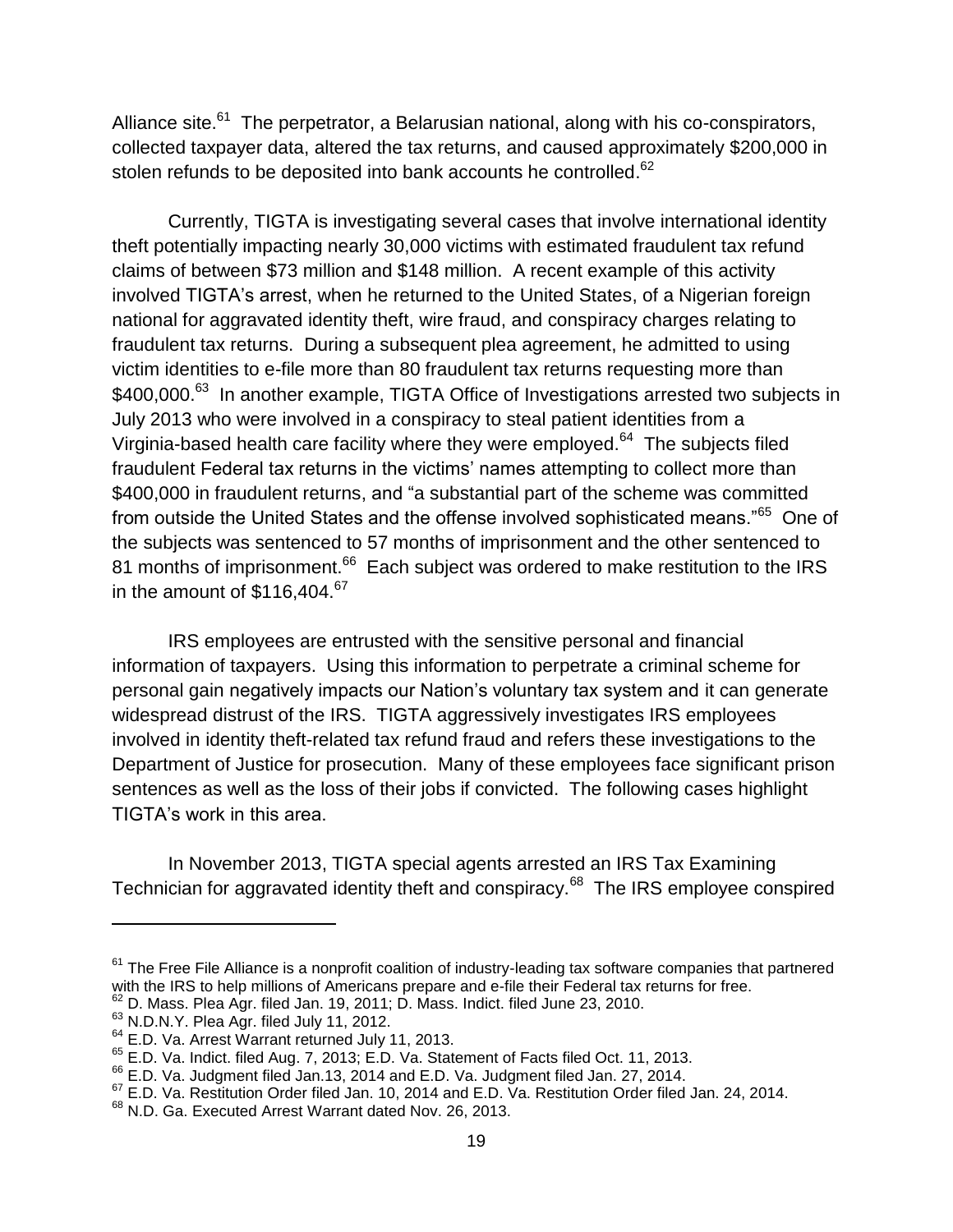with another individual to divert a tax refund belonging to another taxpayer by changing the taxpayer's mailing address without the taxpayer's permission, causing a refund of \$595,901 to be mailed to her co-conspirator.<sup>69</sup> Further criminal action is pending.

TIGTA investigated an IRS employee who accessed a family member's tax return information that was stored in an IRS database and used that information to file a false amended tax return. She directed the tax refund generated from the false tax return to her own address. The IRS employee pled guilty in July 2013 to a criminal information<sup>70</sup> charging her with knowingly and willingly disclosing tax return and return information collected by the Department of the Treasury to an unauthorized party.<sup>71</sup>

In another case, a former IRS employee was indicted for wire fraud and aggravated identity theft in October 2013. From at least 2008 through March 2011, the subject, while an IRS employee, obtained the personal identifiers of individuals without their consent or knowledge and completed individual Federal tax returns and State tax returns.<sup>72</sup> Using a false identity, the subject of this investigation established an account with an Internet service provider, an e-mail address in order to submit the false returns to the IRS and the State of Missouri, and generated fraudulent refunds. She opened bank accounts with at least six financial institutions in five different States and used the routing number, account number, and debit card number on the fraudulent returns to direct payment or credit to accounts she controlled. Through her scheme, the subject unlawfully acquired approximately \$326,260 (\$211,474 from the IRS and \$114,786 from the State of Missouri) in fraudulent tax refunds.<sup>73</sup>

TIGTA also investigates tax preparers who misuse their clients' information to commit identity theft-related refund fraud. For example, TIGTA investigated a tax preparer who stole the personal identifiers of her clients and filed numerous fraudulent tax returns without their permission or knowledge. The tax preparer, who was indicted in April 2013 on charges of aggravated identity theft, wire fraud, mail fraud and false claims, prepared and filed more than 200 fraudulent tax returns and defrauded the U.S. Government of more than \$1 million in tax refunds. She used the proceeds from the fraudulently obtained tax returns to purchase 20 real properties in Arizona.<sup>74</sup>

 $69$  N.D. Ga. Crim. Compl. dated Nov. 25, 2013.

 $70$  N.D. Ga. Plea Agr. filed July 11, 2013.

 $71$  N.D. Ga. Crim. Info. filed June 10, 2013.

 $72$  W.D. Mo. Indict. filed Oct. 2, 2013.

 $73$   $\overline{1}$ *d*.

<sup>74</sup> S.D. Cal. Indict. filed Apr. 13, 2013.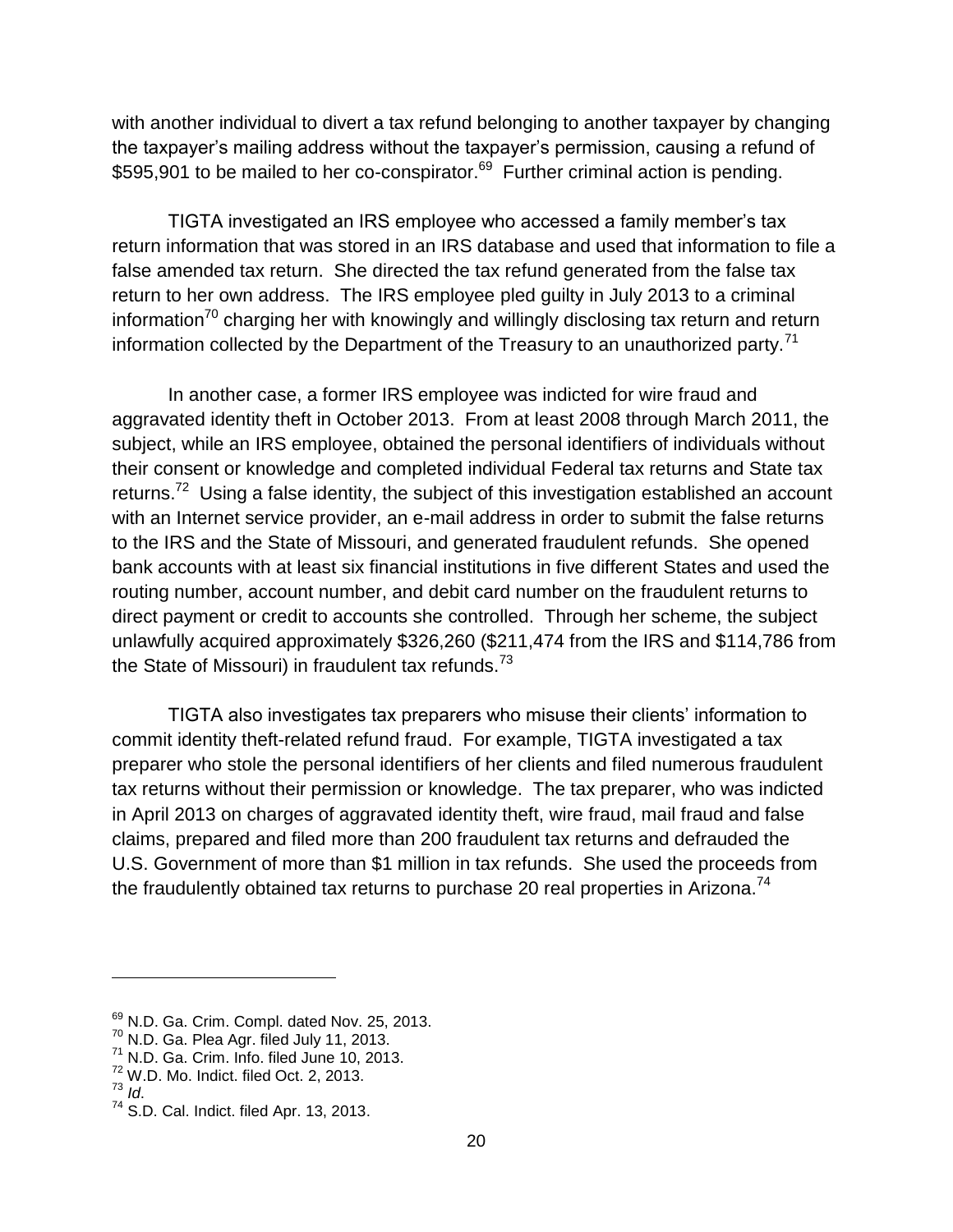In another case, TIGTA investigated a tax preparer who stole the personal identifiers of several individuals and unlawfully disclosed the information to others to fraudulently obtain tax refunds. According to the indictment, the subject of the investigation worked as a tax preparer from January 2002 to June 2008. In 2010, he used the personal identifiers of other individuals to file false income tax returns and obtain refunds from the IRS. The preparer obtained most of the personal identifiers in the course of his prior employment as a tax preparer and from other employment positions he held. He disclosed this information to co-conspirators so they could also file false income tax returns and obtain refunds from the IRS. The subject and his co-conspirators ultimately defrauded or attempted to defraud the IRS of at least \$560,000 in tax refunds.<sup>75</sup> The subject was sentenced to 15 years in prison and ordered to pay restitution in the amount of \$515,257.75.<sup>76</sup>

In addition to these TIGTA investigations, the IRS announced in February 2013 the results of a nationwide effort with the Department of Justice and local U.S. Attorneys' offices focusing on identity theft suspects in 32 States and Puerto Rico, which involved 215 cities and surrounding areas. This joint effort involved 734 enforcement actions related to identity theft and refund fraud, including indictments, informations, complaints, and arrests.

Criminals have been impersonating the IRS for years. While the fraud schemes may change, the motive remains the same: to bilk honest taxpayers out of their hard-earned money. Scammers and thieves often prey on immigrants and the elderly and sometimes even resort to threats. For example, in the summer of 2013, TIGTA began receiving numerous complaints from around the country about suspicious callers claiming to be IRS employees collecting taxes from recent IRS audits. The callers demanded that the tax payments be made to pre-paid credit cards and threatened arrest, suspension of business or driver's licenses, and even deportation if the callers' demands were not met. In many cases, the callers became hostile and insulting. Investigative information indicates that the calls originated from outside the United States and are likely part of an organized criminal enterprise. To date, the TIGTA Hotline has received over 15,000 calls related to this scam and it is estimated that the scheme has resulted in \$945,000 in payments made by the victims. TIGTA special agents are actively investigating these crimes against taxpayers.

Identity theft and other fraud schemes targeting senior citizens continue to be on the rise. Sweepstakes and lottery scams, e-mail and phishing scams, and investment

 $\frac{75}{10}$  S.D. Cal. Superseding Indict. filed June 19, 2012.

<sup>76</sup> S.D. Cal. Judgment dated May 22, 2013.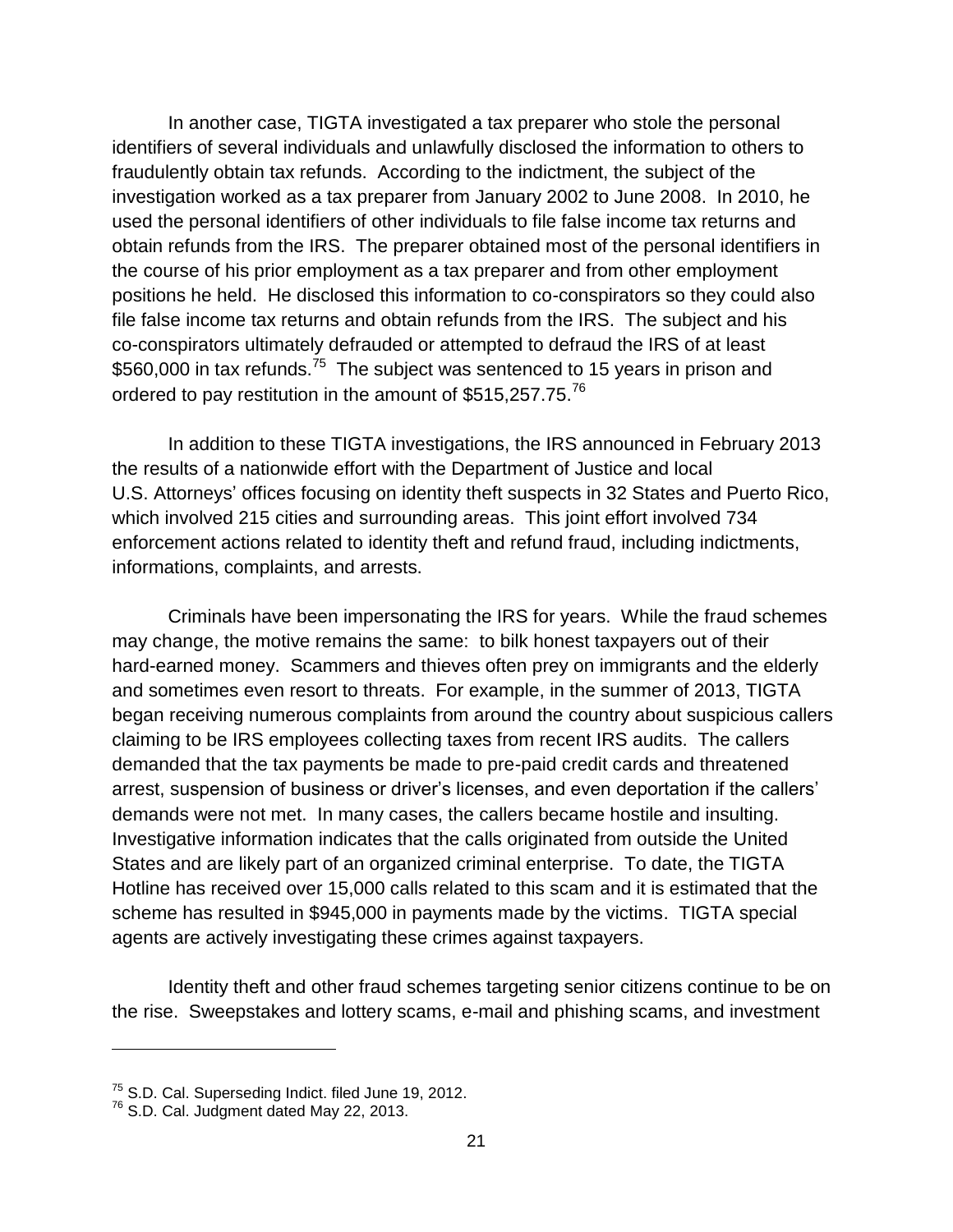scams are among the top ten fraud schemes used by criminals to target seniors.<sup>77</sup> TIGTA's Office of Investigations investigated an individual who, along with his co-conspirators, engaged in a fraud scheme that specifically targeted senior citizens. As part of the scheme, a co-conspirator sent e-mails to victims representing that he was an attorney or foreign government official who was responsible for distributing an inheritance. The e-mails sent to the unsuspecting victims falsely informed them that they owed additional taxes to the IRS, or had inherited millions of dollars but needed to pay processing fees to release the funds. When the victims responded to the e-mails, the subject of the investigation, or one of his co-conspirators, contacted them by telephone and e-mail pretending to be someone who could assist them in obtaining the promised inheritance. The victims were led to believe that these contacts were from legitimate business people, and were deceived into paying fees in advance of receiving the inheritance. However, the funds were never used to pay any fees, nor were any inheritance payments made to the victims. The subject of this investigation was sentenced to 10 years in prison<sup>78</sup> after pleading guilty to an indictment charging him with 15 counts of wire fraud.<sup>79</sup>

#### Tax Refund Fraud

 $\overline{a}$ 

#### *Verification of Income and Withholding*

Access to third-party income and withholding information at the time tax returns are processed is the most important tool the IRS could use to detect and prevent tax fraud resulting from the reporting of false income and withholding. While the IRS has increased its detection of fraudulent tax returns at the time tax returns are processed and has prevented the issuance of billions of dollars in fraudulent tax refunds, it still does not have timely access to third-party income and withholding information needed to make any substantial improvements in its detection efforts.

Expanded access to the National Directory of New Hires could immediately provide the IRS with this type of information that could help prevent tax fraud. Currently, the IRS's use of this information is limited by law to just those tax returns that include a claim for the EITC. The IRS has included a legislative proposal for expanded access to this information in its annual budget submissions for FYs 2010 through 2013

<sup>77</sup> *Top Ten Scams Targeting Seniors*, National Council on Aging, [http://www.ncoa.org/enhance-economic](http://www.ncoa.org/enhance-economic-security/economic-security-Initiative/savvy-saving-seniors/top-10-scams-targeting.html)[security/economic-security-Initiative/savvy-saving-seniors/top-10-scams-targeting.html](http://www.ncoa.org/enhance-economic-security/economic-security-Initiative/savvy-saving-seniors/top-10-scams-targeting.html) (last visited Apr. 4, 2013).

<sup>78</sup> C.D. Cal. Judgment and Probation/Commitment Order filed Oct. 21, 2013.

 $79$  C.D. Cal. Opposition to Defendant's Ex Parte Application to Continuance of Trial Date filed June 6, 2012; C.D. Cal. Indict. filed Oct. 21, 2009; C.D. Cal. Crim. Complaint filed Aug. 3, 2009; C.D. Cal. Crim. Minutes Change of Plea filed July 31, 2012.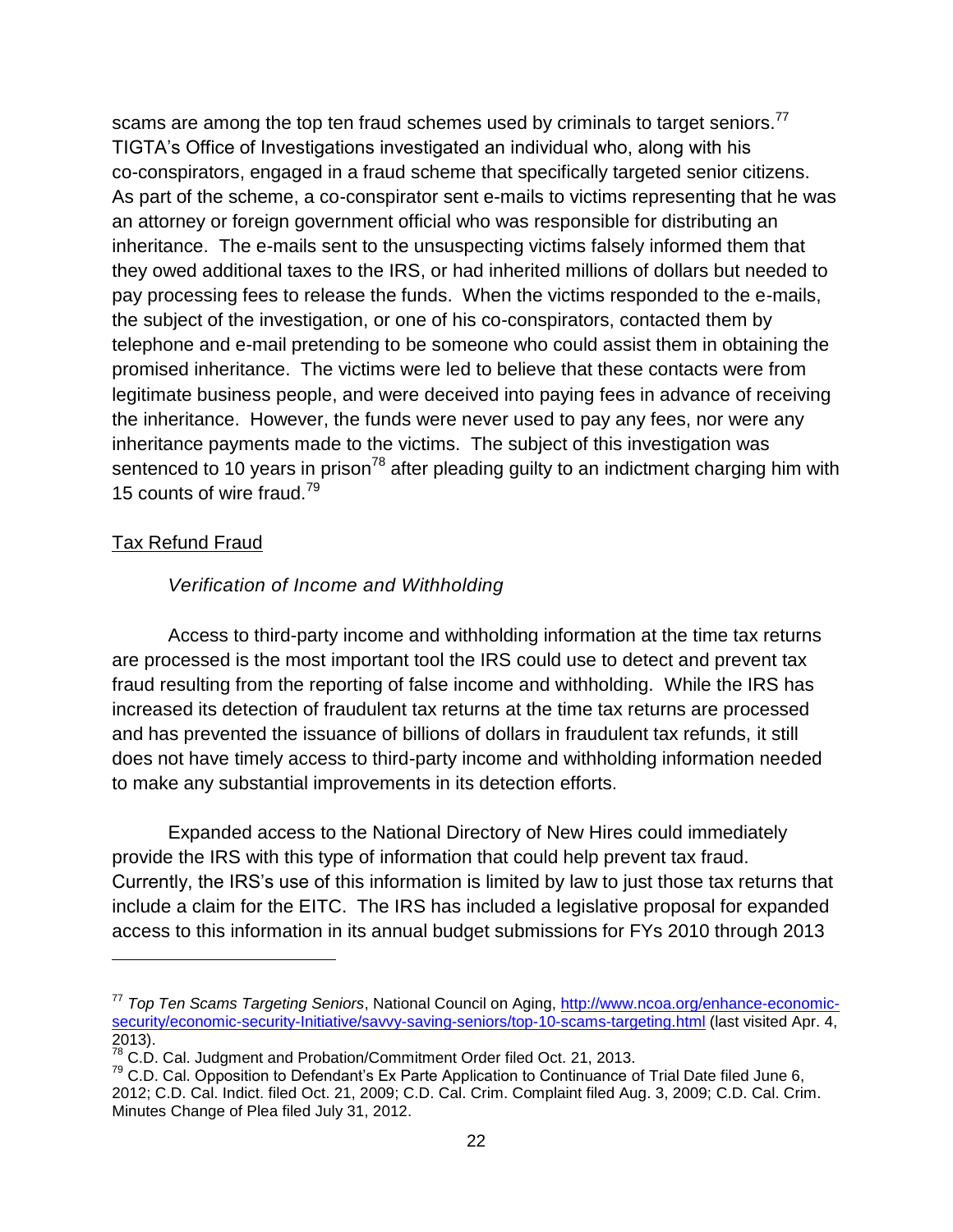and has once again included this proposal in its FY 2014 budget submission. In an effort to combat identity theft, the Chairman of the Senate Finance Committee proposed in November 2013 granting the IRS authority to use the Department of Health and Human Services (HHS) National Directory of New Hires to verify employment data.

Improvements can also be made to the income and verification processes when tax returns are identified by the IRS as potentially fraudulent. In August 2013, we reported<sup>80</sup> that ineffective income and withholding verification processes are resulting in the issuance of potentially fraudulent tax refunds. Our review of a random sample of 272 tax returns sent for verification found that ineffective verification processes resulted in the issuance of the potentially fraudulent tax refunds associated with these tax returns.

#### *Prisoner Fraud*

Refund fraud associated with the use of Social Security Numbers of and by prisoners to file false tax returns remains a significant problem for tax administration. The IRS informed us that the number of fraudulent tax returns identified by the IRS as filed using a prisoner SSN has increased from more than 18,000 tax returns in CY 2004 to more than 186,000 tax returns in CY 2011. The refunds claimed on these tax returns increased from \$68 million to \$3.7 billion.

In December 2010, we reported<sup>81</sup> that significant problems exist with the IRS's efforts to identify the use of Social Security Numbers of and by prisoners to file false tax returns to commit tax refund fraud. The Inmate Tax Fraud Prevention Act of  $2008^{82}$ provided the IRS with the authority to disclose prisoner tax information to the Federal Bureau of Prisons. The Homebuyer Assistance and Improvement Act of 2010<sup>83</sup> expanded that authority to include State Departments of Corrections in July 2010. However, as of October 2010, the IRS had not completed the necessary agreements to share prisoner information. As a result, no information had been disclosed to either the Federal Bureau of Prisons or State Departments of Corrections at that time. In January 2013, the American Taxpayer Relief Act of  $2012^{84}$  provided the IRS with the permanent

<sup>80</sup> TIGTA, Ref. No. 2013-40-083, *Income and Withholding Verification Processes are Resulting in the Issuance of Potentially Fraudulent Tax Refunds* (Aug. 2013).

<sup>81</sup> TIGTA, Ref. No. 2011-40-009, *Significant Problems Still Exist With Internal Revenue Service Efforts to Identify Prisoner Tax Refund Fraud* (Dec. 2010).

<sup>82</sup> Pub. L. No. 110-428, 122 Stat. 4839.

<sup>83</sup> Pub. L. No. 111-198, 124 Stat. 1356.

<sup>84</sup> Pub. L. No. 112-240, 126 Stat. 2319 (2013).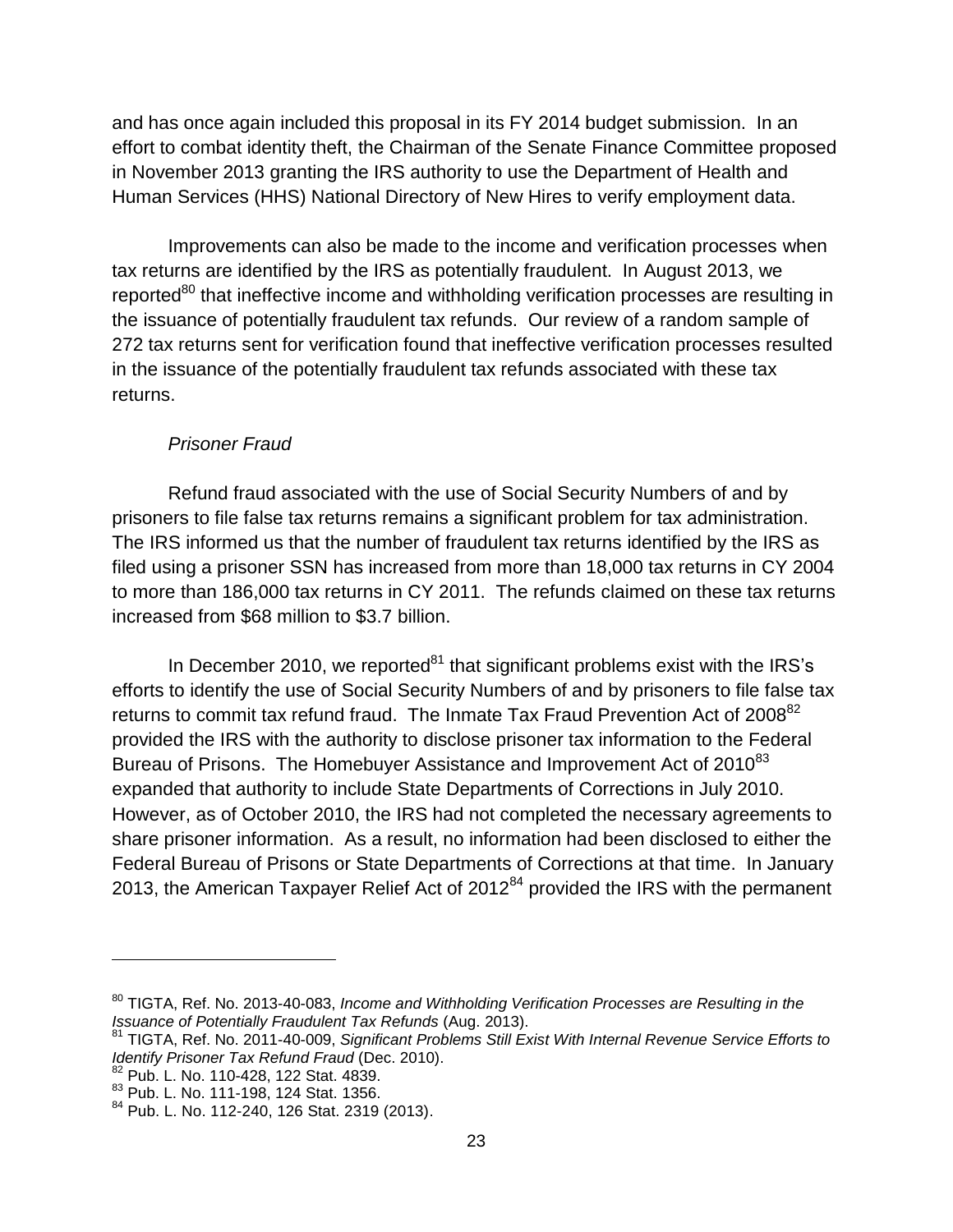authority to share information with the Federal Bureau of Prisons or State Departments of Corrections. As of January 2014, there are still no agreements in place.

We also found that the review process used by the IRS to compile the 2009 prisoner data file<sup>85</sup> lacked managerial oversight to ensure the accuracy and reliability of this file. This omission is critical because the Prisoner File is used by the IRS to identify potentially fraudulent prisoner tax returns at the time a tax return is filed and prior to issuance of the refund. In December 2012, we reported $^{86}$  the results of a follow-up review assessing the reliability of the IRS's Prisoner File. We determined that despite increased efforts by the IRS to improve the accuracy of the Prisoner File, there were inaccuracies in the prisoner information, the file contained incomplete records, and not all prisons reported prisoners. As such, the controls used to ensure that the IRS identifies fraudulent refunds on tax returns prepared by prisoners were not fully effective. Most of these issues we identified are beyond the control of the IRS because the IRS has to rely on information provided by the prisons to identify prisoner-filed tax returns. Nonetheless, the IRS can do more to ensure that the Prisoner File is accurate and complete by taking further steps to improve its validation and verification processes. IRS management agreed to continue to assess the effectiveness of the validation activities performed on the Prisoner File. We recently initiated a follow-up review<sup>87</sup> to evaluate the effectiveness of the IRS's corrective actions in response to our prior report to identify and reduce prisoner fraud.<sup>88</sup>

#### *Stolen or Falsely Obtained Employer Identification Numbers*

Individuals attempting to commit tax refund fraud commonly steal or falsely obtain an EIN to file tax returns reporting false income and withholding. A valid EIN for the employer must be provided in support of wages and withholding reported on individual tax returns. Individuals who report wages and withholding on a tax return must attach a Form W-2, *Wage and Tax Statement*, *<sup>89</sup>* to a paper-filed tax return to support the income and withholding reported. For an e-filed tax return, the filer must input the information from the Form W-2 into the e-filed tax return.

<sup>&</sup>lt;sup>85</sup> The IRS annually compiles a list of prisoners (Prisoner Data File) from the Federal Bureau of Prisons and State Departments of Corrections. Various IRS offices and functions use the Prisoner File to prevent and detect fraud committed by prisoners, including the filing of fraudulent tax returns.

<sup>86</sup> TIGTA, Ref. No. 2013-40-011, *Further Efforts Are Needed to Ensure the Internal Revenue Service Prisoner File is Accurate and Complete* (Dec. 2012).

<sup>87</sup> TIGTA, Audit No. 201340016, *Prisoner Fraud – Follow-Up*, report planned for May 2014.

<sup>88</sup> TIGTA, Ref. No. 2011-40-009, *Significant Problems Still Exist With Internal Revenue Service Efforts to Identify Prisoner Tax Refund Fraud* (Dec. 2010).

<sup>89</sup> The IRS requires employers to report wage and salary information for employees on a Form W-2. The Form W-2 also reports the amount of Federal, State, and other taxes withheld from an employee's paycheck.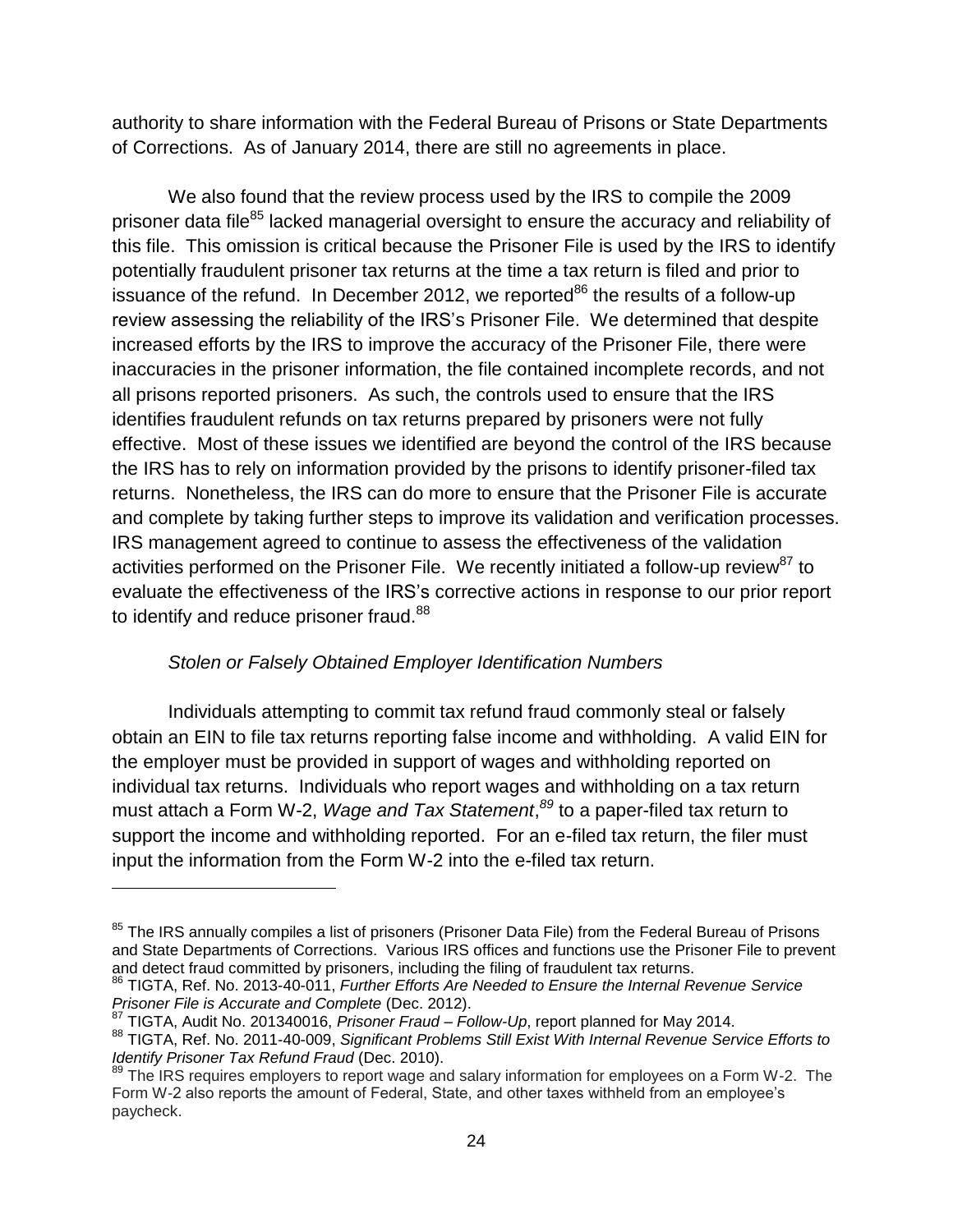TIGTA identified 767,071 TY 2011 e-filed individual tax returns with refunds based on falsely reported income and withholding using a stolen or falsely obtained EIN.<sup>90</sup> TIGTA estimates that the IRS could issue almost \$2.3 billion annually in potentially fraudulent tax refunds based on these EINs. There were 285,670 EINs used on these tax returns:

- 277,624 were stolen EINs used to report false income and withholding on 752,656 tax returns with potentially fraudulent refunds issued totaling more than \$2.2 billion.
- 8,046 were falsely obtained EINs used to report false income and withholding on 14,415 tax returns with potentially fraudulent refunds issued totaling more than \$50 million.

These 767,071 returns with potentially fraudulent refunds issued is in addition to the approximately 1.2 million undetected TY 2011 tax returns we identified as having characteristics of an identity theft tax return discussed earlier in our testimony.

The IRS has developed a number of processes to prevent fraudulent refunds claimed using stolen and falsely obtained EINs. As previously noted, third-party information is not available to effectively detect the reporting of false income and withholding at the time tax returns are processed. Nonetheless, the IRS has both tax information and other data that can be used to proactively identify tax returns with income reported using a stolen or falsely obtained EIN. Using these data, the IRS could have identified 53,169 tax returns with refunds issued totaling almost \$154 million that had income reported with a stolen or falsely obtained EIN. IRS management agreed with our recommendation to update fraud filters using the tax information and other data we identified.

<sup>90</sup> TIGTA, Ref. No. 2013-40-120, *Stolen and Falsely Obtained Employer Identification Numbers Are Used to Report False Income and Withholding* (Sep. 2013).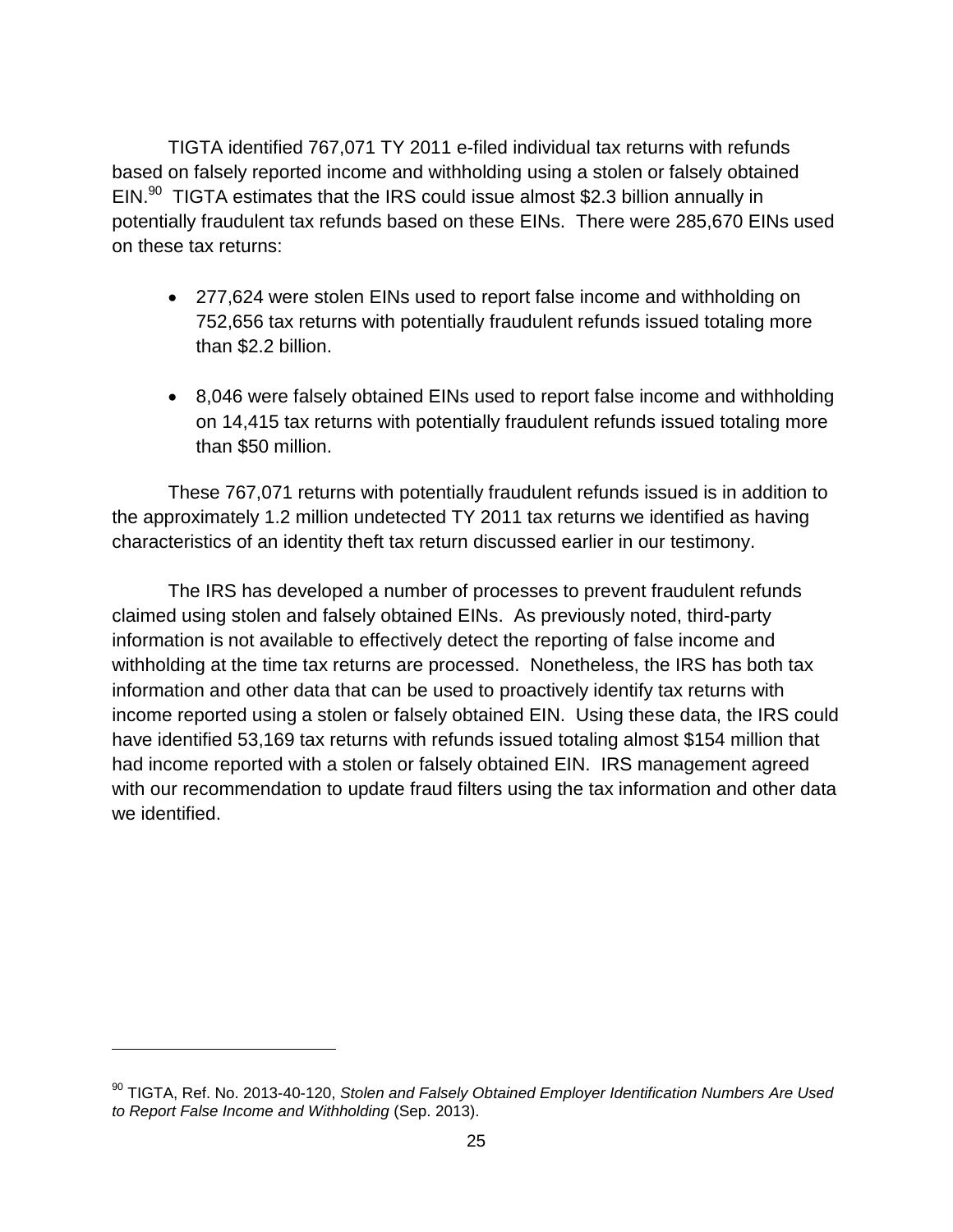#### **IMPLEMENTATION OF THE AFFORDABLE CARE ACT**

The Patient Protection and Affordable Care Act<sup>91</sup> and the Health Care and Education Reconciliation Act of 2010 (Affordable Care Act) contains an extensive array of tax law changes that will present many challenges for the IRS in the coming years. The ACA provisions provide incentives and tax breaks to individuals and small businesses to offset health care expenses. They also impose penalties, administered through the tax code, for individuals and businesses that do not obtain health care coverage for themselves or their employees. The ACA represents the largest set of tax law changes in more than 20 years and represents a significant challenge to the IRS.

#### *ACA-related Customer Service*

 $\overline{a}$ 

In December 2013, we issued a report on the IRS's ACA customer service strategy,<sup>92</sup> which is a collaborative and coordinated effort between the IRS and multiple Federal and State agencies. The Department of Health and Human Services will serve as the "public face" for customer service at the Exchanges<sup>93</sup> until Calendar Year 2015. Individuals who contact the IRS for ACA assistance will be referred to the HHS's public website (Healthcare.gov) and toll-free telephone assistance lines. The IRS will also refer individuals to its own recorded telephone messages and self-assistance tools. In CY 2015, the IRS will take the lead in providing customer service when individuals begin filing their 2014 tax returns. The IRS's customer service strategy includes sufficient plans to: 1) perform outreach and education; 2) update or develop tax forms, instructions, and publications; and 3) provide employee training to assist individuals in understanding the requirement to maintain minimum essential coverage and the tax implications of obtaining the Premium Tax Credit.

However, changes in the implementation of ACA tax provisions may result in increased demand for customer service assistance resulting in more contacts with the IRS. Depending on the nature of any changes made to ACA tax provisions, the IRS's strategy and plans to provide adequate customer service could be affected. In an attempt to mitigate the effect that implementation changes may have on its ability to provide adequate customer service, the IRS has developed oversight and monitoring

<sup>&</sup>lt;sup>91</sup> Pub. L. No. 111-148, 124 Stat. 119 (2010) (codified as amended in scattered sections of U.S. Code), as amended by the Health Care and Education Reconciliation Act of 2010, Pub. L. No. 111-152, 124 Stat. 1029.

<sup>92</sup> TIGTA, Ref. No. 2014-43-006, *Affordable Care Act: The Customer Service Strategy Sufficiently Addresses Tax Provisions; However, Changes in Implementation Will Create Challenges* (Dec. 2013).

 $93$  Exchanges are intended to allow eligible individuals to obtain health insurance, and all Exchanges, whether State-based or established and operated by the Federal government, will be required to perform certain functions.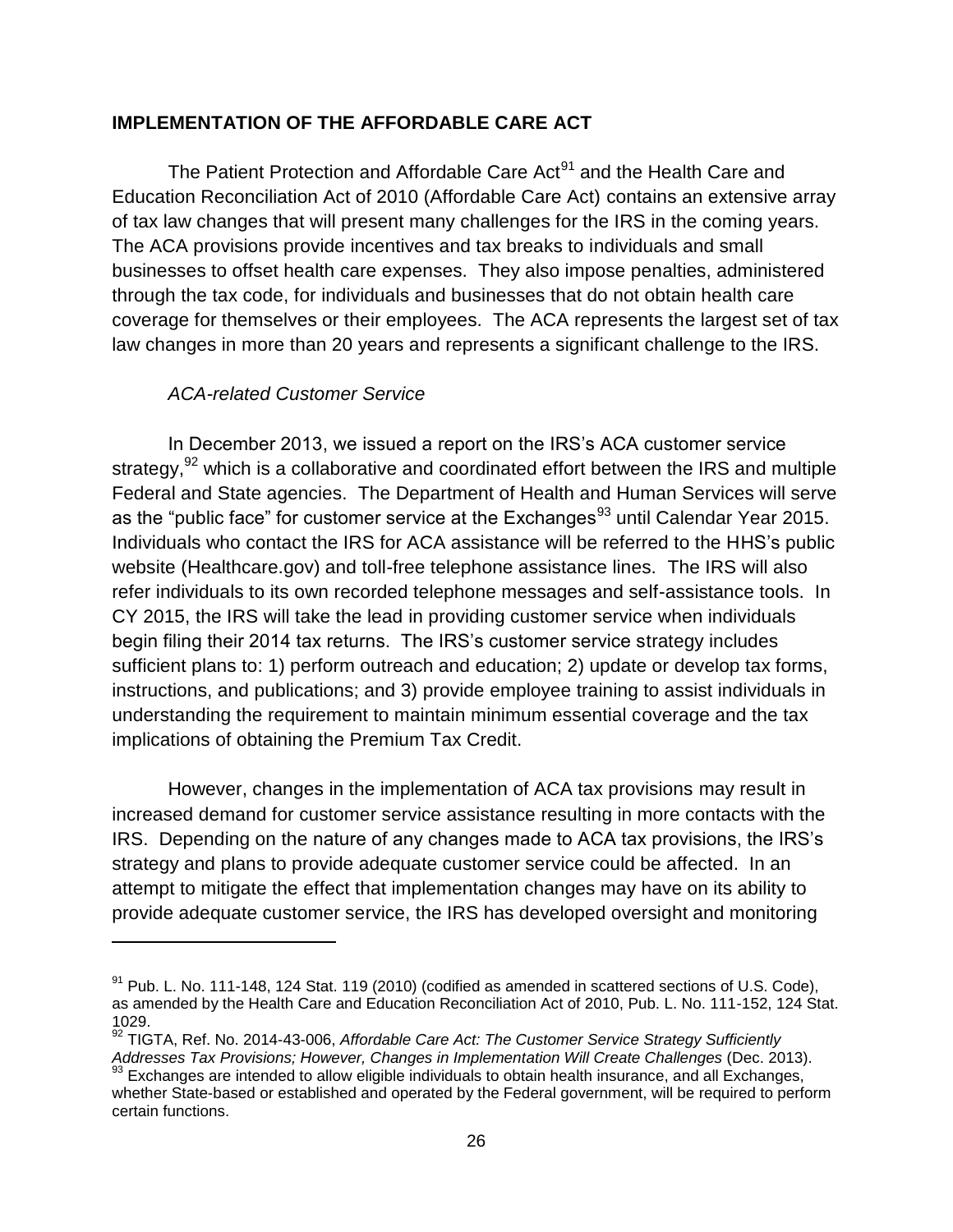processes and procedures to alert management at the earliest possible time of actions that may affect its operations.

#### *Security Over Federal Tax Data*

 $\overline{a}$ 

The information technology and security challenges for the ACA are considerable and include implementation of interdependent projects in a short span of time, evolving requirements, coordination with internal and external stakeholders, cross-agency system integration, and testing. ACA implementation will have a significant impact on existing systems, so there must be bandwidth to support all provisions. Finally, projects must be staffed with personnel who have the required knowledge and skills to efficiently deploy new technologies. To manage these challenges, the IRS created a Project Management Office for the ACA within the Information Technology program area.

The Exchanges will request income and family size information for each applicant and their family members who are qualified to apply for health insurance and will forward the request to the IRS. The Department of Health and Human Services Data Services Hub provides the connections for the Exchanges and all other Federal agencies, including the IRS.

The IRS, using Federal tax data, will determine the applicant's historical household income, family size, filing status, adjusted gross income, taxable Social Security benefits, and other requested information. The IRS will then transmit the Federal tax data to the HHS Data Services Hub for delivery to the appropriate Exchange. The Exchanges will compare the IRS information with the information provided by the applicant and other available data.

TIGTA issued a report on the IRS Income and Family Size Verification Project and found that the project was on schedule and the IRS was managing known information technology risks at the time the audit was conducted. $94$  TIGTA recommended that the IRS: 1) improve the management of ACA changes to requirements; and 2) use an integrated suite of automated tools to manage ACA requirements and application test cases.

<sup>94</sup> TIGTA, Ref. No. 2013-23-034, *Affordable Care Act: The Income and Family Size Verification Project: Improvements Could Strengthen the Internal Revenue Service's New Systems Development Process* (Mar. 2013).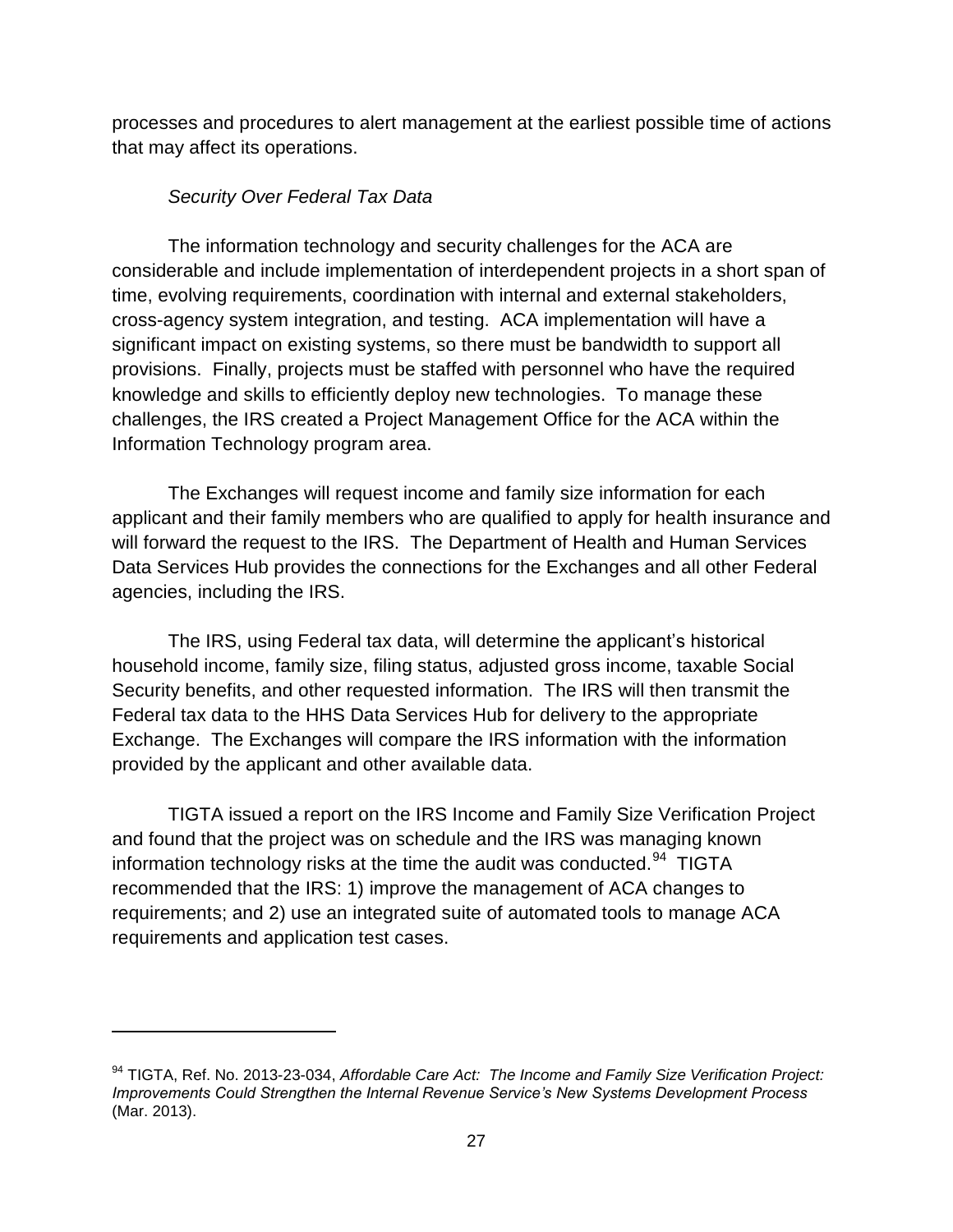TIGTA remains concerned about the protection of confidential taxpayer data that will be provided to the Exchanges. The Federal tax data provided to HHS and the Exchanges will be protected through the IRS's Safeguard Review Program. TIGTA is currently conducting an audit of the IRS's Safeguard Review Program and will issue a report on its operations in Fiscal Year 2014. $^{95}$  TIGTA has concerns that the Safeguard Review Program may lack sufficient staffing or funding to adequately expand its operations to include the addition of the Federal and State Exchanges.

#### *Protection Against Fraudulent ACA Claims on Tax Returns*

The Exchanges will use the income and family size information received from the IRS as well as information provided by the applicant and other data sources in finalizing the income amounts and family size. TIGTA is currently evaluating the accuracy of the data that the IRS provides to the HHS for use in enrolling individuals and calculating the Advanced Premium Tax Credit, and plans to issue a report this year.<sup>96</sup> We plan to assess the protection of Federal tax data provided by the Program in the future.<sup>97</sup>

There could be many reasons why the Credit originally claimed by the taxpayer is different when the tax return is filed. For example, the taxpayer's income could have changed from the prior year when he or she applied for health coverage, or the taxpayer's family size may have increased or decreased from the prior year.

TIGTA is concerned that the potential for refund fraud and related schemes could increase as a result of processing ACA Premium Tax Credits unless the IRS builds, implements, updates, and embeds ACA predictive analytical fraud models into its tax filing process.

The IRS has developed a plan to prevent, detect, and resolve fraud and abuse during ACA tax return processing. The plan, when fully developed and implemented, is designed to leverage third-party reporting from the Exchanges and new computer analytical capability built into the Return Review Program.<sup>98</sup> The plan calls for the

<sup>95</sup> TIGTA, Audit No. 201320029, *Review of the Internal Revenue Service's Office of Safeguards*, report planned for April 2014.

<sup>96</sup> TIGTA, Audit No. 201340335, *Affordable Care Act: Accuracy of the Income and Family Size Verification and Advanced Premium Tax Credit Calculation*, report planned for May 2014.

<sup>97</sup> TIGTA, Audit No. 201420302, *Security Over Federal Tax Data at Health Insurance Exchanges*, report planned for August 2014.

<sup>&</sup>lt;sup>98</sup> The Return Review Program is the key automated component of the IRS's pre-refund initiative and will implement the IRS's new business model for a coordinated criminal and civil tax noncompliance approach to prevent, detect, and resolve tax refund fraud, including refundable ACA premium tax credits.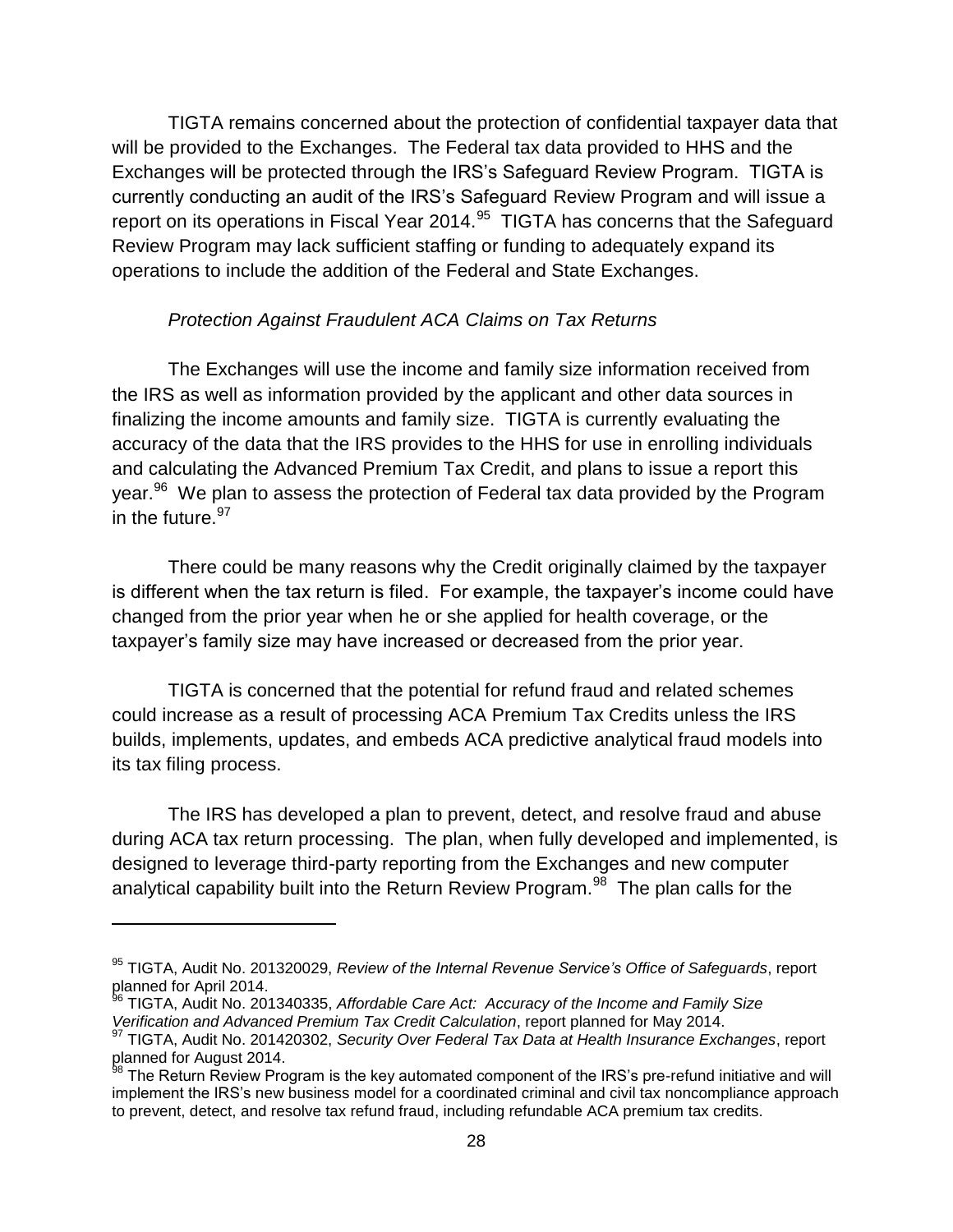development of the ACA Validation Service which will be used to identify improper ACA-related refunds. The ACA Validation Service will be designed to perform screening for improper refunds and will also identify fraudulent schemes that include multiple returns. The IRS plans to rely on the Electronic Fraud Detection System and/or the new Return Review Program to provide the systems to identify and prevent ACA-related refund fraud.

The applications for processing electronic and paper tax returns will need to be modified before January 2015 in order to be able to use the new ACA Validation Service to determine if a taxpayer claiming the Premium Tax Credit also purchased insurance through the Exchanges or received an Advanced Premium Tax Credit in 2014, and if any math errors exist.

TIGTA performed a system development audit of the Return Review Program<sup>99</sup> and determined that roles for program-level governance were not yet established for the Return Review Program, and that the key role of system integrator was not documented or clearly communicated. As a result, there is limited assurance that Return Review Program systems development activities will achieve expected benefits or meet time-sensitive business and information technology requirements for addressing the IRS's evolving tax refund fraud risks.

#### *ACA Provisions Impacting the Current 2014 Filing Season*

 $\overline{a}$ 

Several ACA tax-related provisions became effective for CY 2013 that affect individuals with high incomes including the creation of a new net investment income tax,<sup>100</sup> and an increase in the employee-share of the Medicare tax (i.e., Hospital tax).<sup>101</sup> The ACA also increased the income limit for qualifying medical and dental expenses taken as an itemized deduction. In prior years, individuals could take an itemized deduction for qualified medical and dental expenses that exceeded 7.5 percent of their Adjusted Gross Income. Beginning in Calendar Year 2013, the qualifying expenses must exceed 10 percent of Adjusted Gross Income.

<sup>99</sup> TIGTA, Ref No. 2013-20-063, *Improvements Are Needed to Ensure Successful Development and System Integration for the Return Review Program* (July 2013).

The ACA created a new tax that is equal to 3.8 percent of an individual's net investment income for the tax year or the excess of the individual's Modified Adjusted Gross Income over \$200,000 (\$250,000 for married individuals filing jointly).

<sup>&</sup>lt;sup>101</sup> The ACA increased the employee-share of the Medicare tax to 0.9 percent of an individual's covered wages in excess of \$200,000 (\$250,000 for married individuals filing jointly). The ACA also increased the Medicare tax on self-employment income to 0.9 percent of an individual's self-employment income over \$200,000 (\$250,000 for married individuals filing jointly).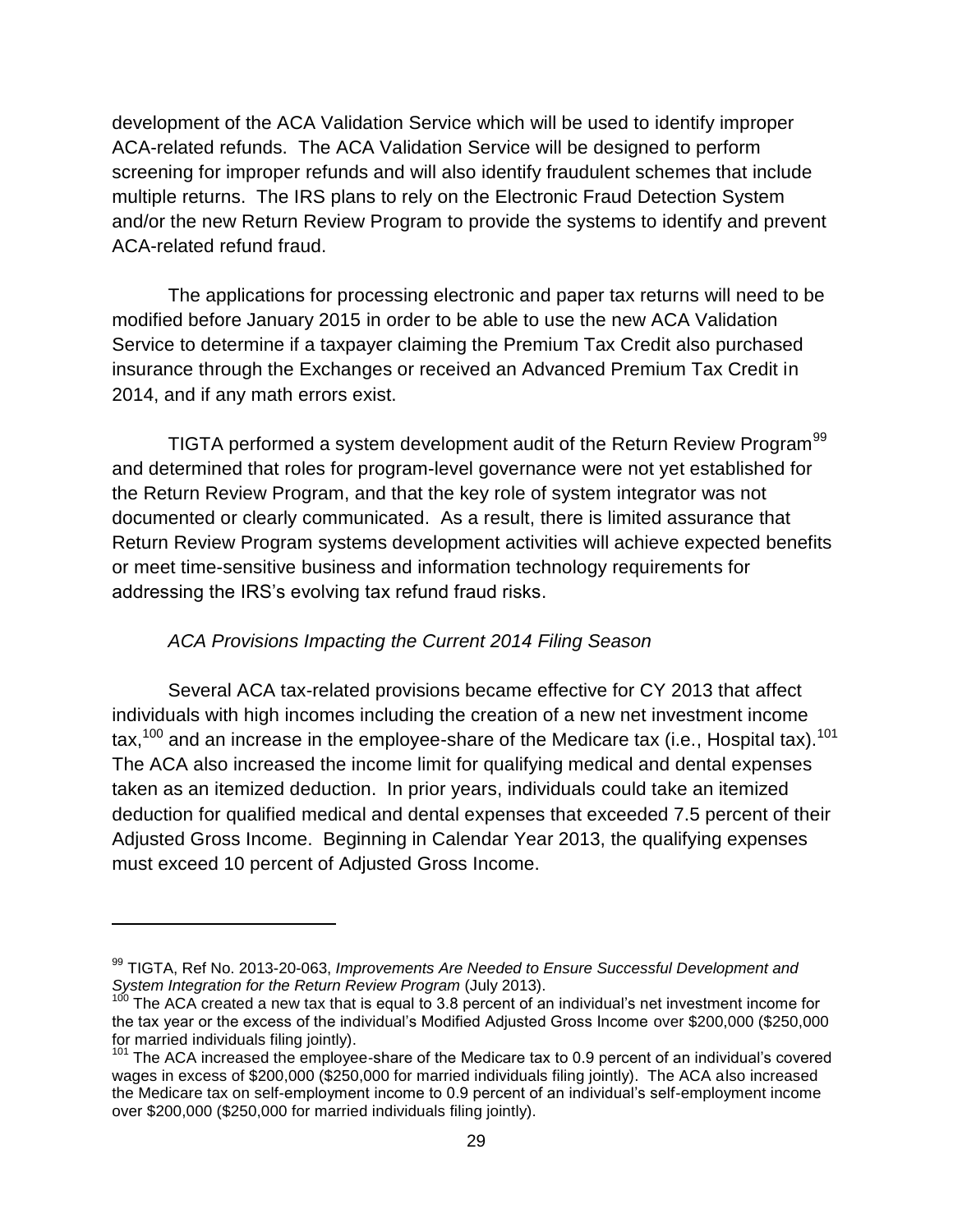Taxpayers will begin filing tax returns with these tax changes during the 2014 Filing Season. In addition to reprogramming its computer systems to properly reflect these changes, the IRS had to issue guidance to taxpayers and tax return preparers explaining each of these provisions and revise or develop new tax forms, instructions and publications to reflect the tax law changes. We have a review ongoing to determine if the IRS has correctly implemented these provisions, which includes analyzing tax returns to ensure that they are accurately processed.<sup>102</sup>

#### **IRS TAX GAP**

 $\overline{a}$ 

A serious challenge confronting the IRS is the Tax Gap, which is defined as the difference between the estimated amount taxpayers owe and the amount they voluntarily and timely pay for a tax year. The most recent gross Tax Gap estimate developed by the IRS was \$450 billion for TY 2006, which is an increase from the prior estimate of \$345 billion for TY 2001. The voluntary compliance rate<sup>103</sup> decreased slightly from 83.7 percent in 2001 to 83.1 percent in 2006. Figure 1 shows the IRS's latest Tax Gap Map illustrating the various components of the Tax Gap.

<sup>102</sup> TIGTA, Audit No. 201440014, *2014 Filing Season Implementation*, report planned for September 2014.

 $103$  The voluntary compliance rate is an estimate of the amount of tax for a given year that is paid voluntarily and timely.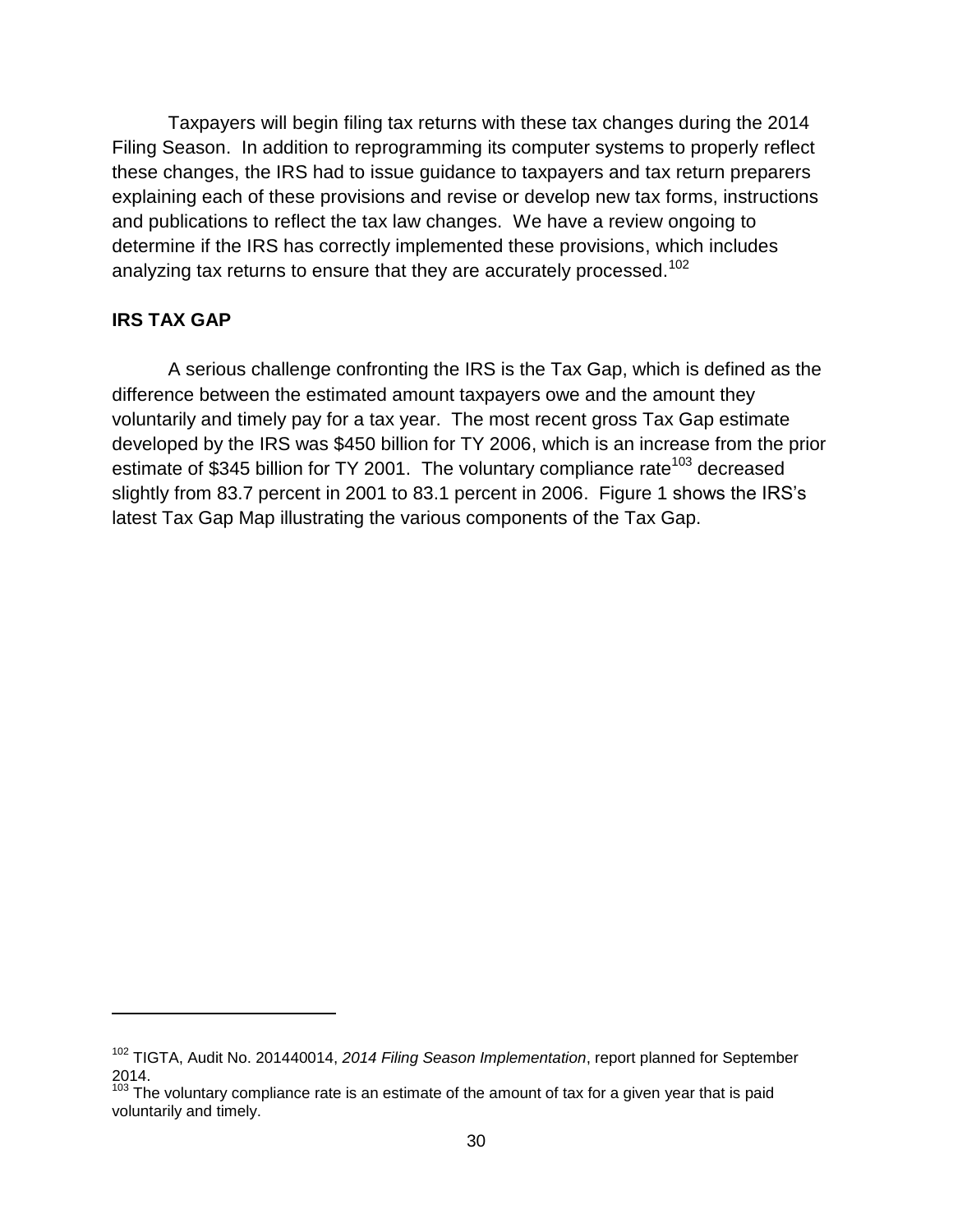#### **Figure 1**



## Tax Gap "Map"

Internal Revenue Service, December 2011

The largest component (approximately 84 percent) of the Tax Gap is based on taxpayers' underreporting taxes due. The IRS addresses this gap by attempting to identify questionable tax returns when they are received and processed and by conducting examinations of tax returns filed to determine if there are any adjustments needed to the information reported on the tax returns. Additional taxes are assessed and collected.

The next component (10 percent) of the Tax Gap is based on taxpayers underpaying taxes due. The IRS addresses this gap by issuing notices and contacting taxpayers to collect the delinquent taxes. The IRS is authorized to take enforcement action, such as filing liens and seizing assets, to collect the taxes.

The smallest component (6 percent) of the Tax Gap is based on taxpayers who do not file tax returns when they are due. This component also may not have taxes withheld or make estimated taxes. The IRS analyzes data from third parties (such as Forms W-2 or Forms 1099) to identify taxpayers who should have filed a tax return, and either prepares a substitute tax return or contacts the taxpayer to obtain the delinquent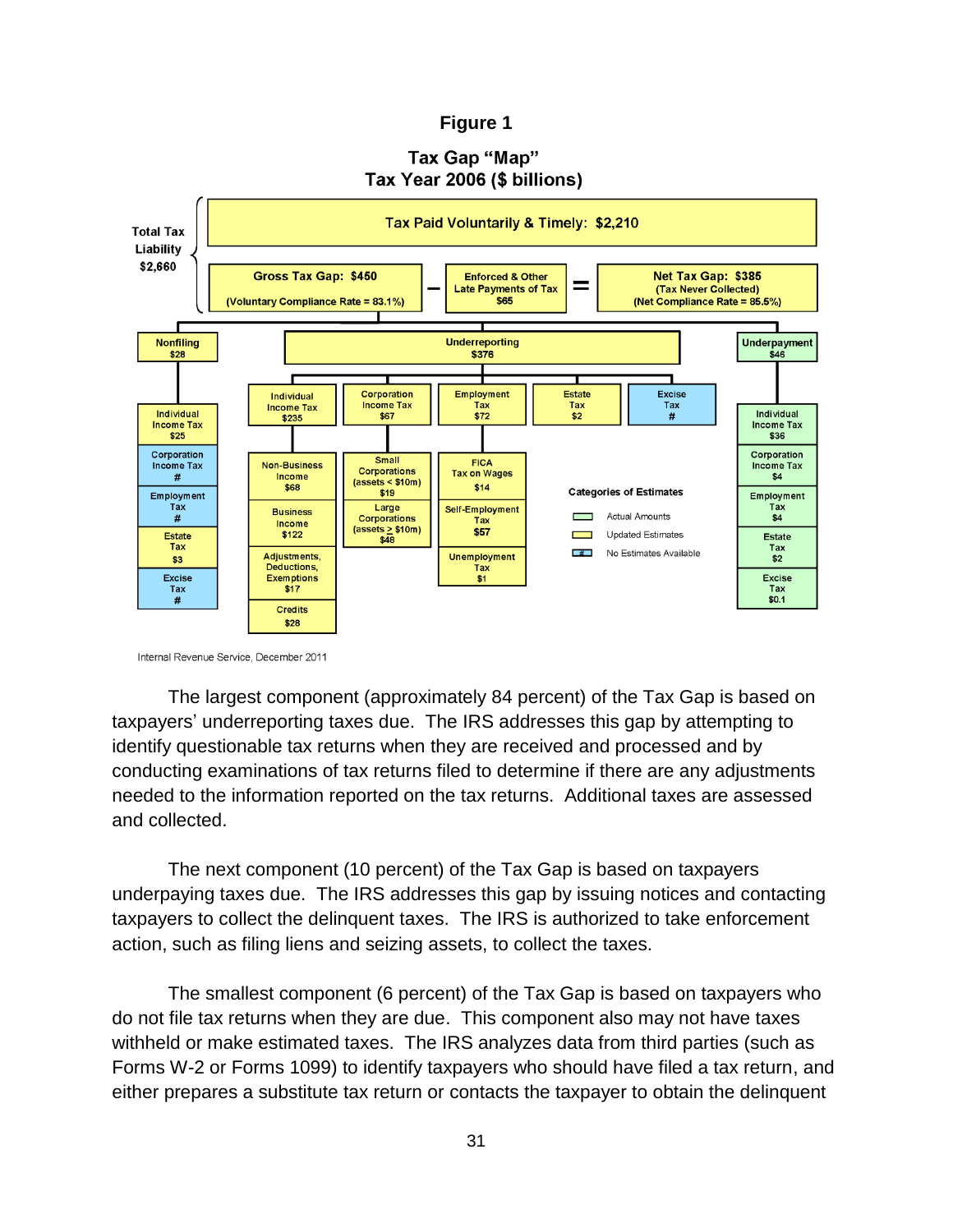tax return.

 $\overline{a}$ 

The scope, complexity, and magnitude of the international financial system also presents significant enforcement challenges for the IRS. At the end of CY 2012, foreign business holdings and investments in the United States were \$25.5 trillion, an increase of nearly \$135 billion over CY 2011, while U.S. business and investments abroad grew to over \$21.6 trillion, an increase of nearly \$1.5 billion during the same period. The numbers of taxpayers conducting international business transactions continues to grow as technological advances provide opportunities for offshore investments that were once only possible for large corporations and wealthy individuals.

As advancing technology continues to allow more cross-border transactions, the IRS is increasingly challenged by a lack of information reporting on many of them. In addition, the varying legal requirements imposed by different jurisdictions lead to the creation of complex business structures that are not easy to understand, making the determination of the full scope and effect of cross-border transactions extremely difficult.

As this global economic activity increases, so do concerns regarding the International Tax Gap.<sup>104</sup> While the IRS has not developed an accurate and reliable estimate of the International Tax Gap, non-IRS sources estimate it to be between \$40 billion and \$133 billion annually. To address the International Tax Gap, the IRS developed an international tax strategy plan with two major goals: (1) to enforce the law to ensure that all taxpayers meet their obligations and (2) to improve service to make voluntary compliance less burdensome.

The IRS also currently faces the challenge of implementing the *Foreign Account*  Tax Compliance Act (FATCA).<sup>105</sup> FATCA was enacted to combat tax evasion by U.S. persons holding investments in offshore accounts. Under this Act, a U.S. taxpayer with financial assets outside the United States will be required to report those assets to the IRS. In addition, foreign financial institutions will be required to report to the IRS certain information about financial accounts held by U.S. taxpayers or by foreign entities in which U.S. taxpayers hold a substantial ownership interest. The IRS is developing a new international system, the Foreign Financial Institution Registration System, to support the requirements of FATCA. This system is intended to register foreign financial institutions to assist in achieving the primary objective of FATCA which is the disclosure of U.S. taxpayer foreign accounts. TIGTA reviewed the development of this

 $104$  Taxes owed but not collected on time from a U.S. person or foreign person whose cross-border transactions are subject to U.S. taxation.

 $105$  Pub. L. No. 111-147, Subtitle A, 124 Stat 71,  $*96-116$  (2010) (codified in scattered sections of 26 U.S.C.).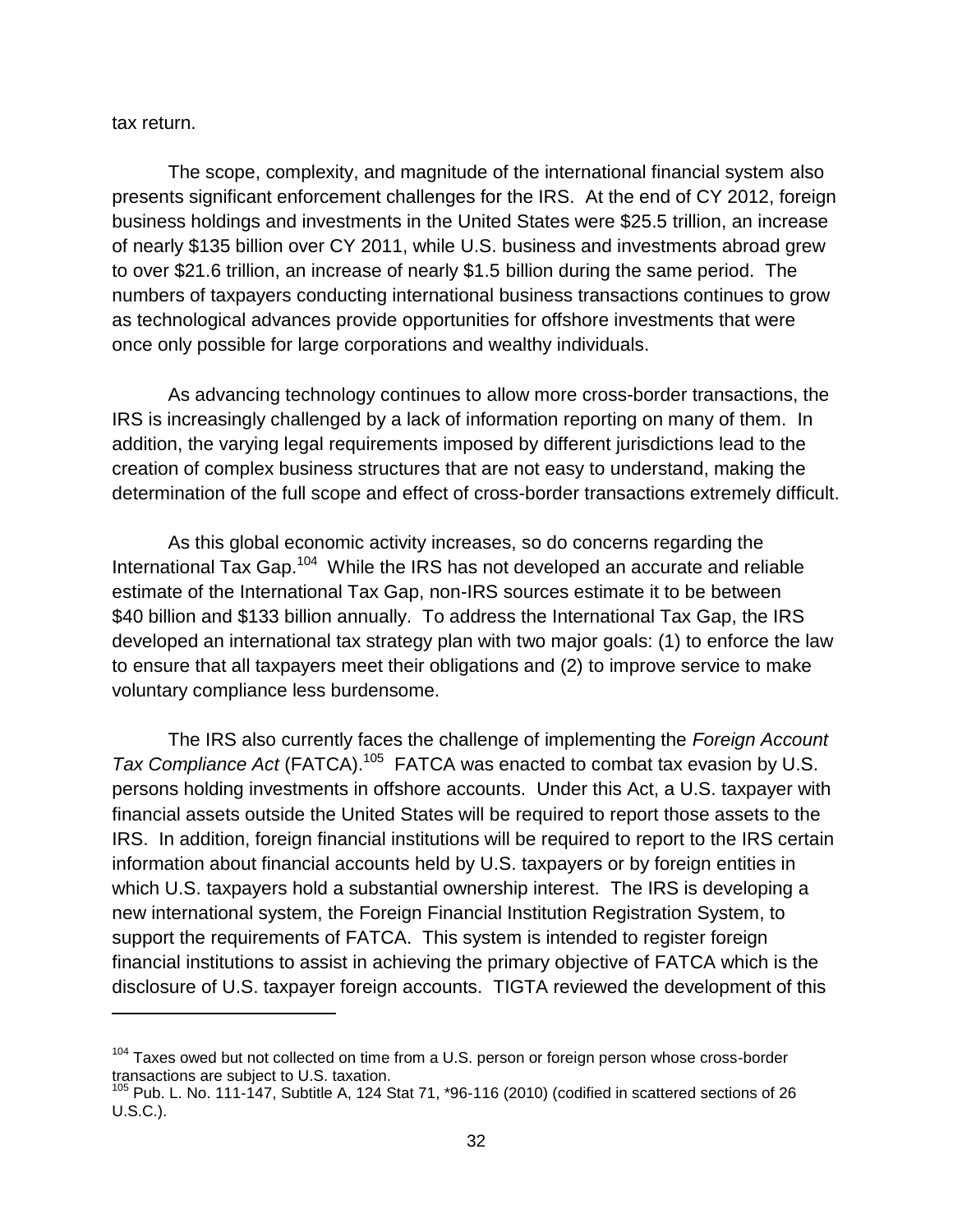system and reported that the program management control processes did not timely identify or communicate system design changes to ensure its successful deployment.<sup>106</sup>

Concerns about the International Tax Gap have also led to increased enforcement efforts on international information reporting requirements and increased assessments of related penalties. For example, the IRS has automated the penalty-setting process for the Form 5471, *Information Return of U.S. Persons With Respect to Certain Foreign Corporations*, which has resulted in a total of \$215.4 million in late-filed Form 5471 penalty assessments during FYs 2009 through 2012.<sup>107</sup>

In addition, the IRS established the International Campus Compliance Unit to expand its audit coverage of tax returns with international aspects and to increase compliance among international individual taxpayers. For FY 2011 through March 13, 2013, the Campus Compliance Unit conducted almost 18,000 audits and assessed approximately \$36 million in additional tax. Despite its accomplishments, TIGTA found that the Campus Compliance Unit has no specific performance measures for its operations.<sup>108</sup>

We reviewed enforcement revenue trends and noted that in FY 2007, the IRS collected over \$59 billion in taxes, penalties and interest, but the dollars collected dropped over the next two years before increasing again in FY 2010. Subsequently, dollars collected decreased to slightly more than \$50 billion in FY 2012. While the IRS did not track the reason for the increase in FY 2010, it did receive additional funds to hire over 1,500 revenue officers from June 2009 to February 2010.

One enforcement program whose resources have been significantly reduced is the Automated Collection System (ACS). The ACS function attempts to collect taxes through telephone contact with taxpayers before cases are assigned to revenue officers who make in-person visits to collect delinquent taxes. The ACS has 16 call sites in the Small Business and Self Employed Division and Wage and Investment Division. However, ACS staff was reduced from 2,824 contact representatives in FY 2010 to 2,140 (24 percent) contact representatives in FY 2013. In addition, three call sites were taken off-line in February 2013 to work Accounts Management inventory (other than identity theft cases) because Accounts Management began devoting more of its

l

<sup>106</sup> TIGTA Ref. No. 2013-20-118, *Foreign Account Tax Compliance Act: Improvements Are Needed to Strengthen Systems Development for the Foreign Financial Institution Registration System* (Sept. 2013). <sup>107</sup> TIGTA, Ref. No. 2013-30-111, *Systemic Penalties on Late-Filed Forms Related to Certain Foreign Corporations Were Properly Assessed, but the Abatement Process Needs Improvement* (Sept. 2013).

<sup>108</sup> TIGTA, Ref. No. 2013-30-113, *The International Campus Compliance Unit Is Improving Individual Tax Compliance* (Sept. 2013).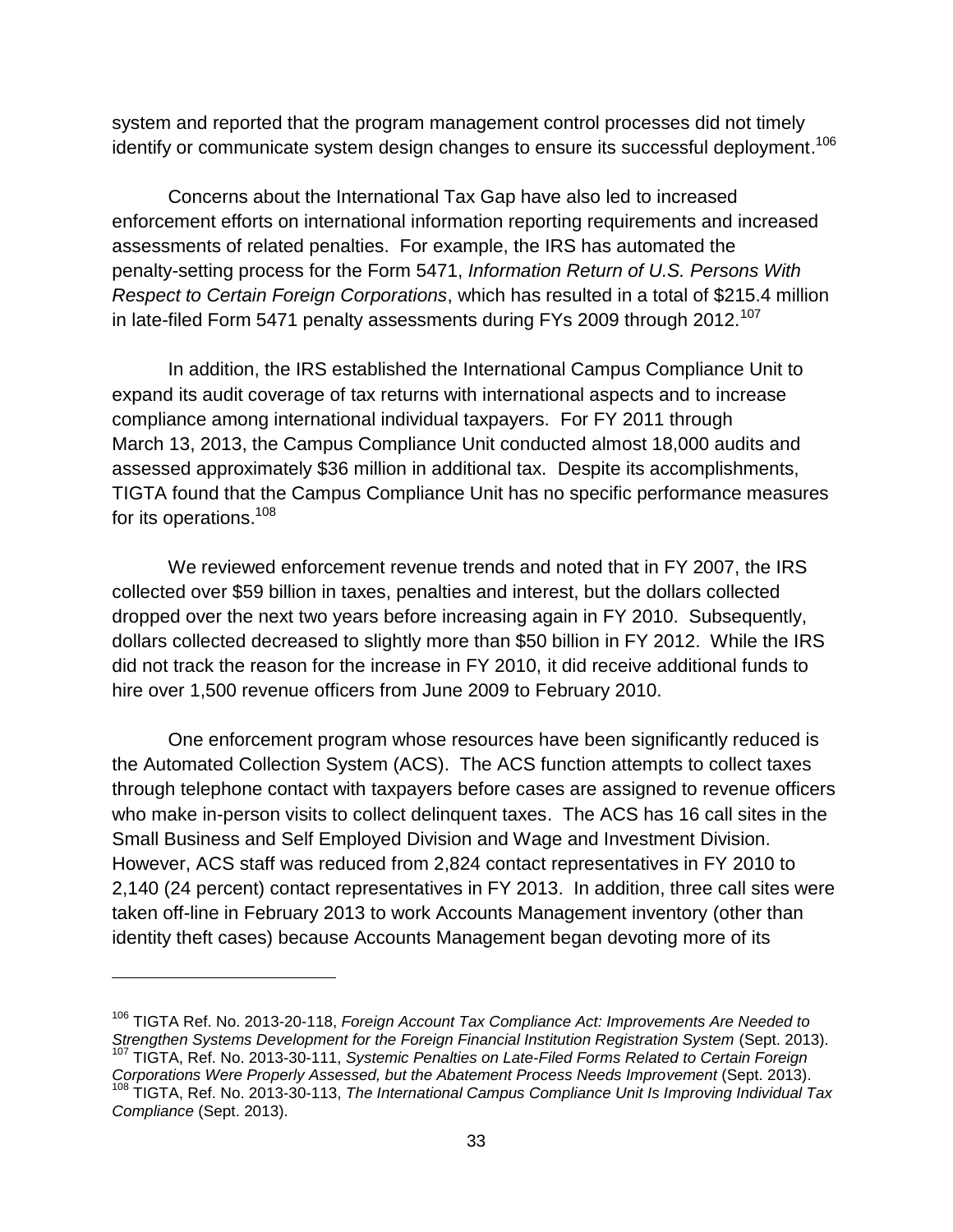resources to work the growing inventory of identity theft cases. This shift in resources to Accounts Management was originally scheduled to continue for three months but was subsequently extended through the end of FY 2013 and was still ongoing as of February 2014. As a result of these combined reductions, the number of ACS contact representatives in FY 2013 was 41 percent less than in FY 2010.

Another impact on the ACS program is how resources are applied to its growing workload. In FY 2013, the ACS prioritized answering telephone phone calls from taxpayers over working delinquent accounts, which resulted in the ACS spending only 24 percent of its resources on working inventory and 76 percent on answering taxpayers' questions. The shift from working inventory has had consequences on the ACS's core mission of collecting delinquent taxes. In an ongoing audit, we reviewed ACS business results from FY 2010 through FY 2013 and determined:

- New inventory is outpacing closures, so the inventory is growing.
- Inventory is taking longer to close, and the cases are older.
- When cases are closed, more are closed as currently not collectible.
- Fewer enforcement actions are taken.

 $\overline{a}$ 

 More, and older, cases are being transferred to the growing inventory of cases available to be assigned Collection Field personnel.<sup>109</sup>

Leveraging external resources, such as whistleblowers, can help improve tax compliance. The IRS Whistleblower Program also plays an important role in reducing the Tax Gap and maintaining the integrity of a voluntary tax compliance system. However, TIGTA reported that the program continued to have internal control weaknesses when processing whistleblower claims. For example, information captured from multiple systems and entered into a single inventory control system was potentially inaccurate, and the quality review process for the new inventory system was not sufficient to ensure that claims were accurately controlled. Additionally, TIGTA determined that timeliness standards for processing claims were not sufficient. Without adequate oversight of the Whistleblower Program, the IRS is not as effective as it could be in responding timely to tax noncompliance issues.<sup>110</sup>

<sup>109</sup> TIGTA, Audit No. 201330017, *Review of the Automated Collection System Inventory Management*, report planned for May 2014.

<sup>&</sup>lt;sup>110</sup> TIGTA, Ref. No. 2012-30-045, *Improved Oversight Is Needed to Effectively Process Whistleblower Claims* (Apr. 2012).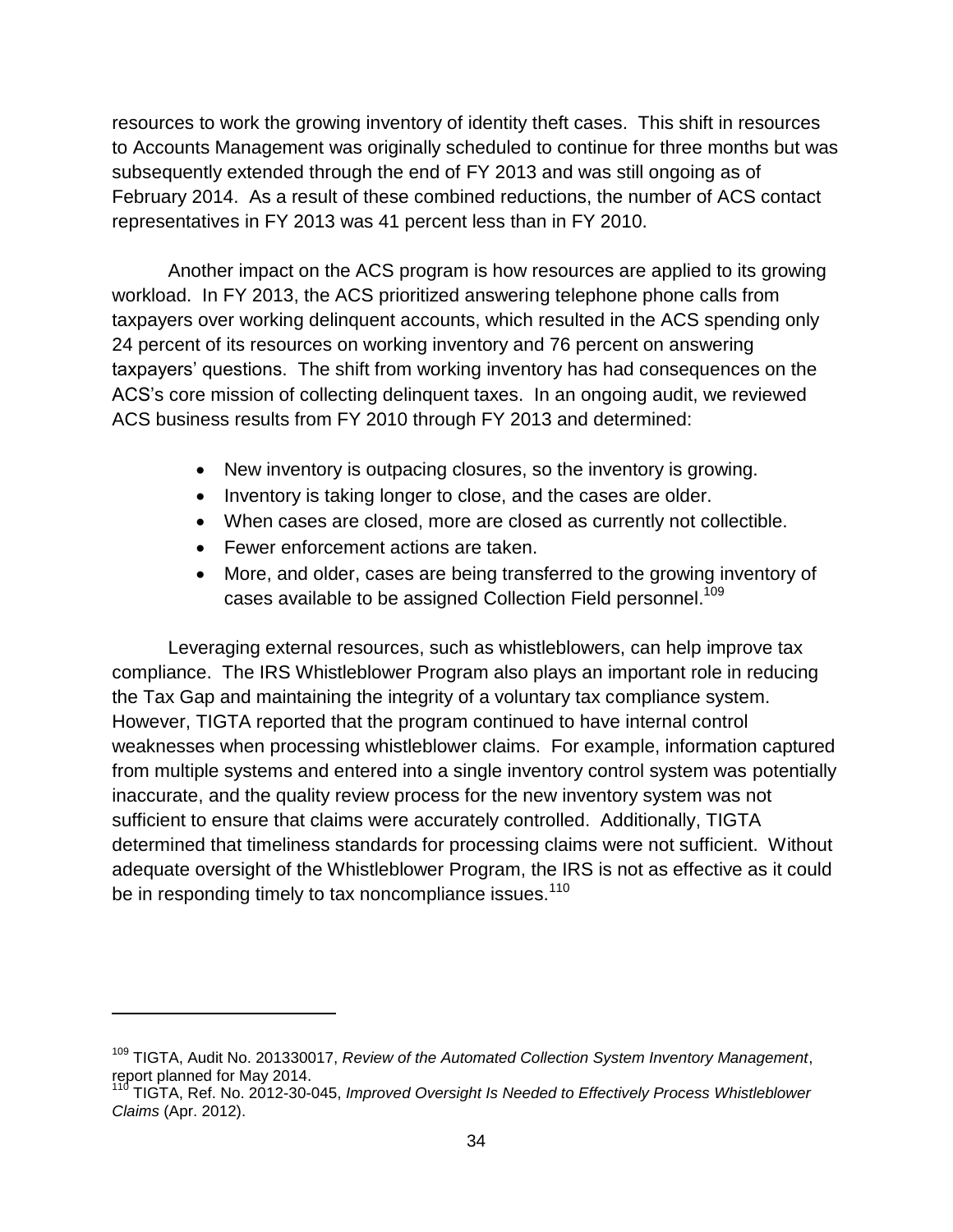Modernizing information systems could potentially allow the IRS to post more comprehensive tax return information to its computer systems, which could facilitate the examination process and expedite taxpayer contacts for faster resolution.

The IRS considers the Customer Account Data Engine 2 (CADE 2) program to be critical to its mission and it is the IRS's most important information technology investment. TIGTA reported that the implementation of CADE 2 daily processing allowed the IRS to process tax returns for individual taxpayers more quickly by replacing existing weekly processing.<sup>111</sup> The CADE 2 system also provides for a centralized database of individual taxpayer accounts, which will allow IRS employees to view tax data online and provide timely responses to taxpayers once it is implemented. The IRS's modernization efforts also include developing computer programs to conduct predictive analytics to reduce refund fraud. $112$  The successful implementation of the IRS's modernization program should significantly improve service to taxpayers and enhance Federal tax administration.

Simplifying the tax code could help taxpayers understand and voluntarily comply with their tax obligations and limit opportunities for tax evasion.

Finally, penalties are an important tool because they discourage taxpayer behavior that contributes to the Tax Gap. Congress provided numerous penalty provisions in the Internal Revenue Code that the IRS can use to help remedy the noncompliance that contributes to the Tax Gap. The IRS can assess accuracy-related penalties for negligence, substantial understatement of income tax, or substantial valuation misstatement. The IRS estimated that the underreporting of tax contributed \$376 billion (84 percent) of the \$450 billion total gross Tax Gap, including \$235 billion from individual income taxes. To deter this type of behavior, the IRS reported during FY 2011 it assessed over 500,000 accuracy-related penalties, involving over \$1 billion against individuals.

#### **MANAGEMENT ACTIONS IN RESPONSE TO PRIOR REPORTED ISSUES**

 $\overline{a}$ 

TIGTA follows up regularly on management actions in response to recommendations in our reports. Two notable examples that we are currently following up on are the reports on Exempt Organizations and IRS spending on conferences.

<sup>&</sup>lt;sup>111</sup> TIGTA, Ref. No. 2012-20-122, *Customer Account Data Engine 2 System Requirements and Testing Processes Need Improvements* (Sep. 2012).

<sup>&</sup>lt;sup>112</sup> Computer models that analyze extremely large quantities of data to seek out data patterns and relationships that could indicate potential tax fraud schemes.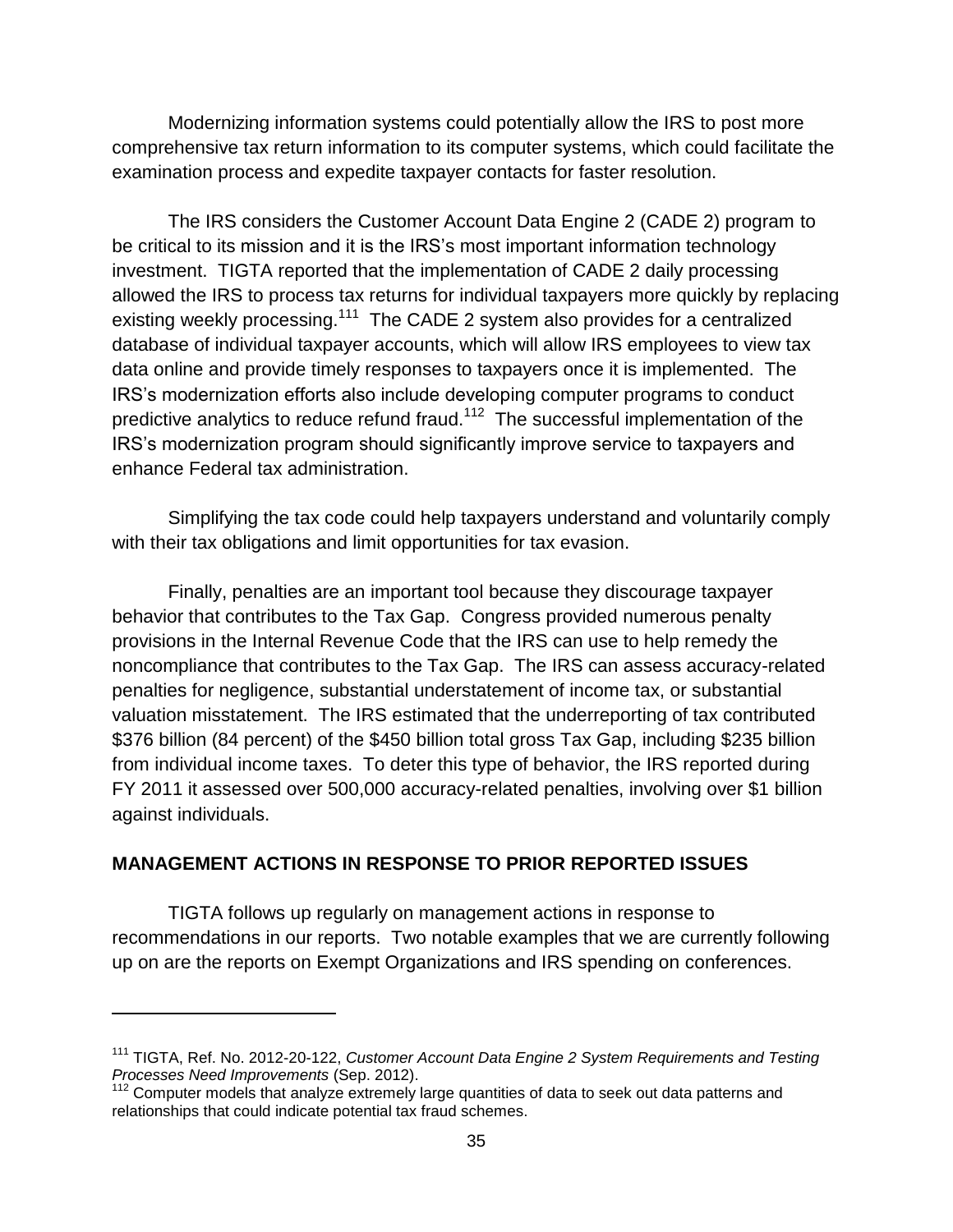TIGTA previously reported<sup>113</sup> that the IRS used inappropriate criteria for selecting and reviewing applications for tax-exempt status. This resulted in substantial delays in processing certain applications and unnecessary information requests being issued to certain organizations.

The IRS Commissioner reported in January 2014 that the IRS completed action on all nine recommendations contained in our May 2013 report. TIGTA is currently assessing the actions the IRS has taken in response to our recommendations.<sup>114</sup>

In its response to our report on conference spending,<sup>115</sup> IRS management agreed with all of our recommendations. Since the issuance of our report, the IRS has addressed many of our recommendations with interim guidance that it plans to formalize through updates to the Internal Revenue Manual.<sup>116</sup> Once the IRS finalizes its guidance, TIGTA plans to conduct a follow-up audit to determine if controls implemented by the IRS address the recommendations we made.

We at TIGTA take seriously our mandate to provide independent oversight of the IRS in its administration of our Nation's tax system. As such, we plan to provide continuing audit coverage of the IRS's efforts to operate efficiently and effectively and investigate any instances of IRS employee misconduct. I hope my discussion of some of the major challenges facing the IRS assists Congress in ensuring accountability over the IRS.

Chairman Crenshaw, Ranking Member Serrano, and Members of the Subcommittee, thank you for the opportunity to share my views.

l

<sup>113</sup> TIGTA, Ref. No. 2013-10-053, *Inappropriate Criteria Were Used to Identify Tax-Exempt Applications for Review* (May 2013).

<sup>114</sup> TIGTA, Audit No. 201410009, *Status of Actions to Improve Identification and Processing of Applications for Tax-Exempt Status – Follow-Up*.

<sup>115</sup> TIGTA, Ref. No. 2013-10-037, *Review of the August 2010 Small Business/Self-Employed Division's Conference in Anaheim, California* (May 2013).

<sup>116</sup> The Internal Revenue Manual is the primary official source of IRS instructions to staff that relate to the administration and operation of the IRS.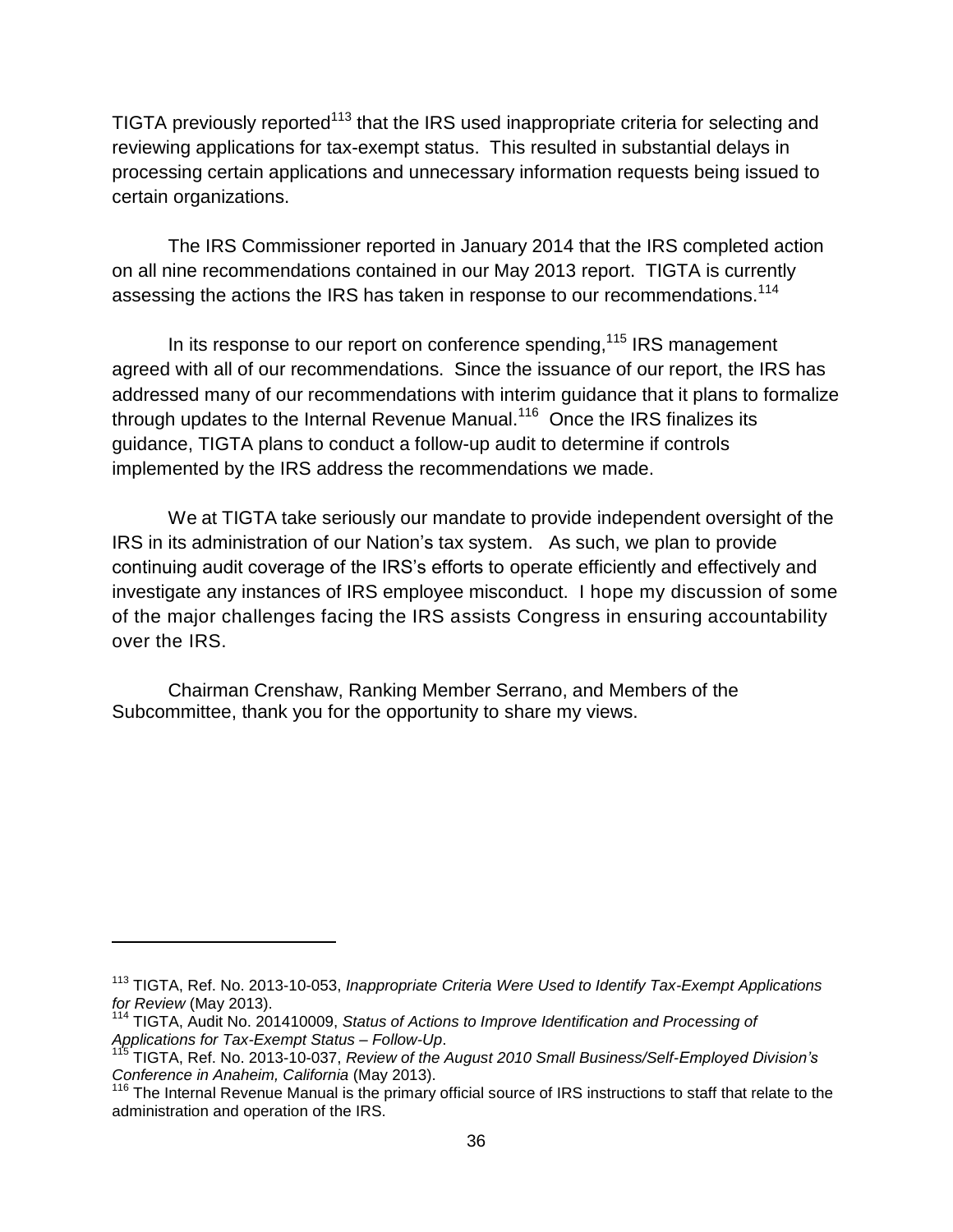

### **J. Russell George Treasury Inspector General for Tax Administration**

Following his nomination by President George W. Bush, the United States Senate confirmed J. Russell George in November 2004, as the Treasury Inspector General for Tax Administration. Prior to assuming this role, Mr. George served as the Inspector General of the Corporation for National and Community Service, having been nominated to that position by President Bush and confirmed by the Senate

in 2002.

A native of New York City, where he attended public schools, including Brooklyn Technical High School, Mr. George received his Bachelor of Arts degree from Howard University in Washington, DC, and his Doctorate of Jurisprudence from Harvard University's School of Law in Cambridge, MA. After receiving his law degree, he returned to New York and served as a prosecutor in the Queens County District Attorney's Office.

Following his work as a prosecutor, Mr. George joined the Counsel's Office in the White House Office of Management and Budget where he was Assistant General Counsel. In that capacity, he provided legal guidance on issues concerning presidential and executive branch authority. He was next invited to join the White House Staff as the Associate Director for Policy in the Office of National Service. It was there that he implemented the legislation establishing the Commission for National and Community Service, the precursor to the Corporation for National and Community Service. He then returned to New York and practiced law at Kramer, Levin, Naftalis, Nessen, Kamin & Frankel.

In 1995, Mr. George returned to Washington and joined the staff of the Committee on Government Reform and Oversight and served as the Staff Director and Chief Counsel of the Government Management, Information and Technology subcommittee (later renamed the Subcommittee on Government Efficiency, Financial Management and Intergovernmental Relations), chaired by Representative Stephen Horn. There he directed a staff that conducted over 200 hearings on legislative and oversight issues pertaining to Federal Government management practices, including procurement policies, the disposition of government-controlled information, the performance of chief financial officers and inspectors general, and the Government's use of technology. He continued in that position until his appointment by President Bush in 2002.